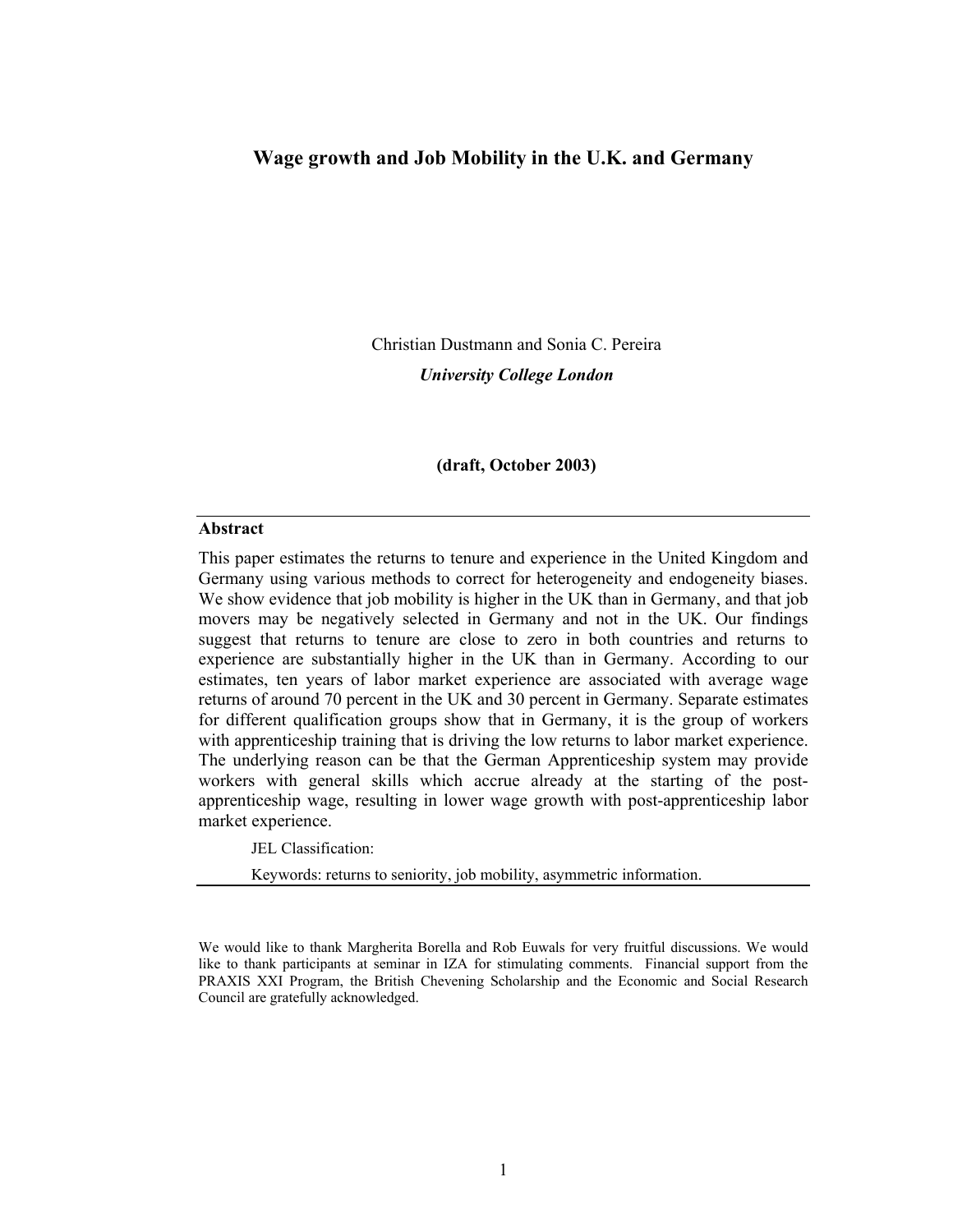# **1. Introduction**

This study uses worker-level data, the *British Household Panel Survey* and the German Socio-Economic Panel to compare the U.K. and Germany<sup>1</sup>, in terms of the importance of tenure in the firm and experience in the labor market for the wage profile of workers. There has been an extensive debate on the measurement of the impact of seniority on wages. This has been the case because of the difficulties in eliminating estimation biases associated with individual and job-match heterogeneity and endogeneity of job mobility. We compare two countries with very different labor market institutions and patterns of job mobility. For example, while according to the OECD Employment Outlook (1999) the UK is among the countries with least restrictive employment protection legislation, Germany stands out for having relatively strict employment protection<sup>2</sup>, along with France and Southern European countries. Moreover, unlike the UK, Germany has a tight corporatist labor market<sup>3</sup>, which implies that even though there are no legal minimum wages in Germany, there are contractual wages per hour or month which are applied to all job categories, cover over 90 percent of the working population, and which are re-negotiated in most

<sup>&</sup>lt;sup>1</sup> Because for Germany our data runs from 1984 to 1996, East Germany is excluded from our analysis. 2

<sup>&</sup>lt;sup>2</sup> They report indicators of strictness of employment protection based on the regulations concerning firing, e.g., redundancy procedures, mandated pre-notification periods and severance payments, special requirements for collective dismissals and short-time work schemes.

There are strong unions and employers' associations with autonomy to conclude collective agreements virtually on all matters of labor relations. The Federal Minister of Labor and Social Affairs estimates that, in 1990, the number of collective agreements in force was about 32000, encompassing almost all industries and services and about 90% of all employees (K.-L. Paque', 1993). Typically, these collective agreements fix contractual minima for wages and working conditions, and in practice virtually all organized employers offer the same wage and working conditions to union members and non-members alike.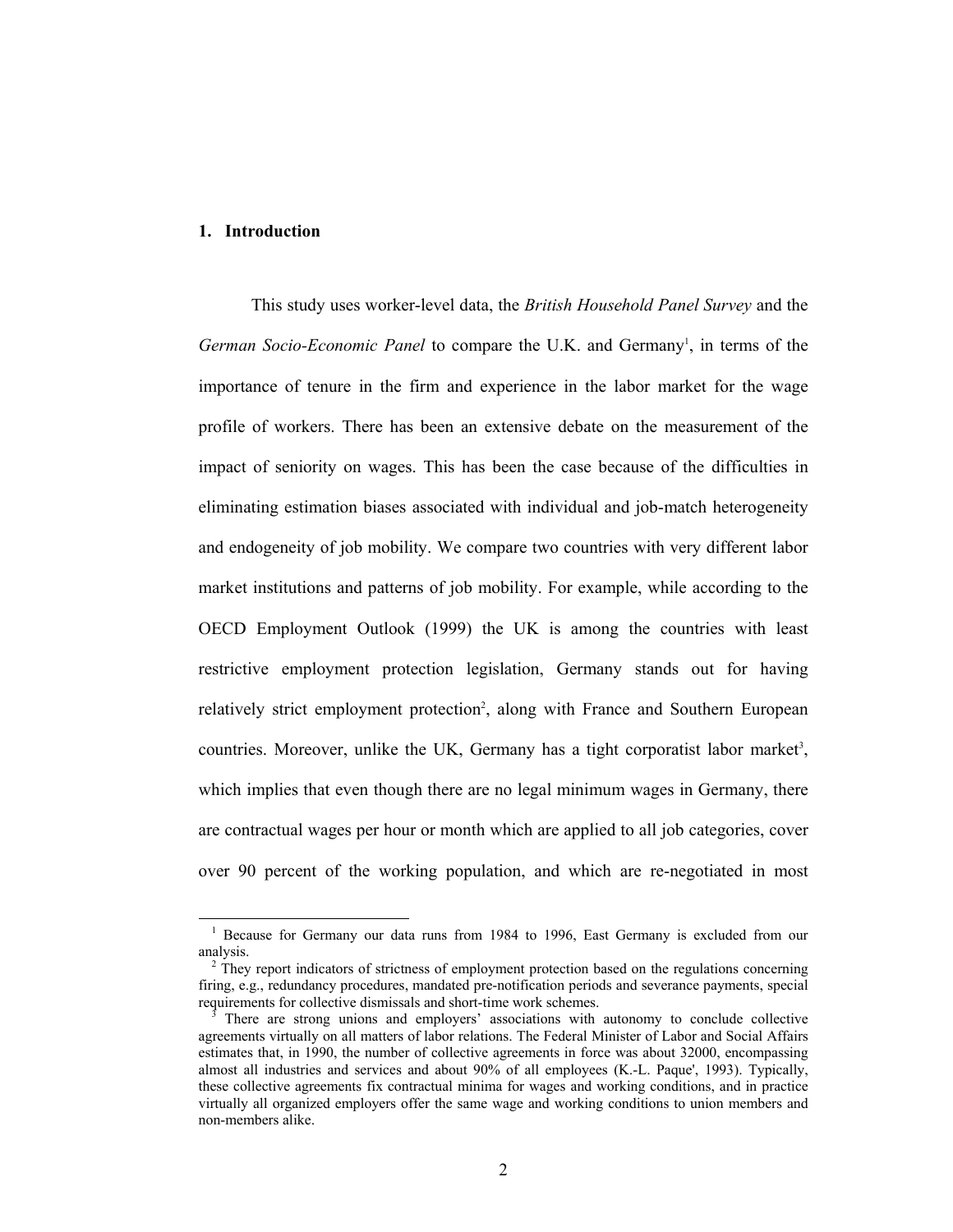instances on a yearly basis. In the UK, and the for the period under analysis (1991- 1999) wages are much less regulated due to unions' weakened power<sup>4</sup> and the absence of minimum wages for most of the period<sup>5</sup>. These institutional disparities may play an important role in facilitating or hampering wage flexibility and job mobility. We show evidence that job mobility higher in the UK than in Germany and that job movers could be negatively selected in Germany and not in the UK. In our discussion of the results we suggest as possible explanations "stickier wages" in Germany (in models with employers' learning of workers' ability) and/or adverse selection of job movers in Germany due to low mobility in a context of asymmetric information between current and prospective employers about workers' ability. After correcting for most bias associated with job and individual heterogeneity, our findings suggest that returns to tenure are small in both countries and returns to experience are substantially higher in the UK than in Germany. According to our estimates, ten years of labor market experience are associated with average wage returns of 70 percent in the UK and 30 percent in Germany. Separate estimates for different qualification groups show that in Germany, it is the group of workers with apprenticeship training that drives down the returns to labor market experience in Germany. Our interpretation of this result is that much of the learning that seems to take place in the first few years in the UK labor market, is provided through the apprenticeship training in Germany. In fact, both the unskilled and the university graduates' returns to experience do not differ much between the two countries.

 <sup>4</sup> Union membership declined from 33.3 in 1991 to 26.9 in 1998. In 1998 union coverage was around 7 percentage points higher than union membership (Bland, 1999).

Wage councils were abolished in 1993. They covered around 2.5 million employees in retailing, clothing and hairdressing. Their scope was reduced by the Wages Act 1986, which exempted workers under 21 and restricted the Councils to setting a unique minimum hourly rate for all covered workers.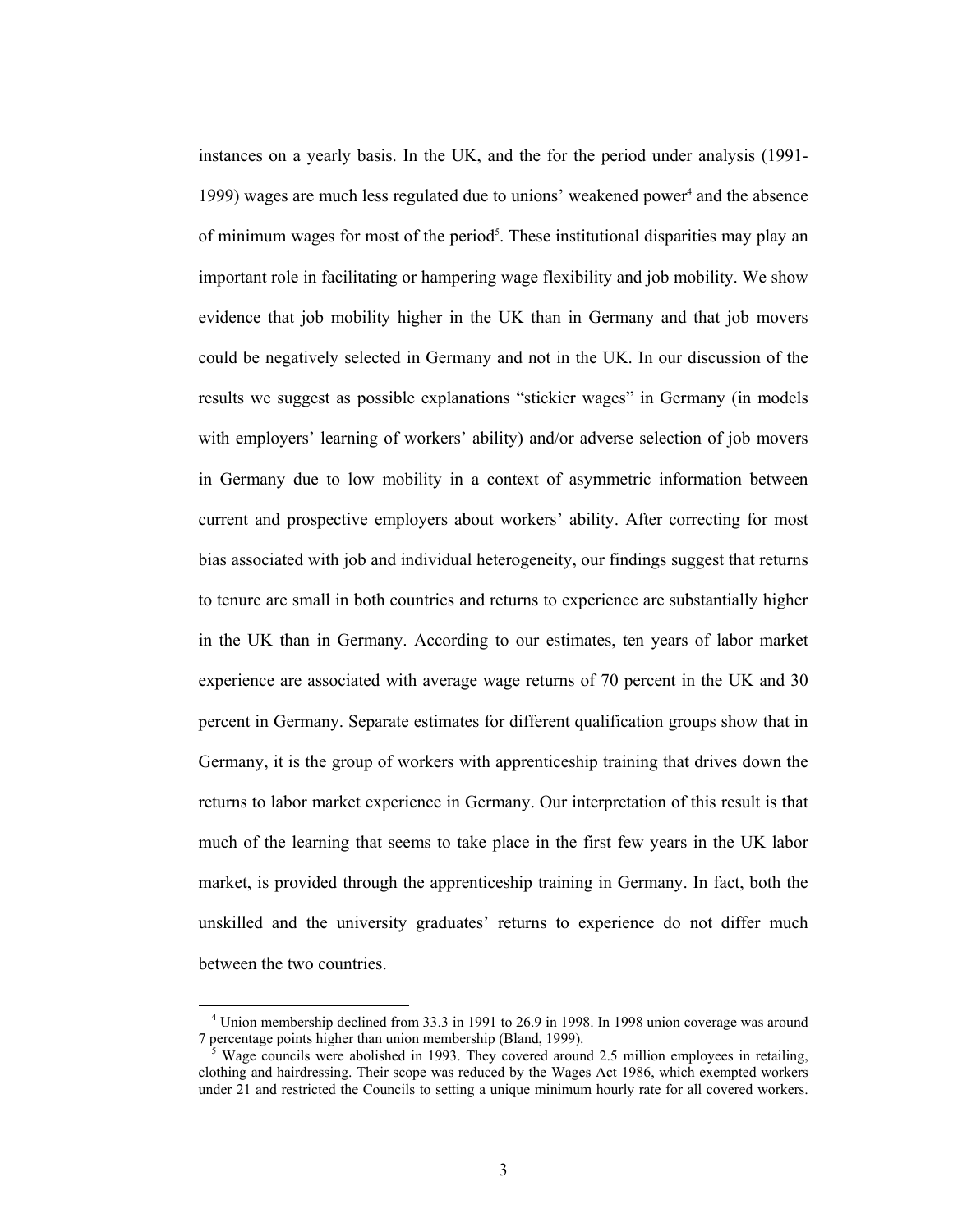Our empirical section starts with the estimation of the very simple wage equation using OLS and instrumental variables methods which aim at correcting (at least partially) for some of the estimation bias. These estimation methods are the instrumental variable estimator suggested by Altonji and Shakotko (1987), Finnie's (1993) modification of the Altonji and Shakotko's estimator. A clear attraction of the methods we chose to re-visit in this paper is their simplicity and low data requirements. For this reason the Altonji and Shakotko (1987) instrumental variable estimator has also been used to study extensions of the standard wage model such as the returns to industry specific capital (Parent, 1999) and the impact of employerprovided training on wages (Parent, 2000), as well as to investigate the evolution of the wage premium for job seniority in the US (Marcotte, 1998).

This paper is organized as follows. Section 2 sets out the wage growth model and the estimation methods used. Section 3 describes the data. Section 4 provides descriptive statistics of job mobility, within and between jobs wage growth, and types of job separation. Section 5 presents the results, section 6 discusses them in light of the institutional differences between the two countries, and section 7 concludes.

#### **2. Methods**

#### **2.1 The empirical model**

The empirical analysis is based on the standard wage model described in Altonji and Shakotko (1987) and Topel (1991) in which workers wages depend on

Minimum wages were re-introduced in the UK in April 1999, with a National Minimum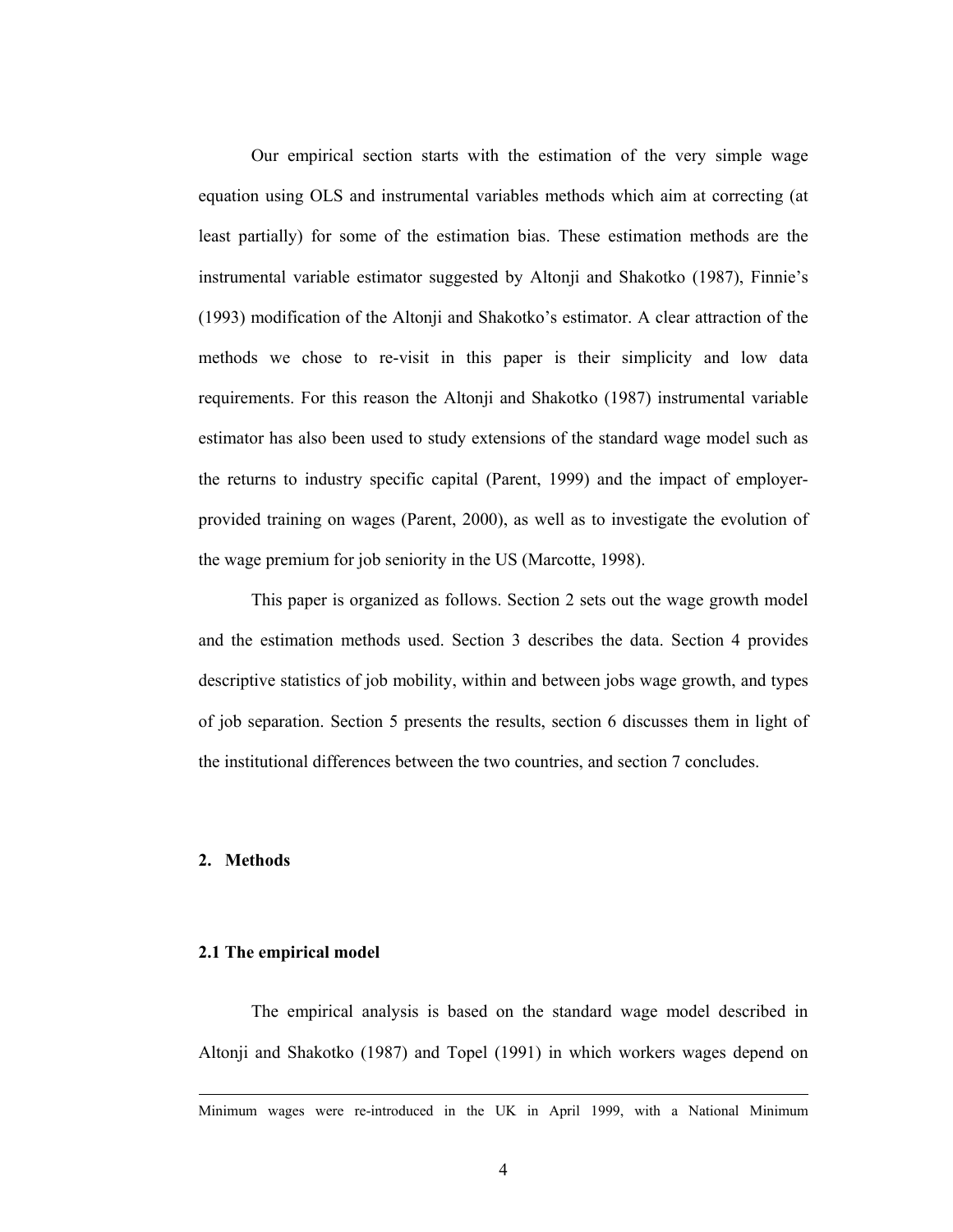aggregate real wage growth, years of experience in the labor market and seniority with the firm.

$$
W_{ijt} = \beta_0 \gamma_t + \beta_1 X_{ijt} + \beta_2 T_{ijt} + \varepsilon_{ijt}
$$
 (1)

The dependent variable,  $W_{ijt}$ , is the log of the gross real hourly wage of individual *i* on job *j* at time *t*.  $\gamma_t$  is the time dummy,  $X_{ijt}$  is actual experience in the labor market and  $T_{ijt}$  is seniority with the current employer.  $\beta_0$  is a parameter which captures aggregate wage growth, and the key parameters of interest,  $\beta_1$  and  $\beta_2$  give the partial effects of an additional year of experience or tenure on the wage. The empirical regression also includes individual controls and higher order terms of the tenure and experience variables.

The error term  $\varepsilon_{ijt}$  is decomposed in three orthogonal components,  $A_i$ ,  $\theta_{ij}$  and  $v_{ijt}$ . The individual fixed effect  $A_i$  captures unmeasured differences in ability, the jobmatch effect  $\theta_{ij}$  is fixed during the course of a job and allows for heterogeneity in the quality of the job matches, and the transitory component  $v_{ijt}$  accounts for idiosyncratic shocks and measurement error:

$$
\varepsilon_{ijt} = \theta_{ij} + A_i + v_{ijt} \tag{2}
$$

The wage equation in  $(1)$  can be re-written using  $(2)$ :

$$
W_{ijt} = \beta_0 \gamma_t + \beta_1 X_{ijt} + \beta_2 T_{ijt} + \theta_{ij} + A_i + v_{ijt}
$$
 (3)

Wage.(Metcalf, 1999, EMIRE)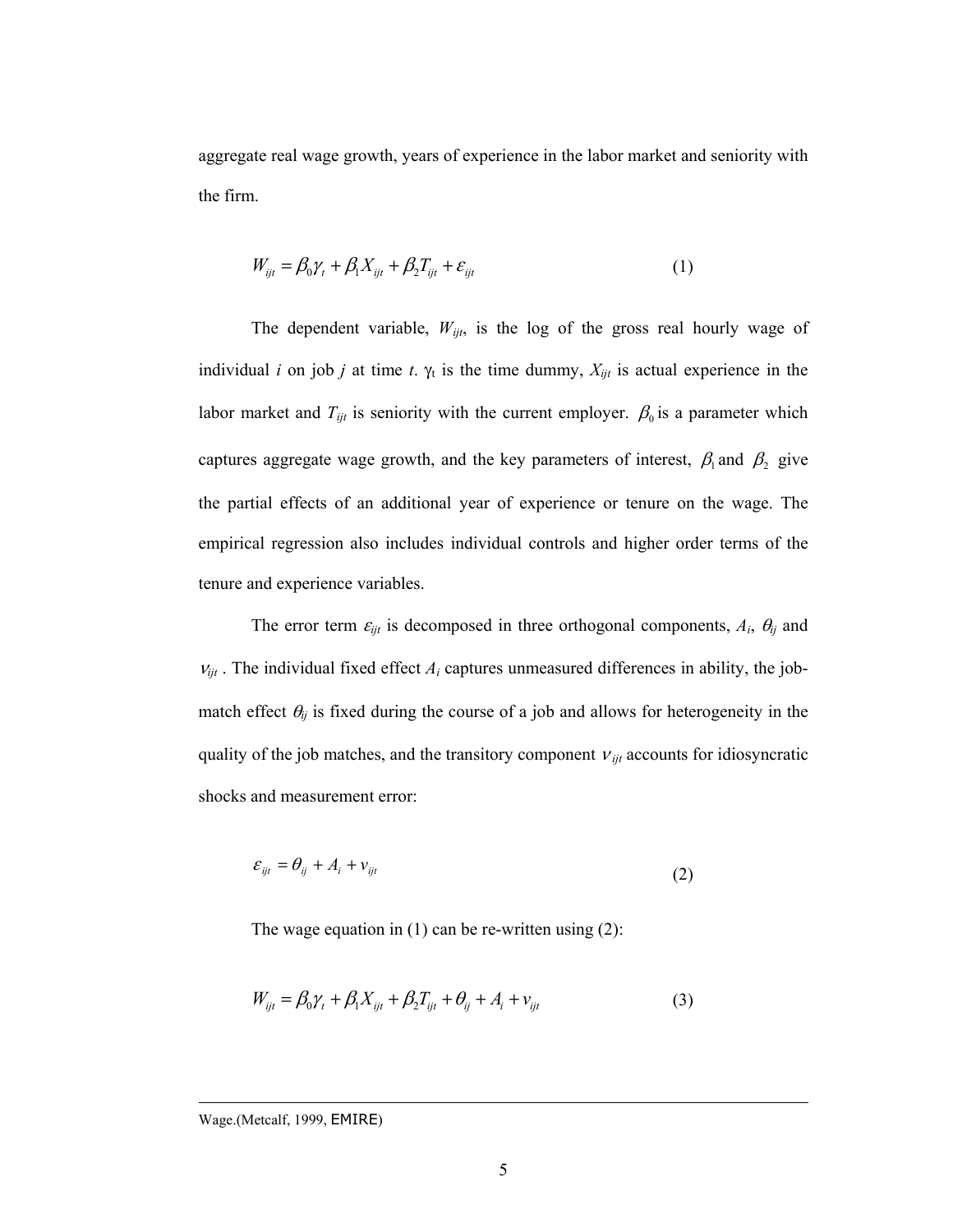If the unobserved individual and job match effects are correlated with the variables of interest, then least squares estimates of  $\beta_1$  and  $\beta_2$  are likely to be biased. Economic theory gives us some guidance with respect to the likely signs of the correlation between each of the unobserved effects and years of tenure or experience.

Individuals with high unobserved ability are usually assumed to experience less layoffs and quits due to some inherent characteristic such as perseverance, motivation, or health status. This is usually assumed by analogy to the empirical positive relationship found between job tenure and other observable measures of ability such as education. In addition, employers' asymmetric learning about workers' ability may provide an explanation for more able individuals having longer job spells Schönberg (2002). If the firm has discretion with respect to whom lay off, the market infers that laid-off workers are of low ability. Wages offered by prospective employers reflect this expectation and high ability individuals face a disincentive to move jobs due to adverse selection. (Gibbons and Katz, 1991, Acemoglu and Pischke, 1998). These models predict that high ability workers are less likely to be laid off by current employers and, because of adverse selection, are also less likely to quit their jobs. For the above reasons, unobserved ability *Ai* is likely to be positively correlated with the tenure variable:  $cov(T_{ii}, A_i) > 0$ .

Since workers' experience is the result of successive decisions in and out of employment, if high ability individuals have indeed longer job spells, they are for this reason also likely to experience less unemployment spells throughout their lives<sup>6</sup>, therefore accumulating more labor market experience than low ability individuals.

<sup>&</sup>lt;sup>6</sup> Altonji and Shakotko (1987) and Topel (1991) both assume that both high wage and low wage workers have similar labor force attachments, but this assumption may be less adequate for European countries.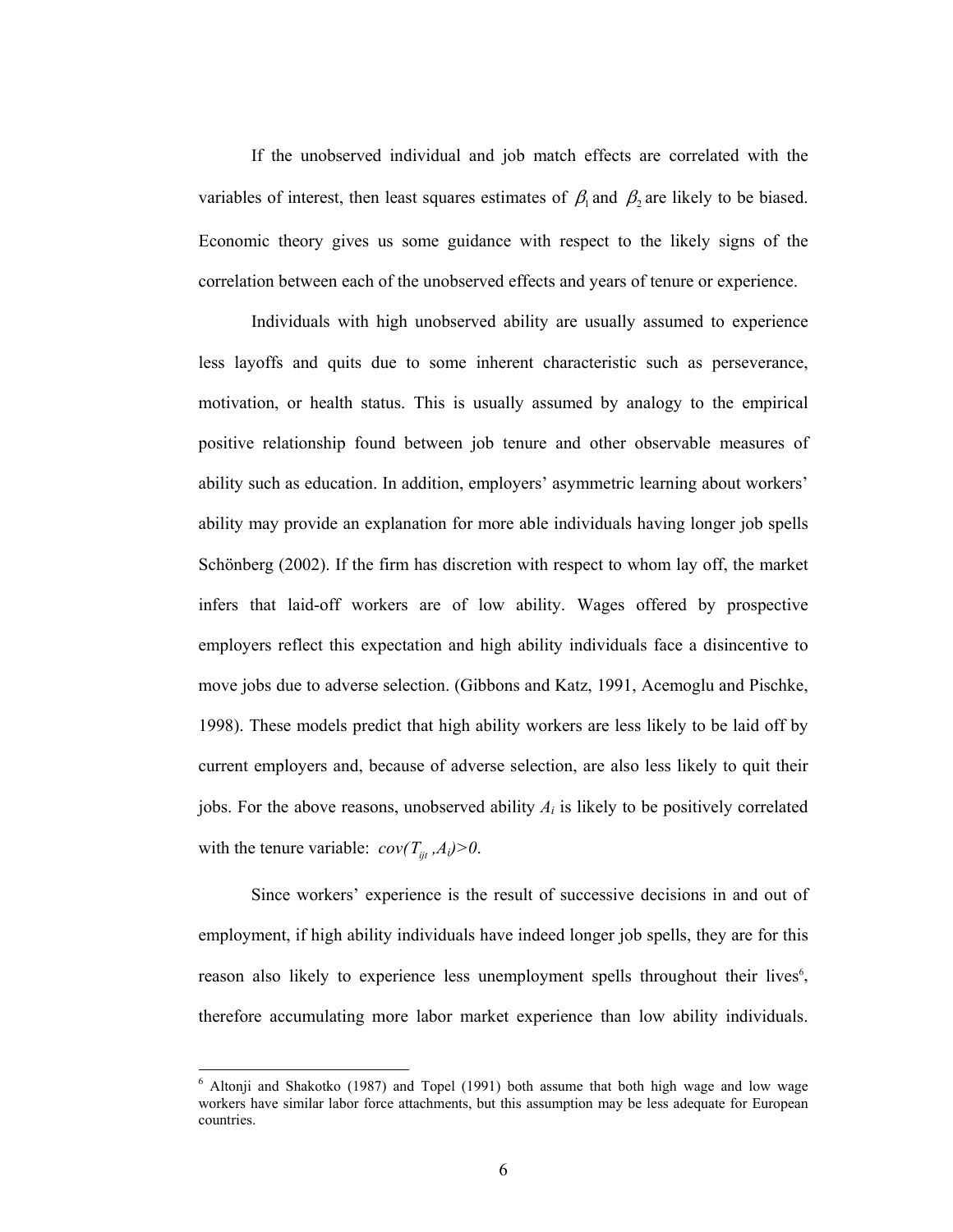Experience in the labor market  $X_{ijt}$  therefore would be positively correlated with the individual fixed effect  $A_i$ <sup>7</sup>:  $cov(X_{ijt}, A_i) > 0$ .

Tenure can also be positively correlated with the job-match effect  $\theta_{ij}$  since workers may be less likely to quit high wage jobs. A "good match" is a worker-job pair with a high wage relatively to the distribution of wages the worker faces. Workers in good matches are less likely to receive a better offer than the current one and therefore are less likely to quit. In addition, if firms share the returns to a "good match", workers in jobs with a high  $\theta_{ij}$  are also less likely to be laid off. The job match effect  $\theta_{ij}$  may be for this reason positively correlated with years of tenure:  $cov(T_{ijt}, \theta_{ij})>0.$ 

In addition, search theory and matching models predict a positive correlation between experience and the job match effect  $cov(X_{ijt}, \theta_{ij}) > 0$ , since job shopping over a career implies that the longer an individual spends in the labor market, the higher the probability of having received above average wage offers from a fixed wage distribution.

To assess how the covariance between the unobserved fixed components of the error term and tenure and experience can bias least squares results, consider the following auxiliary regressions:

$$
A_i = b_1 X_{ijt} + b_2 T_{ijt} + \xi_{ijt}
$$
 (4)

$$
\theta_{ij} = c_1 X_{ijt} + c_2 T_{ijt} + \omega_{ijt} \tag{5}
$$

<sup>&</sup>lt;sup>7</sup> Experience may also be positively correlated with the individual fixed effect if average workers' ability differs across cohorts. We assume however that average workers' ability is similar across different cohorts, conditional on experience, tenure and the other controls included in the empirical regression.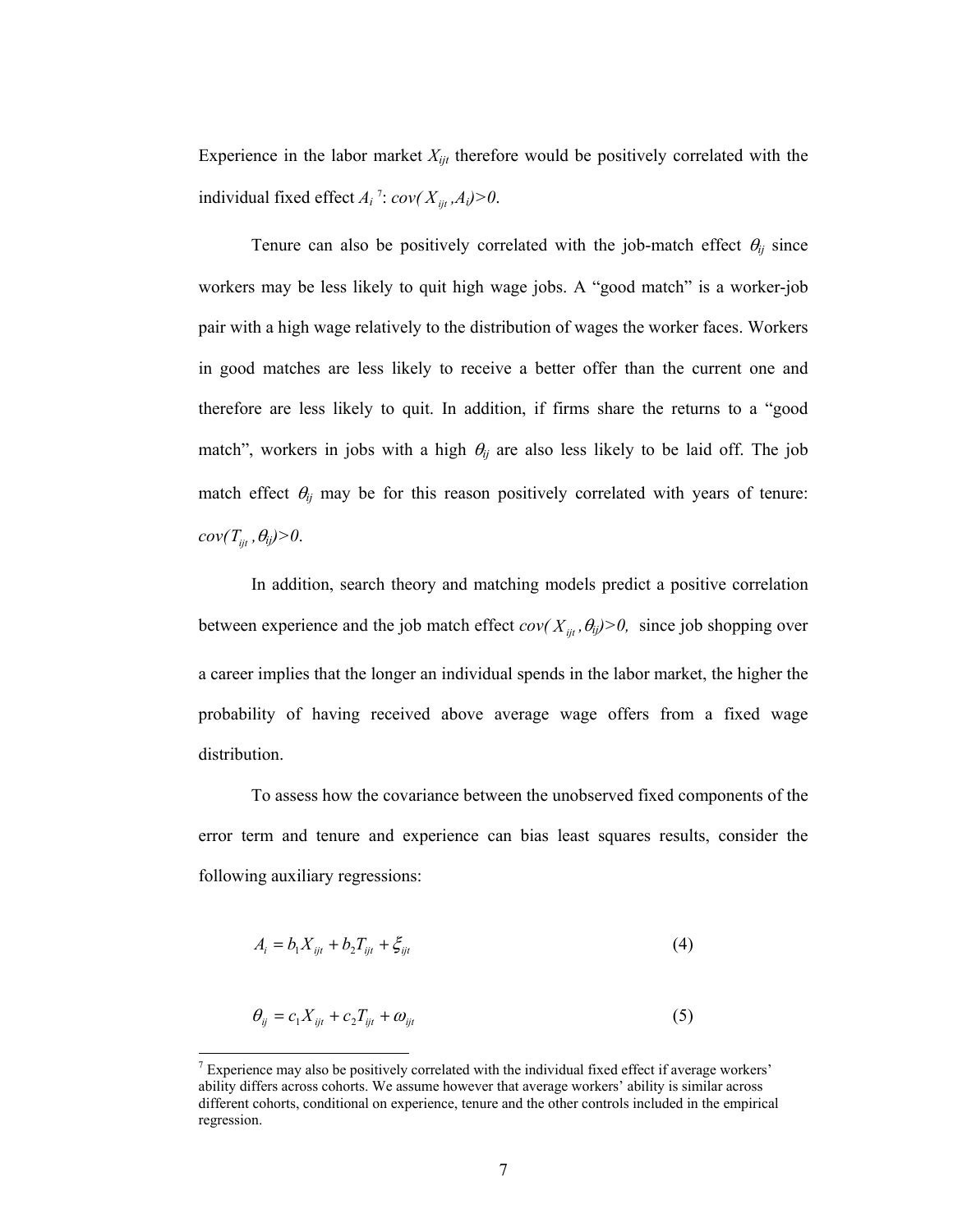According to (4) and (5) in a cross-section of individuals, both the individual and the job match effects can be correlated with years of seniority and labor market experience. Our model can now be re-written using (3), (4) and (5):

$$
W_{ijt} = \beta_0 \gamma_t + (\beta_1 + b_1 + c_1) X_{ijt} + (\beta + b_2 + c_2) T_{ijt} + \xi_{ijt} + \omega_{ijt} + \nu_{ijt} \tag{6}
$$

Least squares estimation of (6) is likely to produce biased estimates of returns to seniority and experience where:

$$
\beta_1^{OLS} - \beta_1 = b_1 + c_1 \tag{7}
$$

$$
\beta_2^{OLS} - \beta_2 = b_2 + c_2 \tag{8}
$$

Note that since  $A_i$  and  $\theta_{ij}$  enter additively in the wage model (see (2)), the biases in (7) and (8) can be decomposed into the sum of a first component resulting from the association between the endogenous regressors and *Ai* and a second component resulting from the association between the endogenous regressors and θ*ij*.

 In order to assess the likely signs of the biases in (7) and (8) we use straightforward partitioned regression results applied to (4) and (5) to obtain explicit expressions for  $b_1$ ,  $b_2$ ,  $c_1$  and  $c_2$  in terms of the variances and covariances of the unobservable components and the variables of interest.

$$
b_1 = \frac{Cov(X_{ijt}, A_i) - \gamma_{TX}Cov(T_{ijt}, A_i)}{Var(X_{ijt})[1 - (Corr(X_{ijt}, T_{ijt}))^2]}
$$
(9)

$$
b_2 = \frac{Cov(T_{ijt}, A_i) - \gamma_{XT}Cov(X_{ijt}, A_i)}{Var(T_{ijt})[1 - (Corr(T_{ijt}, X_{ijt}))^2]}
$$
(10)

$$
c_1 = \frac{Cov(X_{ijt}, \theta_{ij}) - \gamma_{TX}Cov(T_{ijt}, \theta_{ij})}{Var(X_{ijt})[1 - (Corr(X_{ijt}, T_{ijt}))^2]}
$$
(11)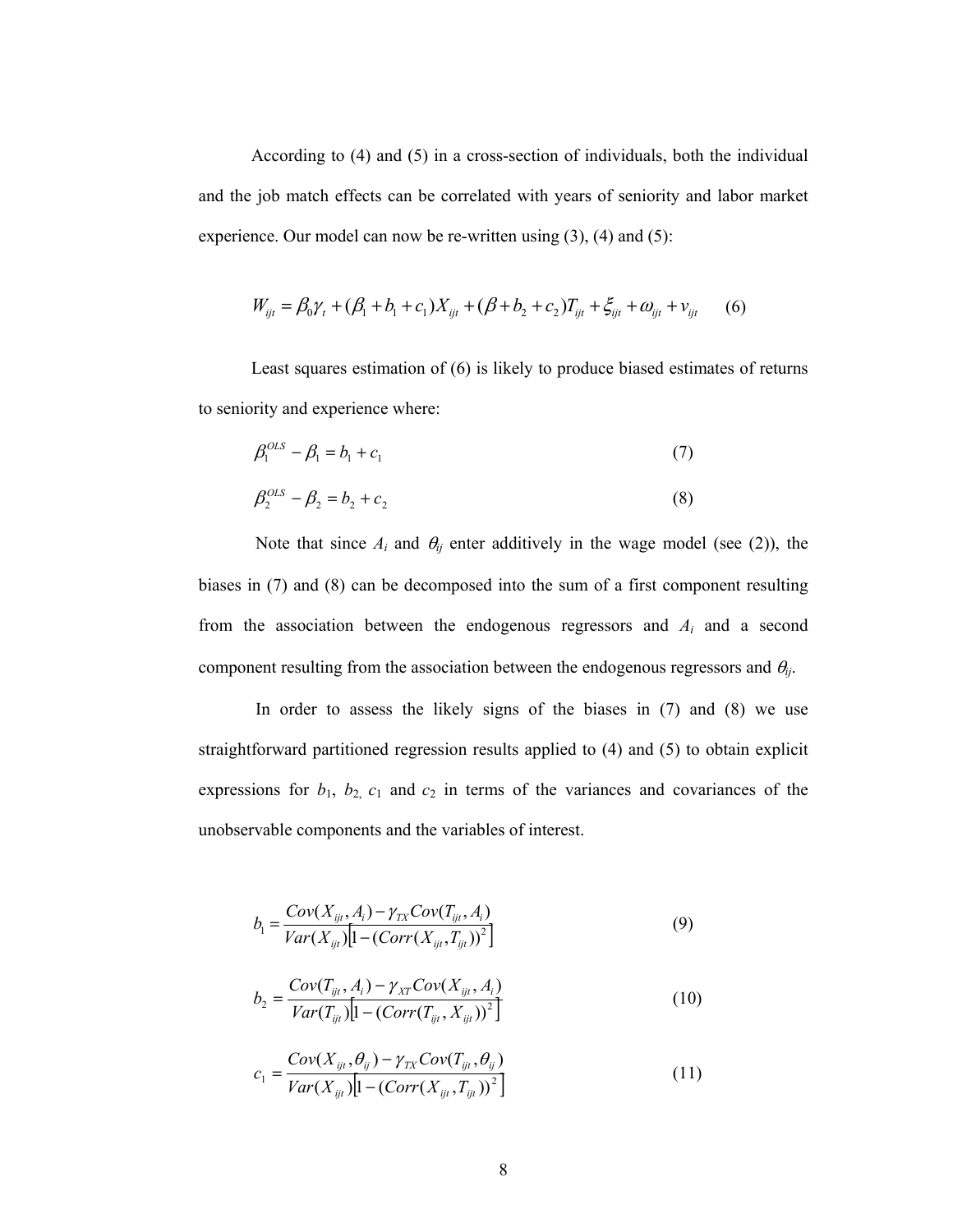$$
c_2 = \frac{Cov(T_{ijt}, \theta_{ij}) - \gamma_{XT}Cov(X_{ijt}, \theta_{ij})}{Var(T_{ijt})[1 - (Corr(T_{ijt}, X_{ijt}))^2]}
$$
(12)

Where  $\gamma_{TX}$  is the coefficient from a regression of experience on tenure, and  $\gamma_{XT}$  the coefficient from a regression of tenure on experience. Starting with (9), it is clear that  $cov(X_{ii}, A_i) > 0$  is not a sufficient condition for  $b_i > 0$ . The denominator in (9) is positive, but since tenure and experience are positively correlated ( $\gamma_{TX}$  >0), we have that:

$$
b_1 > 0 \qquad \qquad \text{if} \qquad Cov(X_{ijt}, A_i) > \gamma_{TX}Cov(T_{ijt}, A_i) \qquad \qquad (13)
$$

In fact, Altonji and Williams (2003) have noted that if one assumes  $Cov(X_{ijt}, A_i) = 0$ ,  $b<sub>1</sub>$  is negative since tenure and experience are positively correlated, and tenure and the individual fixed effect are also positively correlated. The intuition is the following. Returns to experience are identified from returns to tenure when workers change jobs, since during the course of a job, changes in tenure and experience are perfectly colinear. If in a cross-section of workers, job duration and the individual fixed effects are positively correlated, low ability workers are over-represented among job movers. This could both overstate the estimated effect of job tenure on wages and understate the estimated effect of labor market experience on wages.

Conditions similar to (13) can be obtained for  $b_2$ ,  $c_1$  and  $c_2$ . We conclude that even if our assumptions about the covariances between the unobserved effects and tenure and experience being positive hold, the signs of the least squares returns to tenure and experience bias can not be determined. Put another way, both tenure and experience are likely to be positively correlated with *Ai.* However, because these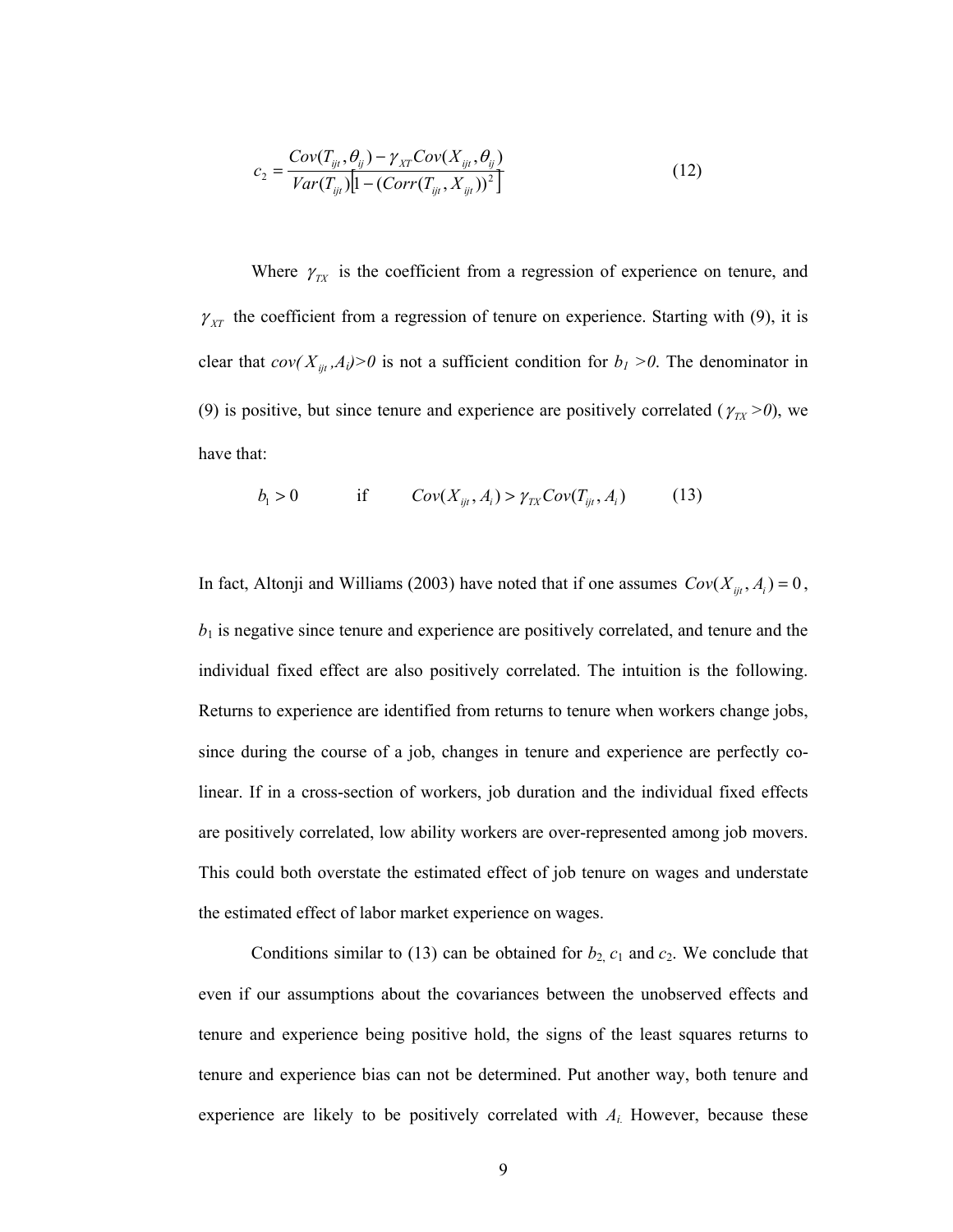tenure and experience are positively correlated, the sign of the overall effect of *Ai* on the tenure and experience slopes is unclear. Similarly, even though both tenure and experience are likely to be positively correlated with the job match effect  $\theta_{ij}$ , given that tenure and experience are positively correlated with each other, the overall signs of the effect of  $\theta_{ij}$  on tenure and experience are ambiguous.

#### **2.2 Altonji and Shakotko (A+S) Instrumental Variable procedure**

The first method we use to correct for some of the potential biases described above is the one proposed by Altonji and Shakotko (1987). They follow an instrumental variable approach in which each of the tenure variables is instrumented with its deviations from *job means DT<sub>ijt</sub>*. Let  $\overline{T}_{ij}$  be the job mean of the tenure variable, then  $DT_{ijt} = T_{ijt} - \overline{T}_{ij}$ . The empirical section also includes higher order terms in tenure that are instrumented in the same way. If  $\overline{T_{ii}^P}$  is the job mean of a higher order term of the tenure variable, then  $DT_{ijt}^P = T_{ijt}^P - T_{ijt}^P$  is its deviation from the job mean. As these variables have zero average over each job, they are by construction orthogonal to the fixed individual and job match components. Hereafter we will call the estimation method of instrumenting tenure with its deviations from job means *IVten1*.

Experience cannot be instrumented with deviations from its job means as well, because deviations from job means of the linear terms of tenure and experience are perfectly collinear.

Applying *IVten1* to (6) may still produce biased estimates of returns to seniority and experience. Consider a variable  $\hat{T}_{ijt}$  containing the predicted values of a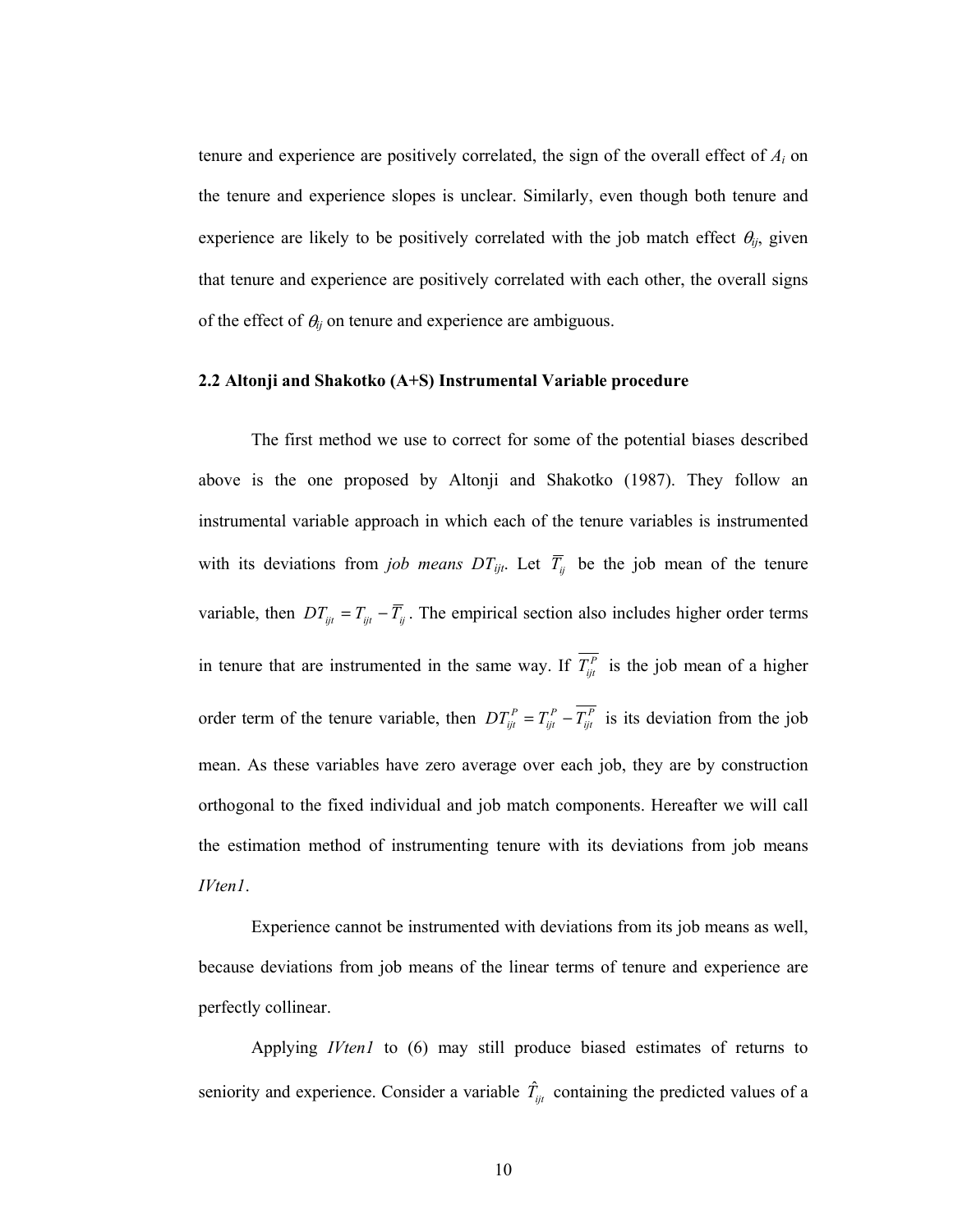regression of tenure on its deviations from job means. Auxiliary regressions similar to those in (4) and (5) where tenure is replaced by  $\hat{T}_{ijt}$  enable us to rewrite the second stage regression as:

$$
W_{ijt} = \beta_0 \gamma_t + (\beta_1 + b_1^{I V ten1} + c_1^{I V ten1}) X_{ijt} + (\beta + b_2^{I V ten1} + c_2^{I V ten1}) \hat{T}_{ijt} + \zeta_{ijt}
$$
(14)

$$
\beta_1^{I V ten 1} - \beta_1 = b_1^{I V ten 1} + c_1^{I V ten 1} \tag{15}
$$

$$
\beta_2^{IVten1} - \beta_2 = b_2^{IVten1} + c_2^{IVten1} \tag{16}
$$

where  $b_1^{IVien1}$  and  $c_1^{IVien1}$  are the components of the bias in the returns to experience due to  $A_i$  and  $\theta_{ij}$ :

$$
b_1^{I V ten 1} = \frac{Cov(X_{ijt}, A_i)}{Var(X_{ijt}) \left[1 - (Corr(X_{ijt}, \hat{T}_{ijt}))^2\right]}
$$
(16)

$$
c_1^{Nten1} = \frac{Cov(X_{ijt}, \theta_{ij})}{Var(X_{ijt})[1 - (Corr(X_{ijt}, \hat{T}_{ijt}))^2]}
$$
(17)

Similarly,  $b_2^{IVten1}$  and  $c_2^{IVten1}$  are the components of the bias in the returns to tenure due to  $A_i$  and  $\theta_{ij}$ :

$$
b_2^{T} = \frac{-\gamma_{\chi_i^*} Cov(X_{ij}, A_i)}{Var(\hat{T}_{ijt}) \left[1 - (Corr(\hat{T}_{ijt}, X_{ijt}))^2\right]}
$$
(18)

$$
c_2^{I V ten 1} = \frac{-\gamma_{\chi_t^2} Cov(X_{ij}, \theta_{ij})}{Var(\hat{T}_{ijt}) \left[1 - (Corr(\hat{T}_{ijt}, X_{ijt}))^2\right]}
$$
(19)

The authors note that the remaining potential positive correlation between experience and the job match effect would not only bias the experience effect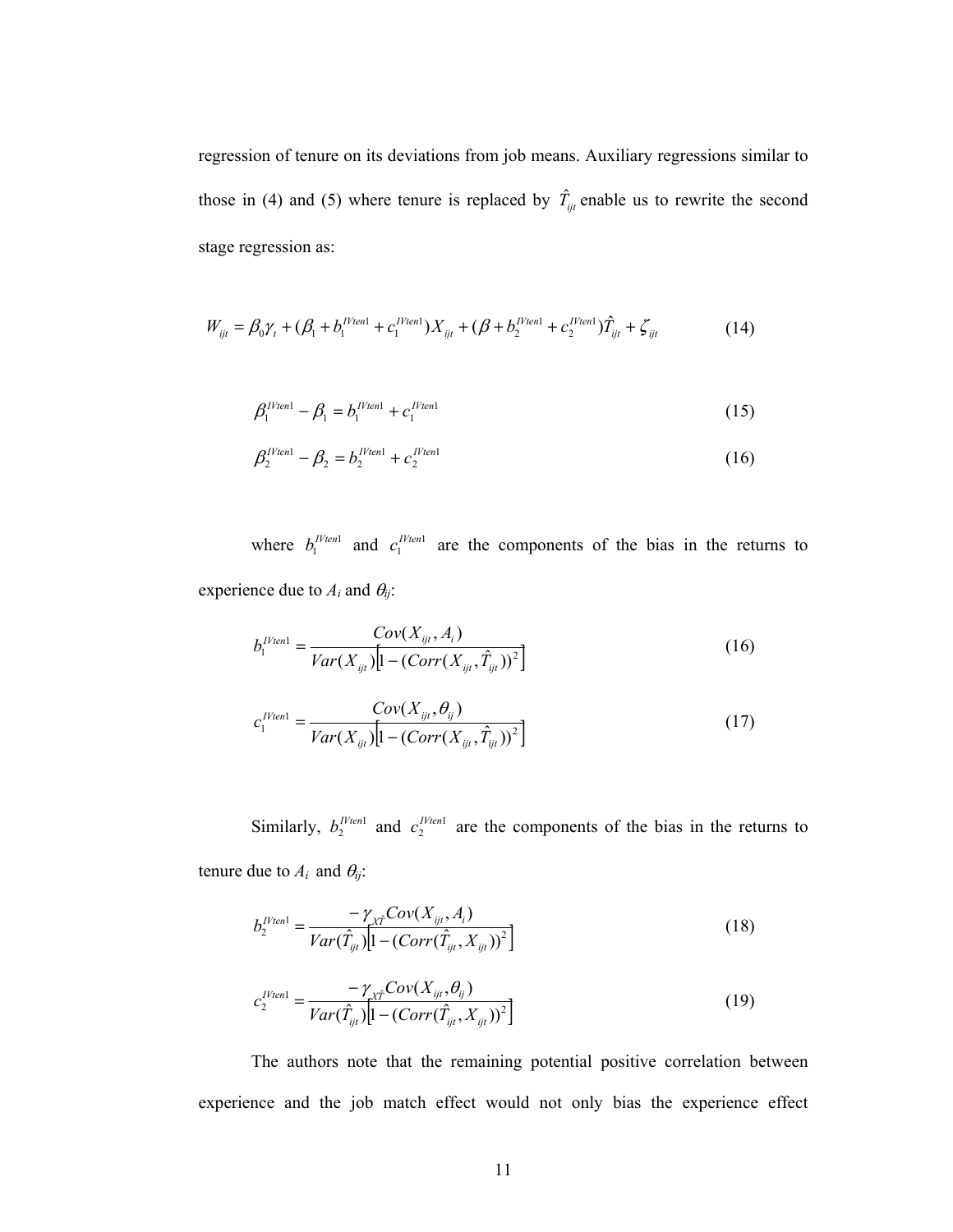upwards, but would also bias the tenure effect downwards: "Intuitively, the downward bias rises as a partial correction for the overstatement of the effect of additional labor market experience on wages during years in which the job remains the same" (p. 440). In addition, if returns to experience are also biased upwards due to the individual fixed effect being correlated with experience, this will reinforce the negative bias on the returns to tenure.

As an attempt to compare the relative importance of the individual and job heterogeneity bias in the two countries, in our empirical section we also use as an alternative instrumental variable for tenure its deviations from individual means. We call this instrumental variable estimator *IVten2*. Intuitively, while *IVten2* would represent an improvement over least squares since it produces an estimate of returns to tenure free from the bias due to the correlation between tenure and the individual fixed effect, *IVten1* produces an estimate of returns to tenure free from the bias due to the correlation between tenure and both the individual and job match effects. A comparison of least squares, *IVten1* and *IVten2*, could give an indication of the relative importance of individual and job match heterogeneity in the returns to tenure. Indirectly, this could give evidence of the relative importance of the correlation between ability and job duration, and job match quality and job duration in the two countries. Such evidence would not however be conclusive, as can be seen by comparing the expressions of the remaining biases in the returns to tenure and experience for *IVten2* with the ones for *IVten1* above (shown in appendix 3).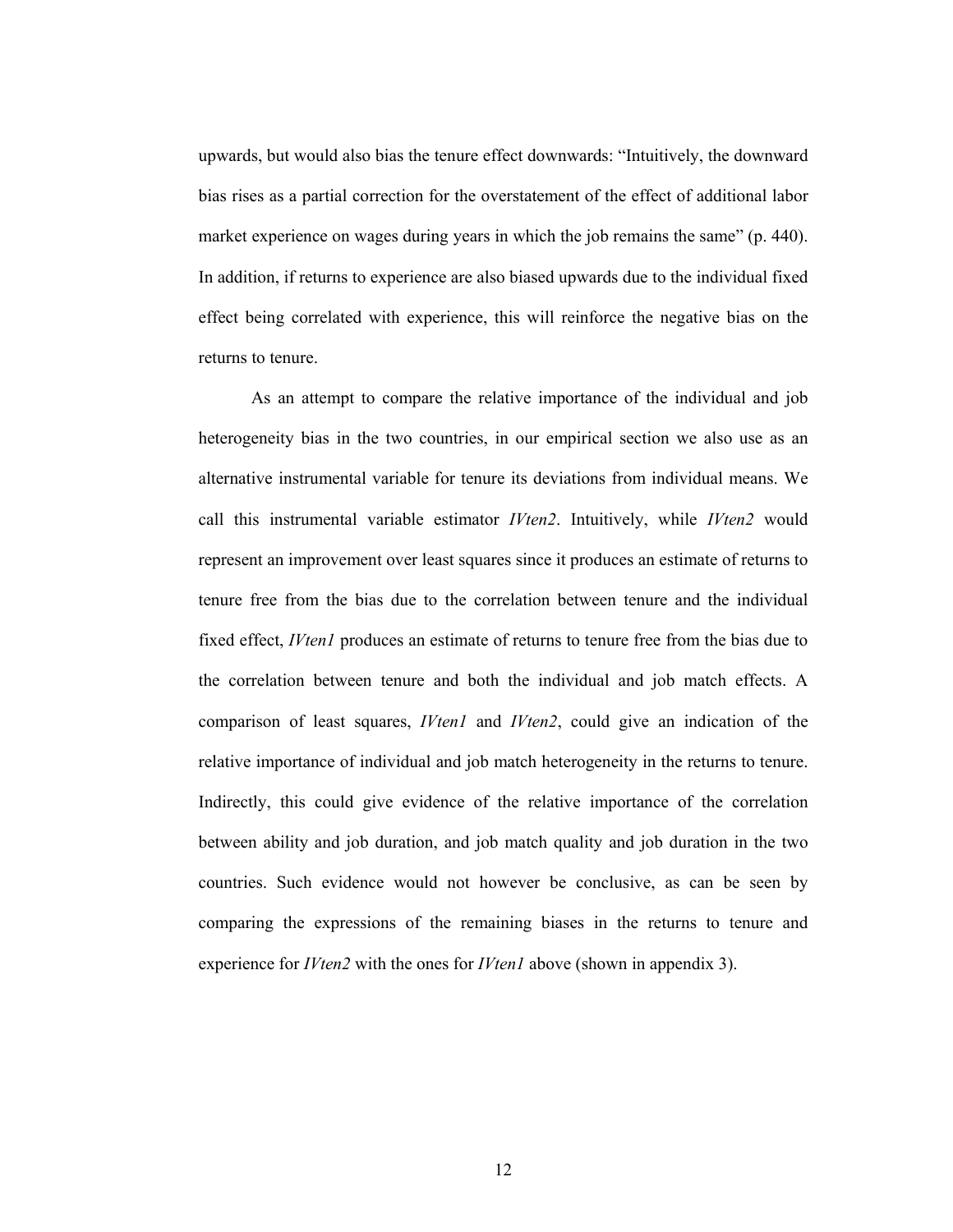#### **2.3 Finnie's extension of Altonji and Shakotko Instrumental Variable procedure**

Finnie (1993) extends the IV-tenure estimator by instrumenting the tenure variables with their deviations from *job means* and the experience variables with their deviations from *individual means.* Let  $\overline{Exp}_{ijt}$  and  $\overline{Exp}_{ijt}^P$  be the individual means of the experience variables, then  $DExp_{ijt} = Exp_{ijt} - \overline{Exp}_{it}$  and  $DExp_{ijt}^P = Exp_{it}^P - Exp_i^P$  are the deviations from their individual means. As this variables have zero average over each individual, they are by construction orthogonal to the individual fixed effect. Because tenure is instrumented with a variable that is uncorrelated with the individual and job match effects, and experience is instrumented with a variable that is uncorrelated with the individual fixed effect, we expect this estimator to be free from most bias. Experience instruments can still nevertheless be correlated with the job match component. Theory predicts a positive correlation between experience and the job match component. Thus, with this estimation method returns to experience can still be positively biased and returns to tenure negatively biased.

We denominate this instrumental variables estimator as *IVtenexp.* The explicit expressions for the biases in *IVtenexp* estimates are:

$$
\hat{\beta}_1^{IVienexp} - \beta_1 = b_1^{IVienexp} + c_1^{IVienexp} \tag{20}
$$

$$
\hat{\beta}_2^{\text{IVienexp}} - \beta_2 = b_2^{\text{IVienexp}} + c_2^{\text{IVenexp}} \tag{21}
$$

where  $b_1^{IVienexp}$ ,  $b_2^{IVienexp}$ ,  $c_1^{IVienexp}$  and  $c_2^{IVienexp}$  can be re-written as:

$$
b_1^{I\text{Ytenexp}} = 0 \tag{22}
$$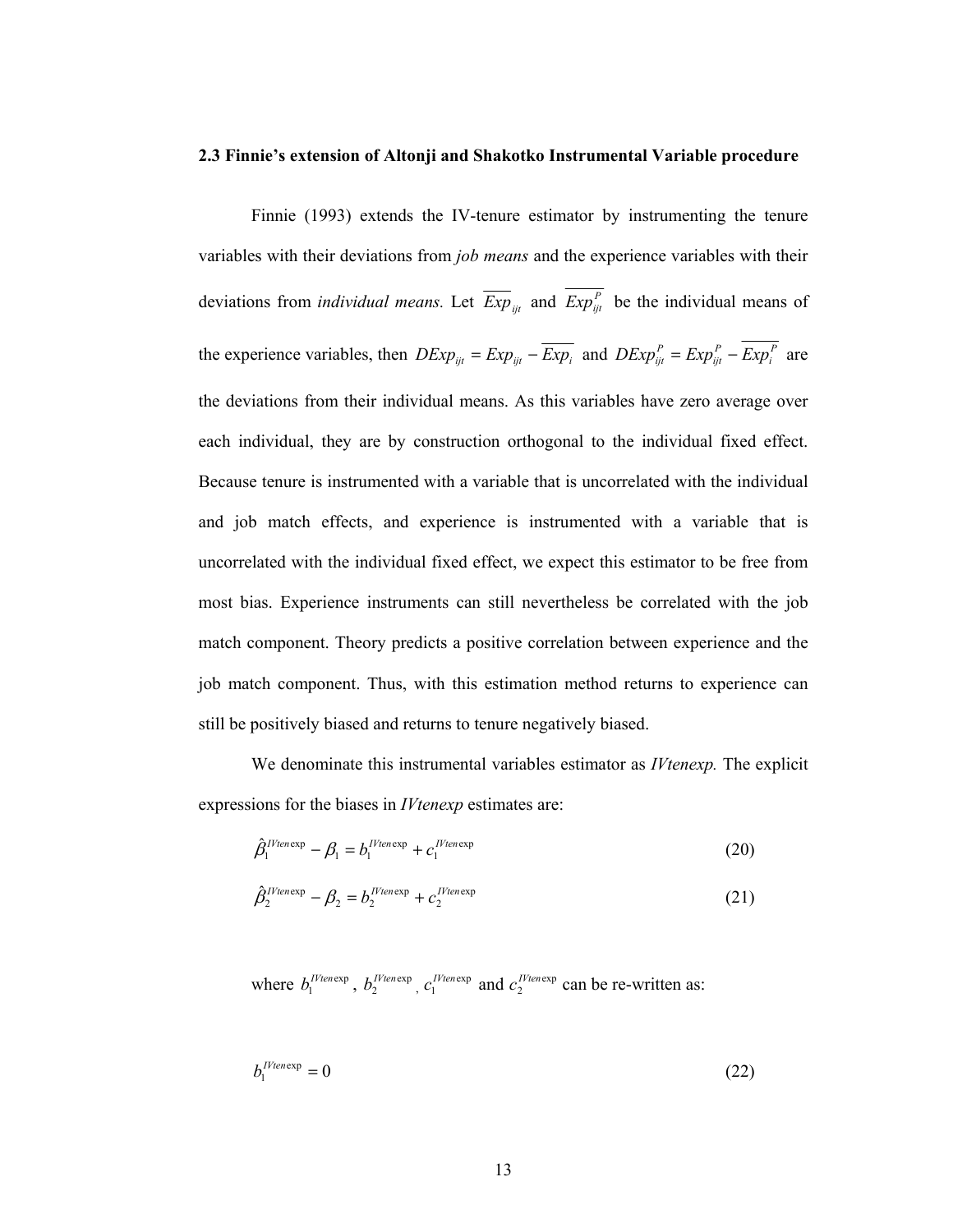$$
b_2^{I\text{Vtenexp}} = 0 \tag{23}
$$

$$
c_1^{Tten \exp} = \frac{Cov(\hat{X}_{ijt}, \theta_{ij})}{Var(\hat{X}_{ijt})[1 - (Corr(\hat{X}_{ijt}, \hat{T}_{ijt}))^2]}
$$
(24)

$$
c_2^{T\text{Hence}} = \frac{-\gamma_{\hat{X}\hat{T}}Cov(\hat{X}_{ijt}, \theta_{ij})}{Var(\hat{T}_{ijt})[1 - (Corr(\hat{T}_{ijt}, \hat{X}_{ijt}))^2]}
$$
(25)

Both *IVten1* and *IVtenexp* give upward bounds to returns to experience and lower bounds to returns to tenure.

#### **3. The Data**

In this section we describe the two data sets used in this paper. Further details can be found in the appendix 1.C. This study uses the first 9 waves of the British Household Panel Survey (1991-1999) and the first 14 waves of the German Socio-Economic Panel (1984-1997).

# **3.1 The British Household Panel Survey**

The BHPS was designed as an annual survey of all adult (16+) members of a nationally representative sample of more than 5,000 households, making a total of approximately 10,000 individual interviews. The same individuals are followed in the successive waves and, if they split-off from original households, all adult members of their new households are also interviewed. Children are interviewed once they reach the age of 16. Thus the sample should remain broadly representative of the population of Britain as it changes through the 1990s. However, in order to construct tenure and experience we need to use the retrospective data on past jobs collected in the second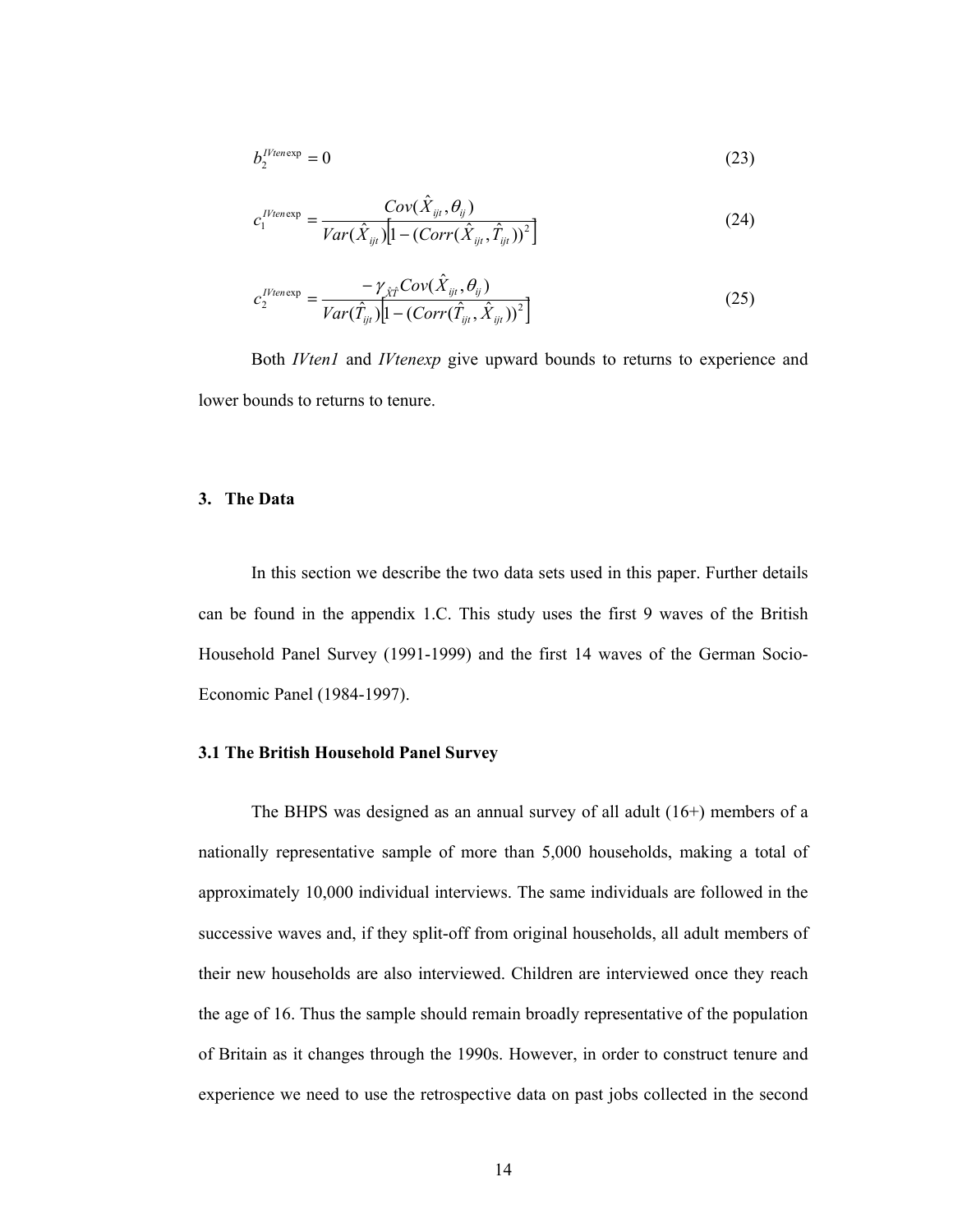and third waves (1992 and 1993). For this reason, we may not be able to include adults of newly formed households with members that split-off from the original households. We assume that this sample selection is random and does not affect the wage regressions as long as tenure and experience are included in the regressions.

At each wave the interviewees are asked to state the beginning date of the ongoing job spell, which is defined by a change of employer or a change of job within the same employer. Previous literature has focused on returns to tenure with the employer. We follow the same approach because promotions and job changes within the employer are likely to be associated with wage changes, and therefore must be considered as part of the same spell, for the purpose of the measurement of wage returns to job seniority. For this reason, the construction of both the tenure and experience variables require the use of the retrospective data on the labor market histories, for even if one chose to use potential experience instead of actual experience, this would be needed for the accurate construction of the variable "tenure with the employer".

When linking the job spell information in the various yearly questionnaires and the retrospective data collected in waves 2 and 3 one is confronted with the overlapping of more than one source of information for the same spell. Conflicting answers are resolved by giving priority to the information collected closest to the event occurrence. This is because recall error is likely to increase with the time elapsed between an event and the time of interview.

With the purpose of minimizing endogeneity and unobserved heterogeneity, our analysis restricts the sample to observations of non-self-employed white males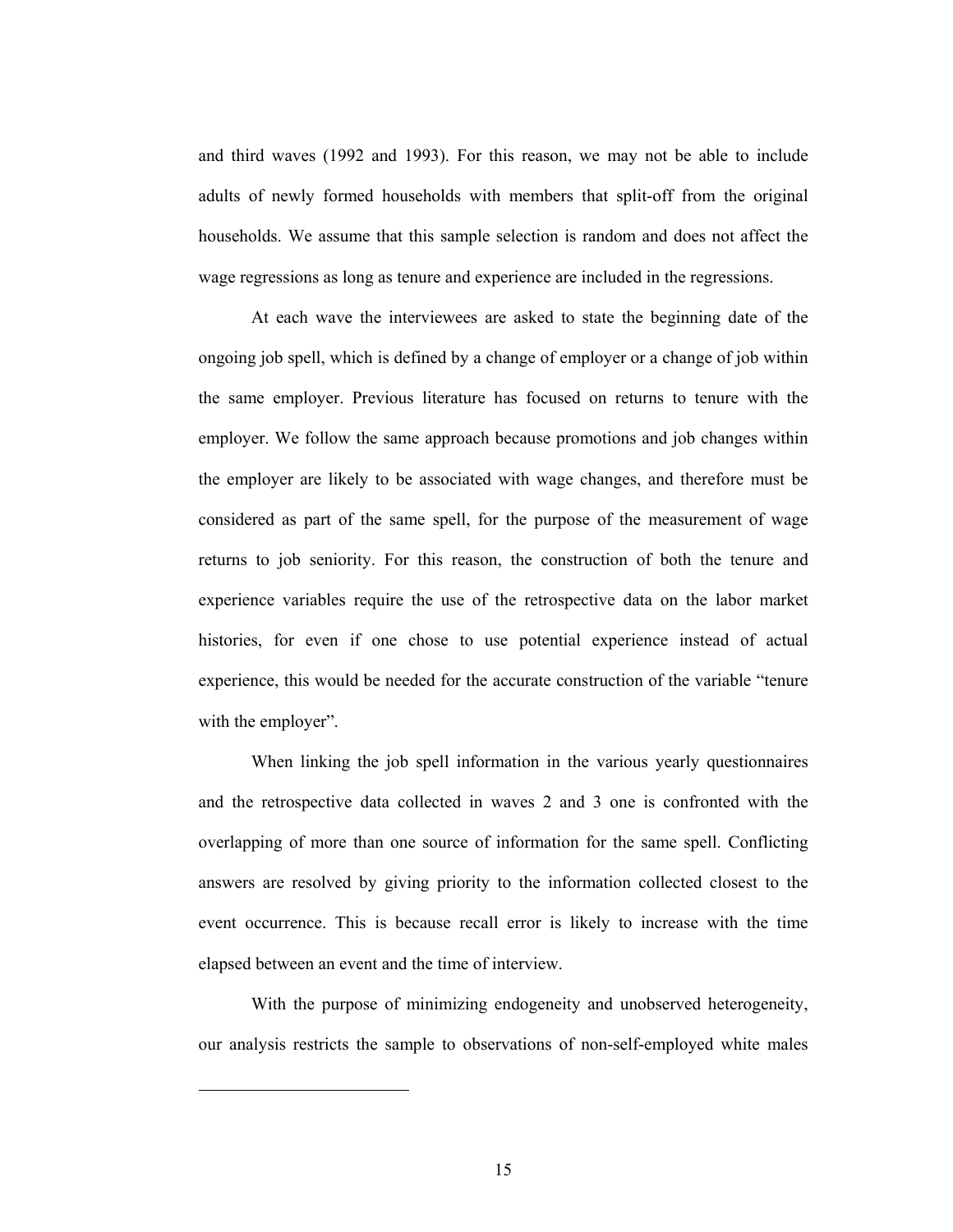aged between 16 and 60 with jobs in the private sector. Self-employed wages may be misreported and loosely related with the individual productivity, non-white and female wages may suffer from discrimination, and the latter are also likely to be highly affected by endogenous labor force participation. By restricting the age interval, we avoid individuals without strong labor force attachments. We exclude the public sector where wages are regulated and may not reflect accumulation of human capital and worker productivity increases.

The earnings variable used is real hourly wage. Nominal hourly wage is obtained by first dividing the current job usual gross monthly pay by 4.33 to obtain weekly wage and then by weekly hours, to obtain hourly wage. Weekly hours is the sum of the number of hours normally worked per week and the number of overtime hours in normal week. The nominal hourly wage is then deflated with the Retail Prices Index<sup>9</sup> to obtain real hourly wages. Wage outliers were dropped.

Some of the analysis in the next sections the will divide workers into three skill groups: *unskilled*, *medium skilled* and *university graduates*. For the UK data the unskilled include those which report the following qualifications: no qualifications, other qualifications, apprenticeship, CSE, commercial qualifications, no O levels. The medium skilled include those with O levels or equivalent, nursing qualifications, teaching qualifications and A- levels. Finally, the university graduates are those with a higher degree, a first degree, or other higher qualification.

 <sup>9</sup> Monthly values are averaged for each year with 1991 as base year. Source: Economic Trends, Annual Supplement, 1998, Office for National Statistics.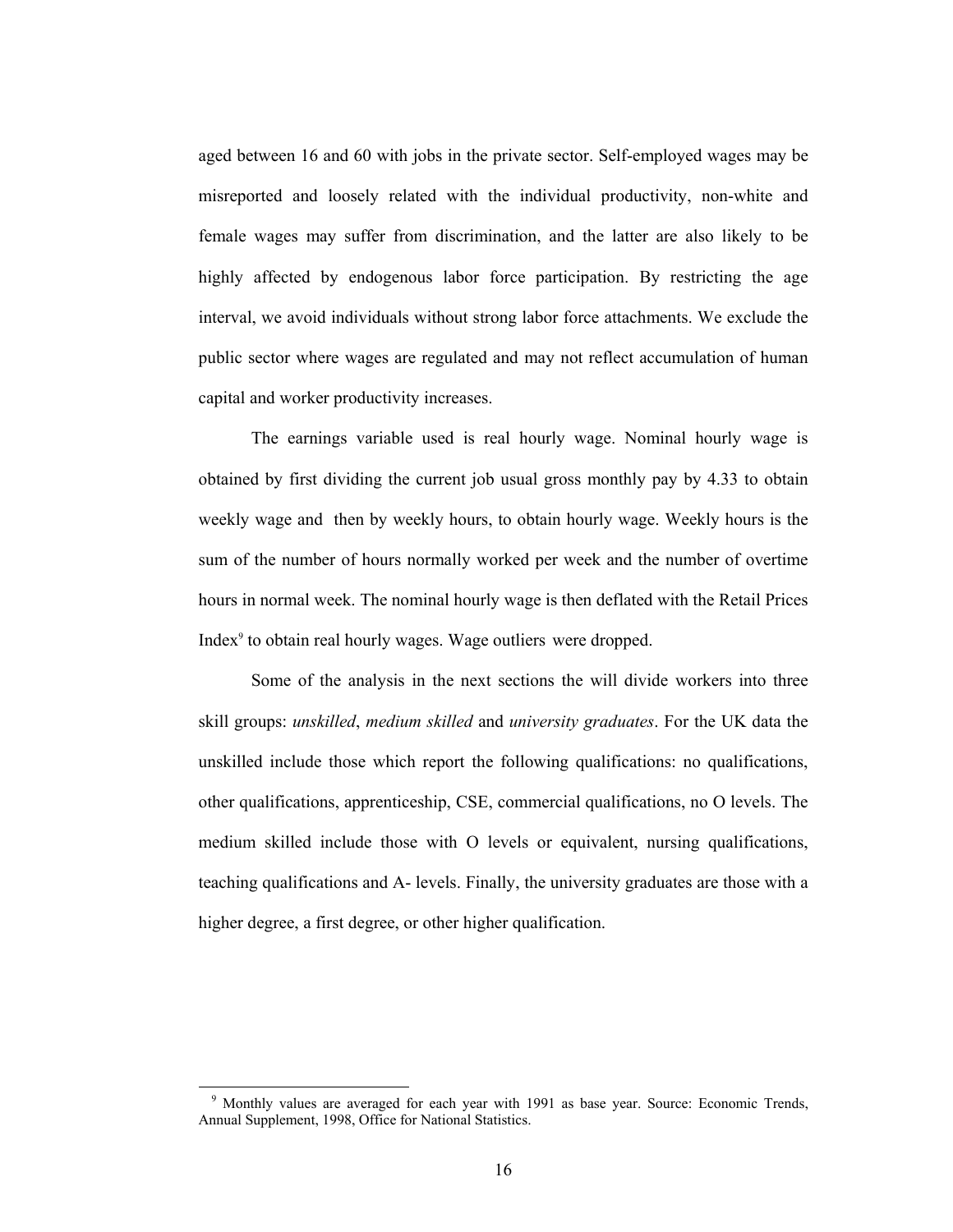#### **3.2 The German Socio-Economic Panel**

 The GSOEP started in 1984 as an yearly longitudinal survey of 4298 private households<sup>10</sup> and around 9000 individuals in the Federal Republic of Germany (FRG). Although from 1990 data is also collected for the German Democratic Republic (GDR), we restrict our analysis to the FRG since the GDR labor market is likely to behave very differently. Similar to the BHPS, in the GSOEP all household members are interviewed individually from the age of 16. In principle, all persons who took part in the very first wave of the survey as well as their children whenever born, are surveyed in the following years whether or not they remain in the household. Third persons moving into an existing GSOEP household are also followed-up. For the same reasons stated in section 3.1, the analysis is restricted to observations of non-selfemployed white males aged between 16 and 60 with jobs in the private sector.

The number of years of labor market experience is constructed in two stages. The first stage uses the yearly biographical scheme containing employment information from the age of 16 to the first wave of the panel to construct total experience at the entry of the panel. Both part-time and full-time spells are taken into account. The second stage uses the calendar available for each wave listing all labor market activities for each month in the year preceding the interview. This information is added to the information computed in the first stage to construct experience at each wave. The tenure variable is constructed from the information about the exact year and month the individual has started current job (i.e., the employment spell with the current employer), up to the time of interview.

 $10$  These numbers are for the GSOEP sub-sample A - "Residents in the FRG", 95% scientific-use version.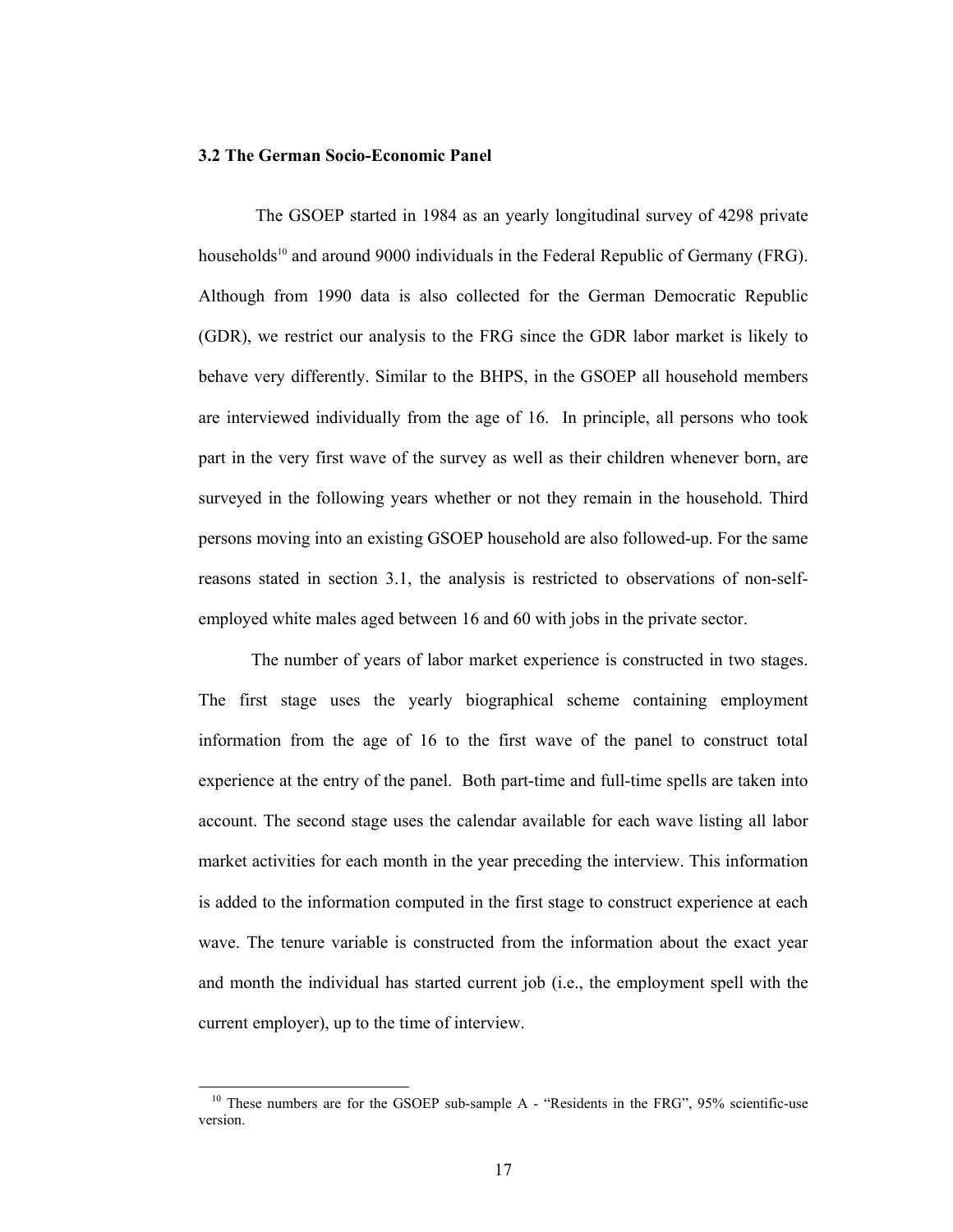Wages are computed by dividing reported gross earnings in the month before the interview by the number of hours worked for pay.

For the German data, given the apprenticeship system, the three skill groups considered are the following: workers with no apprenticeship training and no university – the *unskilled*, workers with apprenticeship training but no university degree – the *medium skilled* or *apprenticeship trainees*, and workers with university degree – the *university graduates* (See appendix 1.C for more details).

# **3.3 Sample statistics**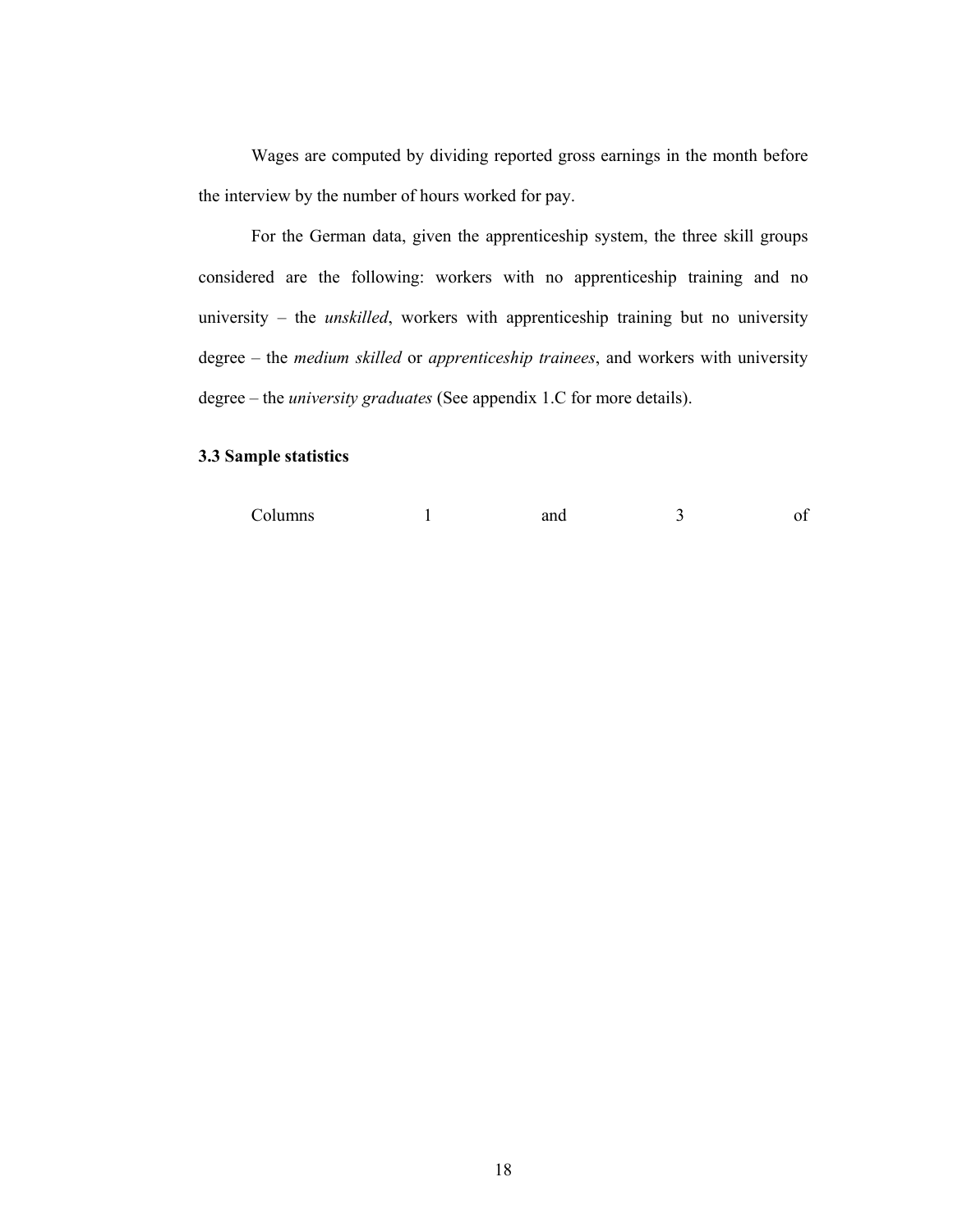Table 1 show the mean sample characteristics for the two full samples. There is a high degree of similarity between the two data sets. The average age is 37 in the UK and 39 in Germany and the mean experience is 20 years in the UK and 19 in Germany. When constructing labor market experience in Germany we did not include the apprenticeship training period, hence the larger age-experience gap in Germany than in the UK. Average tenure is two years longer in Germany than in the UK. The remaining columns present the summary statistics for the differenced sub-samples used in the first stage of Topel 2-stage model. Workers in the differenced sub-samples are older, more experienced and have been in their current jobs longer.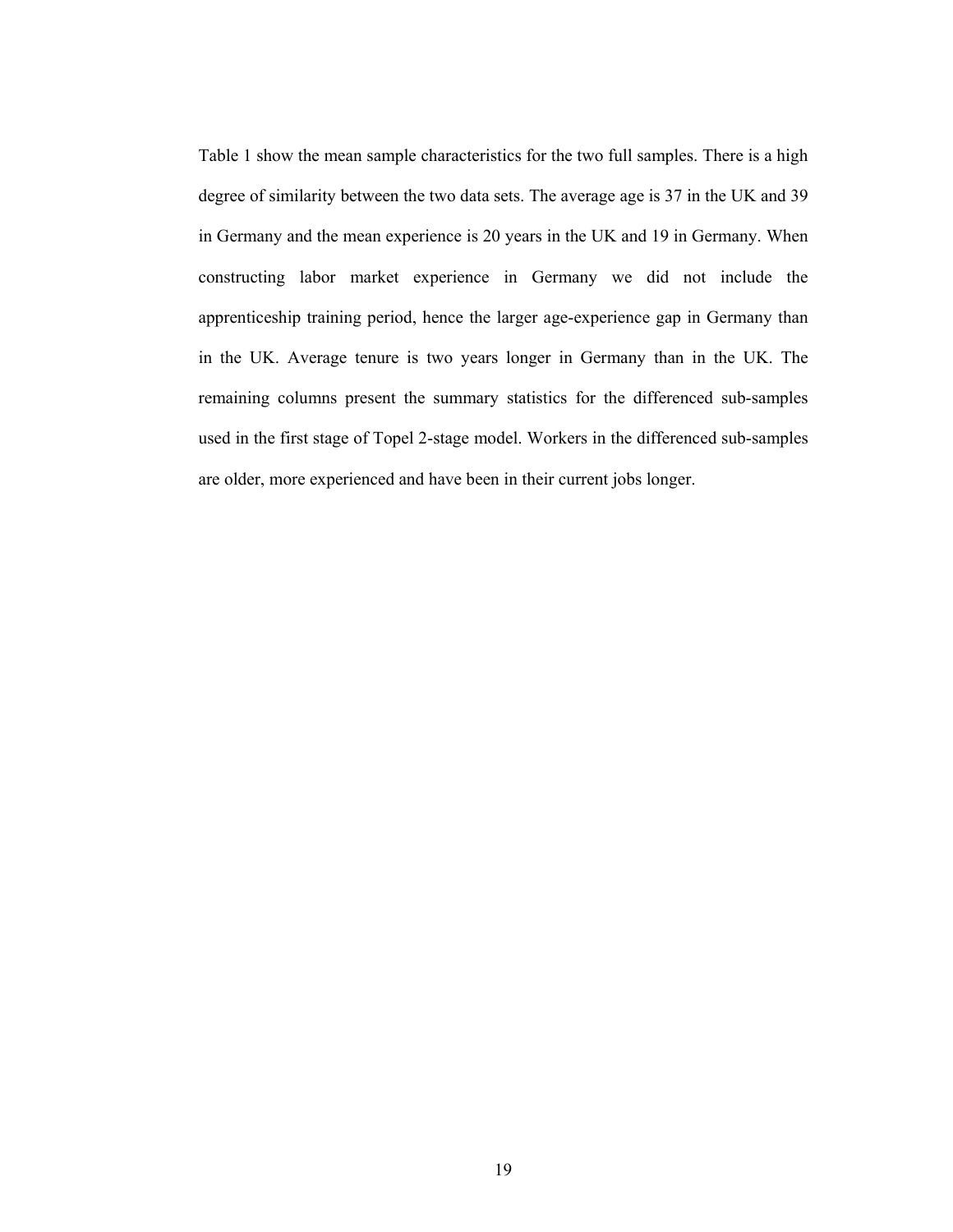|                        |        | U. K. - BHPS | Germany - GSOEP |             |  |
|------------------------|--------|--------------|-----------------|-------------|--|
|                        | Full   | Topel        | Full            | Topel       |  |
|                        | sample | differenced  | sample          | differenced |  |
|                        |        | sample       |                 | sample      |  |
|                        | 1      | 2            | 3               | 4           |  |
| Hours worked per week  | 39.8   | 39.8         | 40.8            | 40.7        |  |
|                        | (6.7)  | (5.9)        | (6.2)           | (5.7)       |  |
| Tenure (years)         | 8.2    | 9.8          | 10.0            | 11.8        |  |
|                        | (7.9)  | (7.9)        | (9.5)           | (9.4)       |  |
| Experience (years)     | 19.6   | 21.2         | 18.9            | 21.0        |  |
|                        | (11.6) | (11.1)       | (12.0)          | (11.5)      |  |
| Percent married        | 63.8   | 68.3         | 74.9            | 80.2        |  |
|                        |        |              |                 |             |  |
| Number of observations | 7073   | 4572         | 12302           | 8818        |  |
| Number of individuals  | 1502   | 1079         | 2209            | 1673        |  |
| Number of jobs         | 2259   | 1345         | 3053            | 1993        |  |
| Number of waves        | 9      | 8            | 14              | 13          |  |

Table 1: Summary Statistics - Mean sample characteristics for white males

Note: Standard errors in parenthesis

# **4. Descriptive statistics**

## **4.1 Wage growth: total, within jobs and between jobs**

Figure 1 depicts the average yearly wage growth in both data sets for the years available $1<sup>11</sup>$ . Wage growth between two adjacent years is computed by averaging the difference in the log of real hourly wage for all individuals observed in both periods. This does not necessarily coincide with total wage growth across all individuals, since it does not include those that enter and exit the panel<sup>12</sup>. In the years 1984-97, the real gross hourly wages in the German sample grew on average 3.23 per year and in the period 1991-99 the real gross hourly wages in the UK sample grew on average 2.87

<sup>&</sup>lt;sup>11</sup> Nominal wages were deflated with the retail price index for each country. All figures and tables use real wages.<br><sup>12</sup> Wage growth between 1984 and 1985 in Germany may be excessively low since unlike the other

years where 80 to 95 percent of interviews take place between February and April, in 1984 by May only 50 percent of the interviews had taken place, and the remaining took place between May and September. Measurement error in yearly wage growth is therefore likely to be higher between 1984 and 1985. We expect the time dummies in our regression analysis to pick the potential downward bias.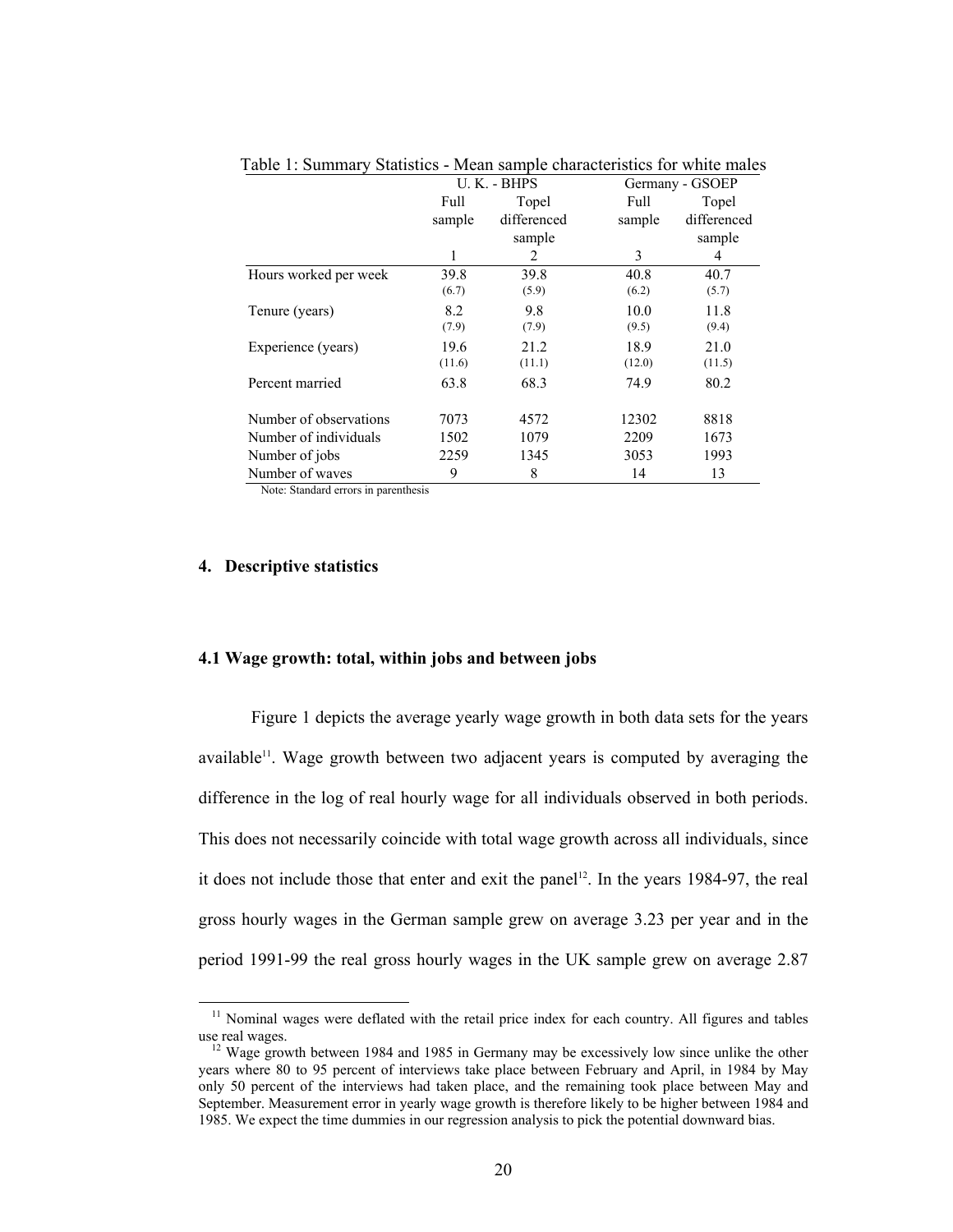per year. However, during the years for which there is data for the two countries – 1991 to 1997, the yearly wage growth was very similar in the two data sets (2.81 in Germany against 2.58 in the UK).

Figure 2 shows the yearly average wage growth within and between jobs. The between jobs wage growth is much more volatile than the within jobs wage growth. This is probably related with the differences in the causes for separation during periods of low and high wage growth. It is a well known fact that one of the characteristics of recessionary years is the increase in the number of laid-off workers. Conversely, during periods of higher wage growth when it is easier for workers to find jobs, there should be a higher share of voluntary moves. Volatility is however likely to be exacerbated by the reduced number of individuals changing jobs each year<sup>13</sup>.

While between jobs wage growth is clearly above within jobs wage growth in Germany, this is only true in the UK in the second half of the nineties. For both Germany and the UK, however, the overall average of between jobs wage growth (5.66 and 3.25) is higher than within jobs wage growth (3.23 and 2.82). Figure 3 plots within and between jobs wage growth by experience interval. For both countries between jobs wage growth is higher than within jobs wage growth in the first 10 to 15 years of workers' careers. After that, wage gains at job changes fall below within jobs wage growth becoming negative towards the end of individuals' careers. This is consistent with decreasing marginal returns to job search. shows that British workers hold on average more jobs during their careers than German workers. The difference between the two countries is likely to be even larger than the one depicted, because we are not accounting for the number of short job spells between interviews, which is likely to be higher in the UK. Figure 5 graphs the percentage of job-to-job transitions and job transitions with an unemployment spell between jobs on the total number of individuals observed in paid employment in two consecutive waves by age 5-year interval. Unemployment is defined differently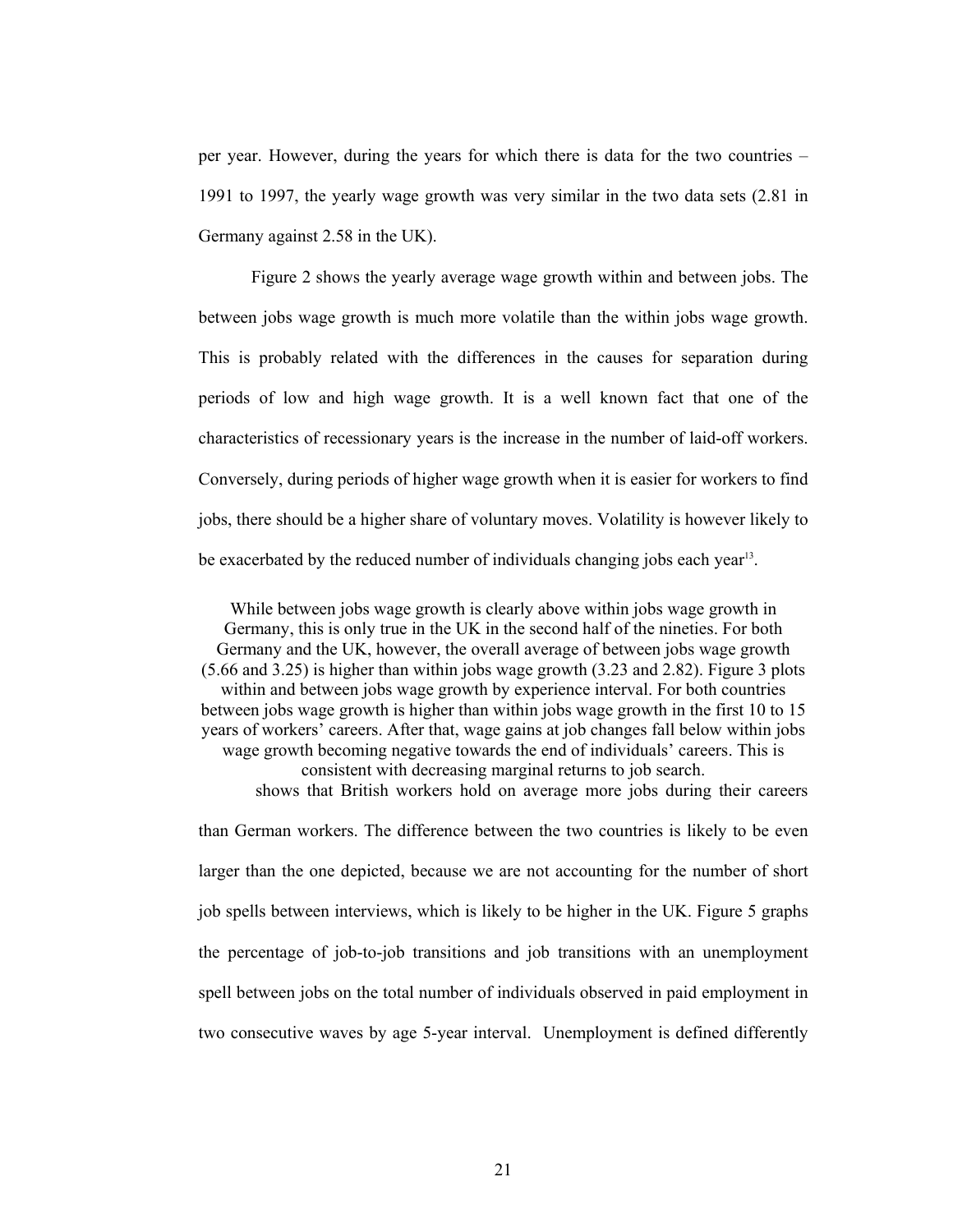in the two data sets. While in the UK individuals report their own perception of their labor market status, in Germany they are asked whether they are registered as unemployed. Because of this disparity, the figures also show the percentage of job-tojob transitions with an intermediate non-labor market spell. For Germany the gap between the share of transitions with unemployment and the share transitions with a non-labor market spell is larger than for the UK. This is consistent with a more stringent definition of unemployment status in the German data. In both countries both job-to-job transitions and transitions with interruptions decline with age. This is consistent with decreasing marginal returns from search. These graphs are consistent with higher job mobility in the UK than in Germany since the occurrence of both types of transitions is higher in the former than in the latter for all age categories. However, the difference between the occurrence of job-to-job transitions in the UK and Germany is much stronger than the difference in transitions with a nonemployment spell. This is suggestive of a stronger role for voluntary job changes in the UK than in Germany.

## **5. Results**

#### **5.1 Returns to tenure and experience**

Table 2 A. and B. show the coefficients and cumulative returns to tenure and experience in the two countries using the four estimation methods described: OLS, *IVten1*, *IVten2* and *IVtenexp*. All regressions use fourth degree polynomials in tenure

<sup>&</sup>lt;sup>13</sup> In the German sample each year between 40 and 60 individuals are observed in a different job from the previous year, while in the BHPS sample we observe between 60 and 80 job changes in two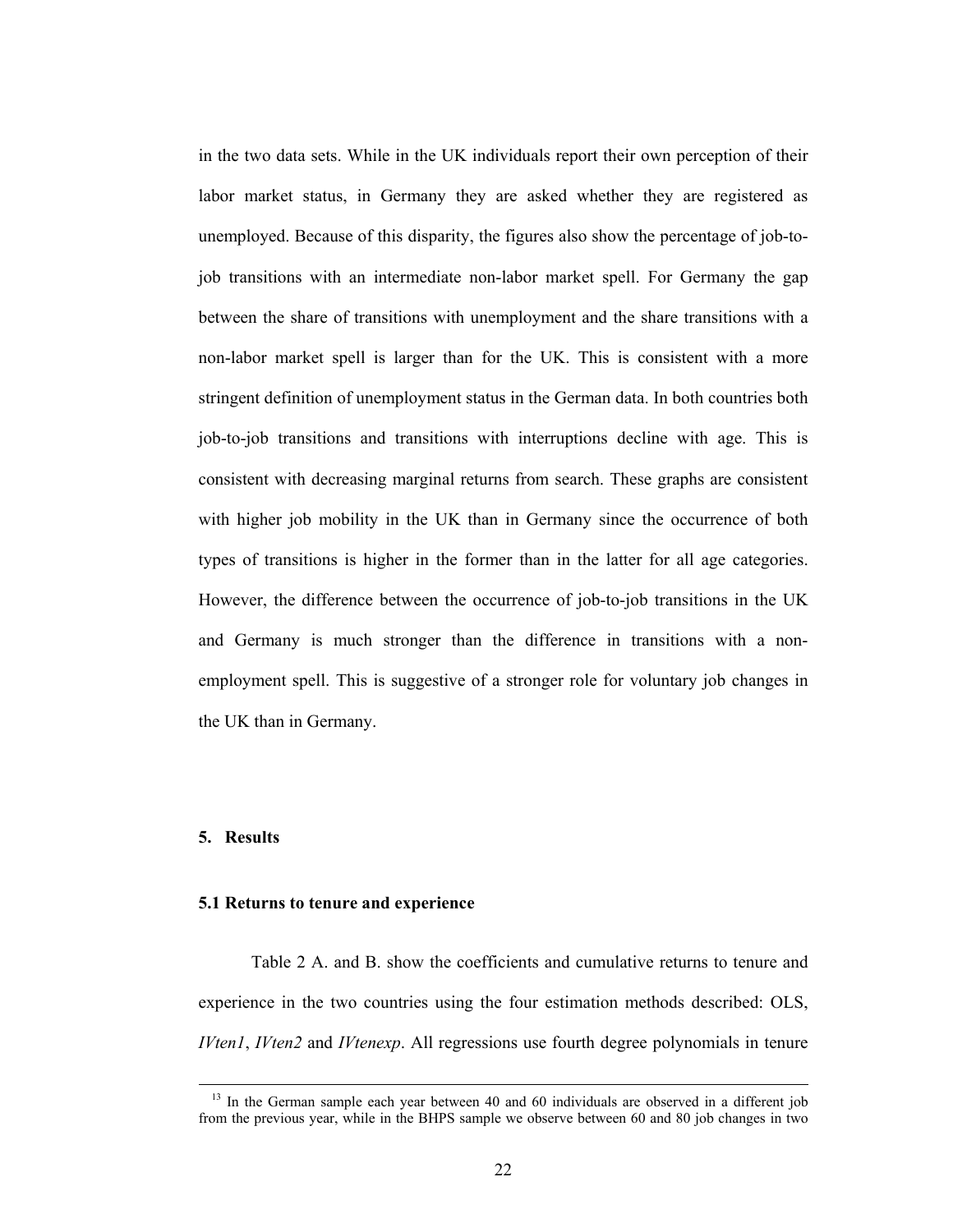and experience to allow for non-linear returns. Columns 1 and 5 of Table 2.B. show that according to OLS estimates ten years of tenure are associated with a 9.1 percent wage increase in the UK and an 8 percent wage increase in Germany. These values are considerably smaller than typical estimates with US data (Topel 1991, Altonji and Shakotko, 1987, Altonji and Williams, 1997). Columns 2 and 6 show that when tenure is instrumented with its deviations from job means, the returns to 10 years of tenure decline to 6.1 percent in the UK and to 2.2 percent in Germany, and loose statistical significance. This suggests that the correlation between tenure and the individual and job match effects generate a positive but small bias in the returns to tenure estimated by OLS. Taken at face value, the difference between the least squares and the *IVten1*  estimates of the tenure effect would suggest that this bias would be larger in Germany than in the UK. Columns 3 and 6 show the results of instrumenting tenure with deviations from the individual means. For the UK this estimator gives very close tenure effects to the ones estimated with least squares (and also very close experience effects). Since IVten1 produces an estimate of returns to tenure free from the bias due to the correlation between tenure and both the individual and job match effects this would be consistent with the low importance of heterogeneity bias in the UK. The fact that in the UK the IVten1 estimates of the tenure effect are lower than the ones given by IVten2 would also suggest that least squares would be positively biased due to job match heterogeneity. However, as discussed in section 2 (and shown in the appendix 3) the differences between these estimates are only suggestive of such interpretation, but offer no proof of that. For Germany, IVten2 and IVten1 estimates of the tenure effect are both lower than least squares estimates and very similar to each other

consecutive years.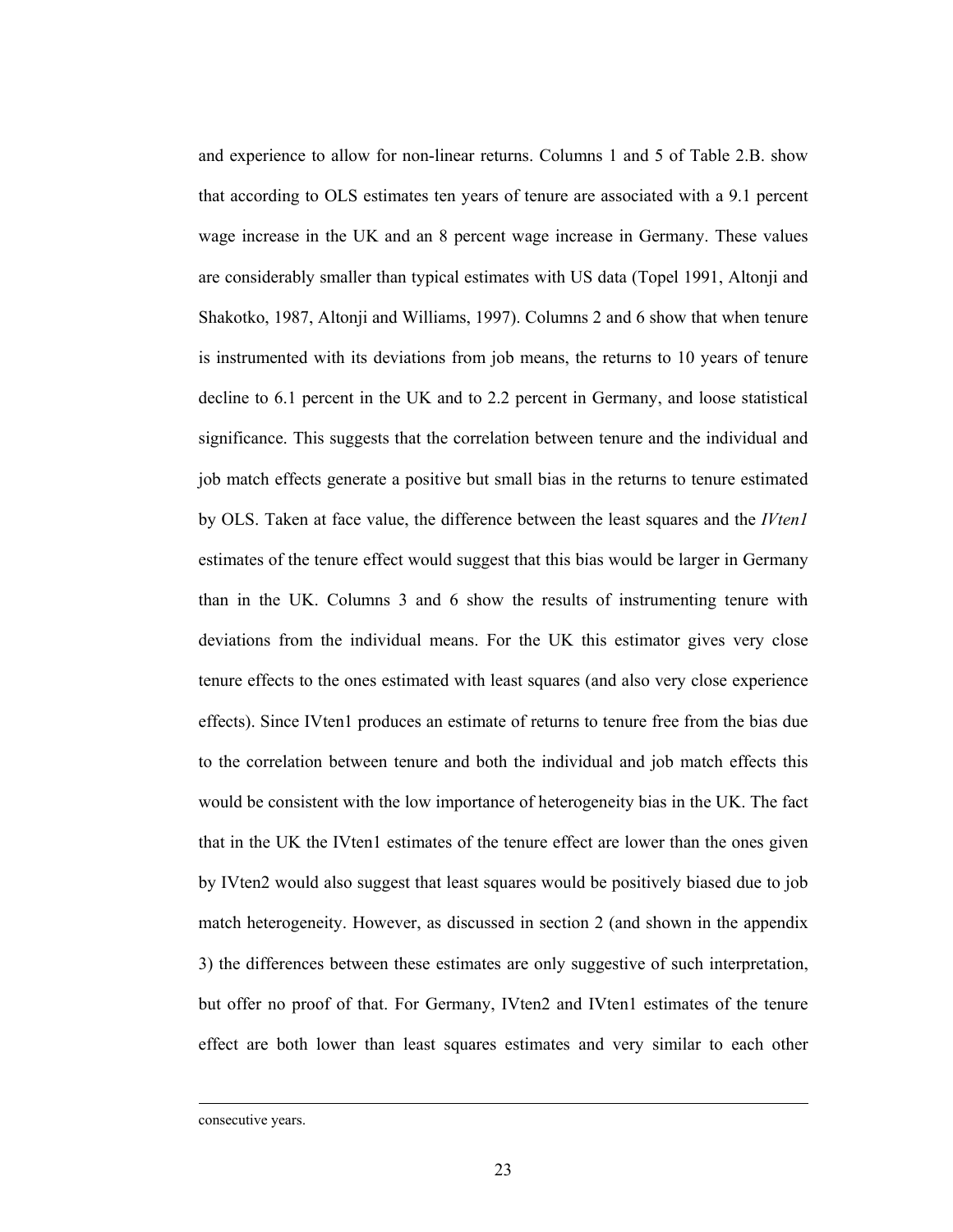(returns to experience are higher than least squares and also very similar to each other). This would be consistent with least squares having a positive bias mainly due to individual heterogeneity and not due to the job match heterogeneity. In other words, the evidence given by the differences in the least squares, *IVten1* and *IVten2* estimates would be consistent with more able workers having longer job durations in Germany and jobs with better matches lasting longer in the UK.

As it has been pointed out before, because experience may be correlated with the individual and job error components, returns to experience are likely to be biased, which may in turn bias returns to tenure. Columns 4 and 8 show that when both tenure and experience are instrumented, *IVtenexp*, returns to tenure in both countries are lower than with any of the previous estimators. In addition returns to experience are somewhat higher than with the previous estimators both for the UK and Germany, and standard errors are also higher. Given that both *IVten1* and *IVtenexp* give upward bounds to returns to experience and lower bounds to returns to tenure, we favor *IVten1.* 

The lower panels of table 2.A and 2.B point to higher returns to experience in the UK than in Germany according to the four estimation methods. According to our preferred method *IVten1*, for the UK, the first year in the labor market yields a return of roughly 9 percent, and by the 10th year in the labor market the resulting average cumulative return is roughly 70 percent. The marginal returns decrease with experience and the following 10 years generate another 20 percentage points wage gain. In Germany, *IVten1* estimates a return to the first year in the labor market of 3.6 percent, the first 10 years yield a cumulative wage gain of roughly 30 percent, and the first 20 years yield a 42 percent wage gain.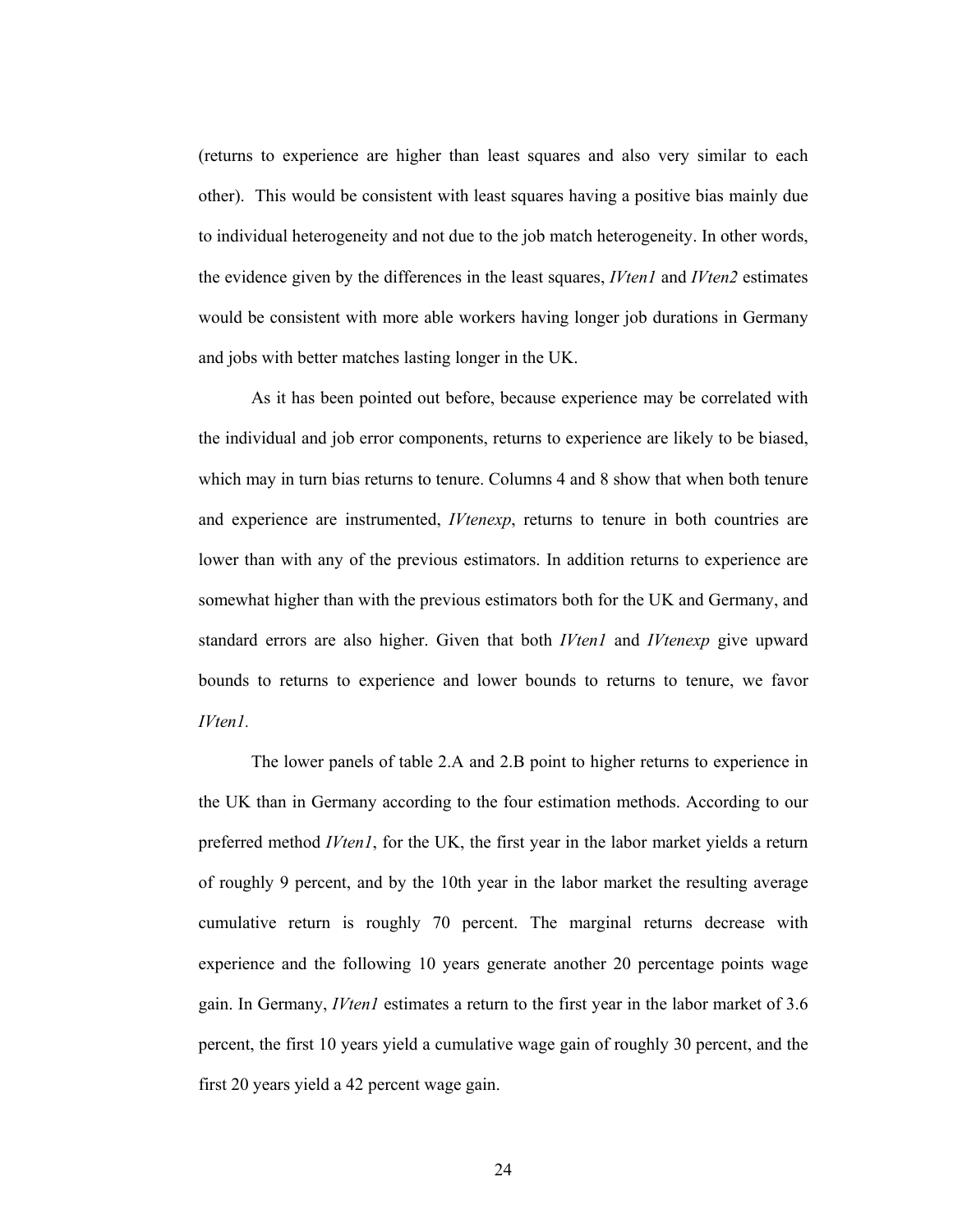#### **5.2 Cumulative returns to tenure and experience by skill group**

In this section we investigate whether the returns to job seniority and general labor market experience differ by skill group. Table 3 and Table 4 display the returns to tenure and experience by qualification group for the UK and Germany. These results were obtained by interacting qualification dummies for the medium skilled and university graduates with the tenure and experience polynomials. Results are shown for OLS, *IVten1* and *IVtenexp*. The various estimation methods differ in roughly the same way for each qualification group as for the whole sample of workers. For both countries and all skill groups *IVten1* estimates show lower tenure effects than least squares, though *IVten1* standard errors are in most cases too large to enable strong conclusions. In addition, with the exception of the university graduates in the UK, *IVten1* offers a higher lower bound to the returns to tenure and a lower upper bound to the returns to experience than the *IVtenexp*.

For the UK, *IVten1* estimates of the returns to ten years of tenure are 7 percent for the unskilled, zero for the medium qualified and 8 percent for the university graduates. For Germany, *IVten1* estimates of the returns to tenure are -4.4 (with a standard error of 8.3) percent for the unskilled, 3.5 for workers with apprenticeship training and zero for university graduates. However, none of these estimates are significantly different from zero.

For the UK, returns to experience rise moderately with skill category. According to the *IVten1* estimates returns to 10 years of experience are 61 percent for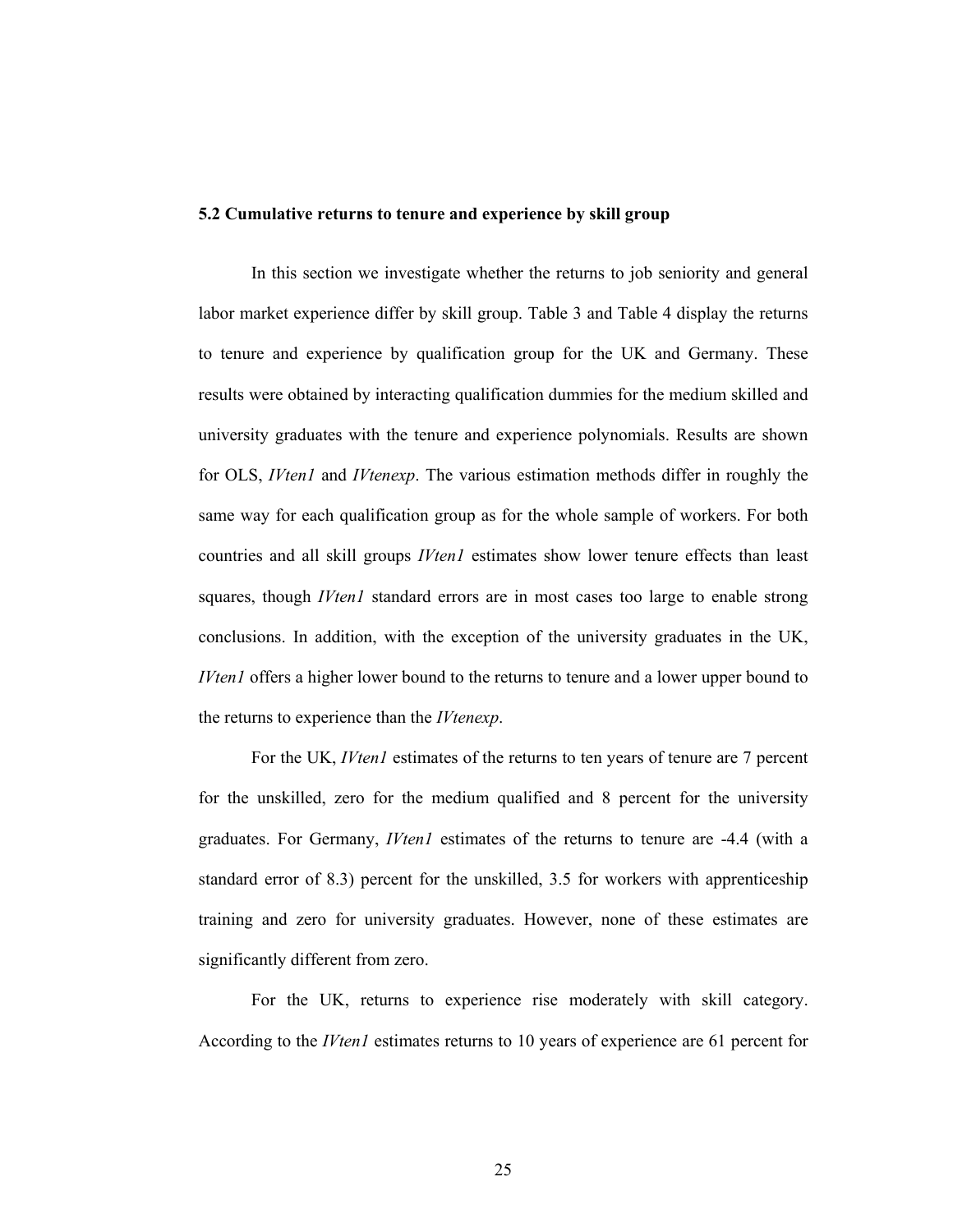the unskilled, 74 percent for workers with medium skills and approximately 80 percent for university graduates.

For Germany the main difference among the three education groups' returns to experience is that for workers who went through apprenticeship training (Table 4) returns to experience are substantially lower than for the other groups (less than 20 percent to ten years estimated by IVten1). The IVten1 estimate of returns to ten years of tenure for the unskilled is 62.8 percent which is remarkably similar to the returns to experience of the same skill group in the UK, and the university graduates have between 40 and 65 percent cumulative wage returns to ten years of experience.

#### **5.3 Negative selection of job movers**

The comparison of the returns to tenure and experience given by the estimation methods considered showed evidence consistent with more able individuals having longer job durations in Germany but not in the UK. If this was the case, this would imply that job movers were negatively selected in Germany, but not in the UK. We conduct a similar exercise to Dustmann and Meghir (2001) by looking at how wages vary with the number of jobs held, in order to look for evidence of negative selection of job movers in any of the two countries. Table 6.A shows the results for Germany of regressing the log wage on job number dummies, an age polynomial and year dummies. The last two columns show that for the whole sample, wages do not increase with the number of jobs, and if anything they decrease with the number of jobs. In fact most coefficients are negative, though only a few are significantly different from zero at 1 percent significance level. The results for university graduates (columns 5 and 6) and workers with apprenticeship training (columns 3 and 4) do not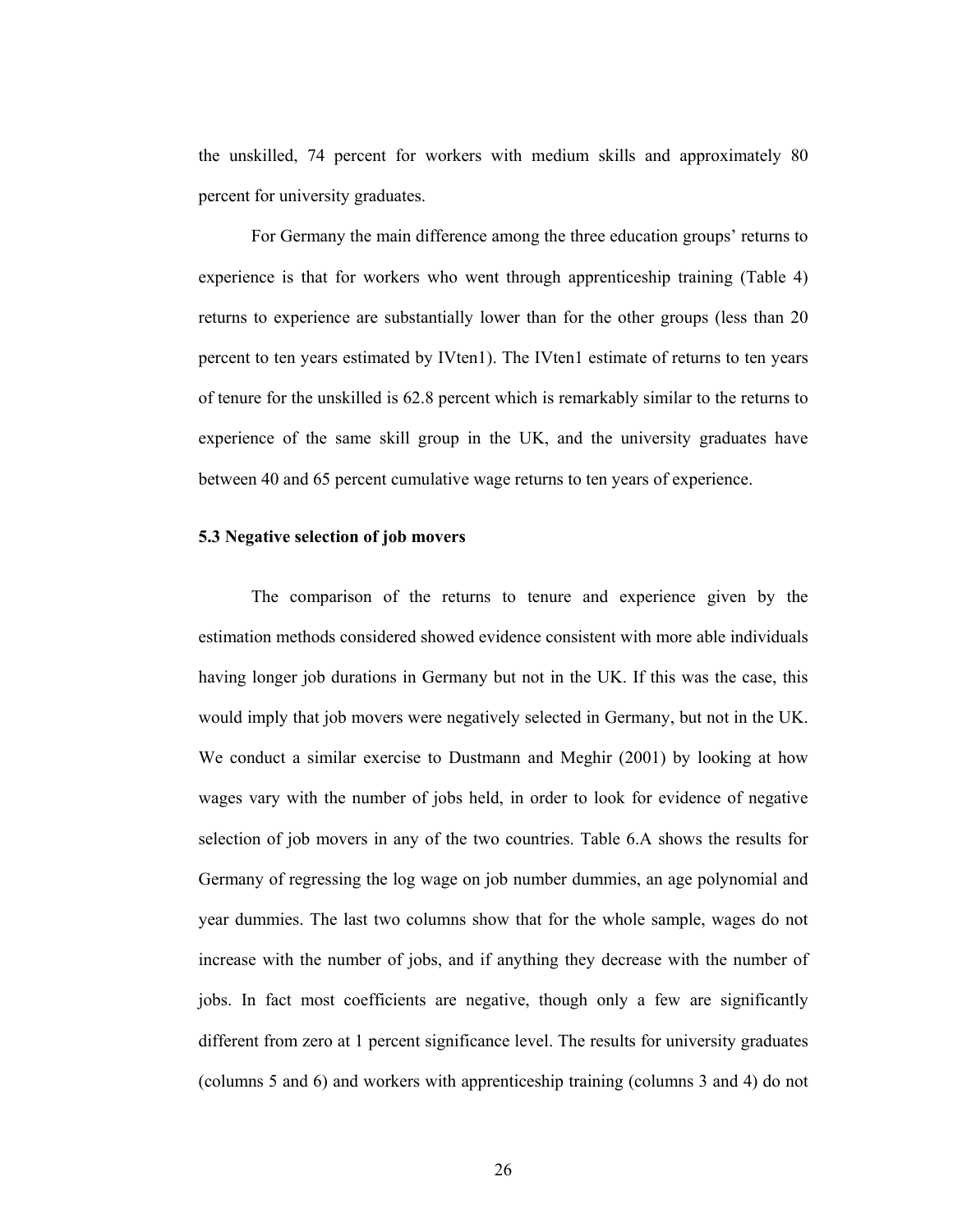differ much from the ones for the whole sample. For unskilled workers (columns 1 and 2), however, positive coefficients suggest that the number of jobs are positively associated with higher wages, though most coefficients are not significantly different from zero.

How can wages decrease with the number of jobs conditional on age and aggregate wage growth if wage growth between jobs is on average higher than within jobs (as shown before)? One possible explanation would be if individuals who change jobs are of lower unobservable ability. If individuals who have a large number of jobs conditional on age are of lower ability, their wages are likely to be lower than those of "stayers". This would explain why in spite of wage gains at job changes, wages seem to decrease with the number of jobs. One way of testing this is to run the same regressions with individual fixed effects: after controlling for individual fixed effects, wages should increase with the number of jobs. Columns 7 and 8 of Table .B confirm this hypothesis. Overall, wages increase steadily with the number of jobs (wages at the  $8<sup>th</sup>$  and subsequent jobs are on average 20% higher than the wage at the first job). Columns 1 to 6 break the analysis by qualification group. University graduates' wages increase significantly with the job number, unskilled workers wage gains seem substantially higher than the ones given by OLS estimates, and workers with apprenticeship training have now positive wage coefficients, though most are not significantly different from zero. This confirms that our previous finding of negative selection of job movers in the  $GSOEP<sup>14</sup>$  applies to all skill groups.

Table 5 (parts A and B) shows the results for the United Kingdom which are in sharp contrast with the ones described above. Least squares estimates show evidence

<sup>&</sup>lt;sup>14</sup> Dustmann and Meghir (2001) obtain similar evidence using the German Social Security records (IAB data) for the years 1975-1995.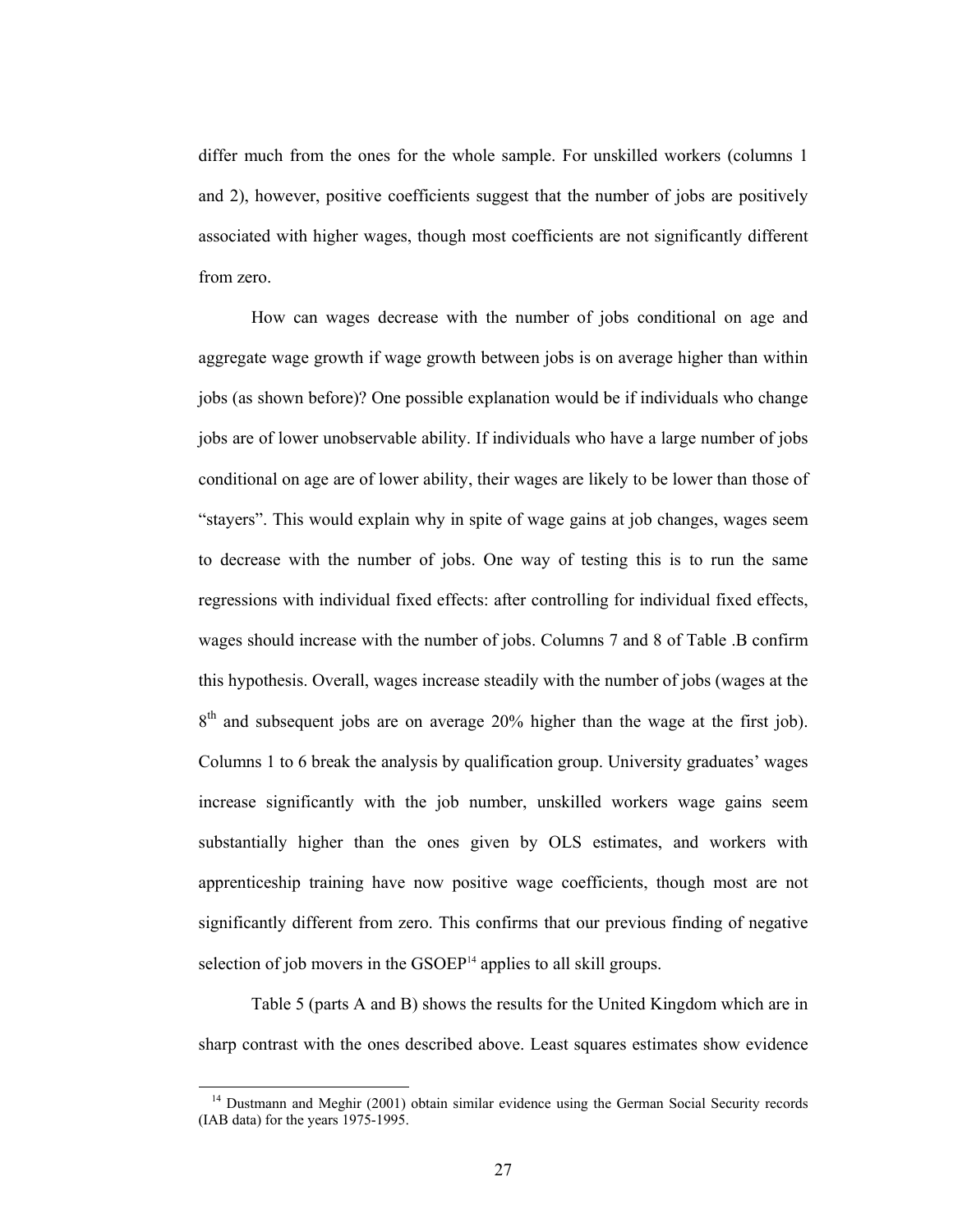of positive wages gains for up to three jobs, with an eventual decline suggested by the negative coefficient for 7 and more jobs. The unskilled workers seem to be the ones with positive wages gains, since for the more qualified groups' only the coefficient for job number 2 is significantly different from zero. With fixed effects on the full sample, the signs of job number dummies become negative and insignificantly different from zero. The major difference between fixed effects estimations and OLS is that most wage coefficients for the unskilled become negative and insignificantly different from zero, suggesting positive selection of job movers among the unskilled. On the overall there seems to be no evidence of negative selection among job movers in the UK. We have showed that in both countries between jobs wage growth is higher than within jobs wage growth only in the first 10 to 15 years of workers' careers. In addition, if negative selection of job movers is due to asymmetric information between current and prospective employers, it is likely to take place in the beginning of workers' careers when their past job history is less informative of their ability. We therefore also looked at the relationship between wages and the number of jobs for the first 13 years of workers' careers. Table 7.A and 7.B shows the results for the UK. Again, they do not provide evidence of negative selection o job movers. Table 8.A and 8.B shows results for Germany for workers with no more than 13 years of labor market experience. The pattern of results is very similar to the one for the full sample, and the evidence of negative selection of job movers is at least as strong as for the full sample, since now the contrast between OLS and fixed effect estimates is even larger. We could find no evidence of negative selection of job movers in the UK in any of the periods. (one could argue that there is at most a very modest suggestion of negative selection among university graduates since wage gains at job changes are somewhat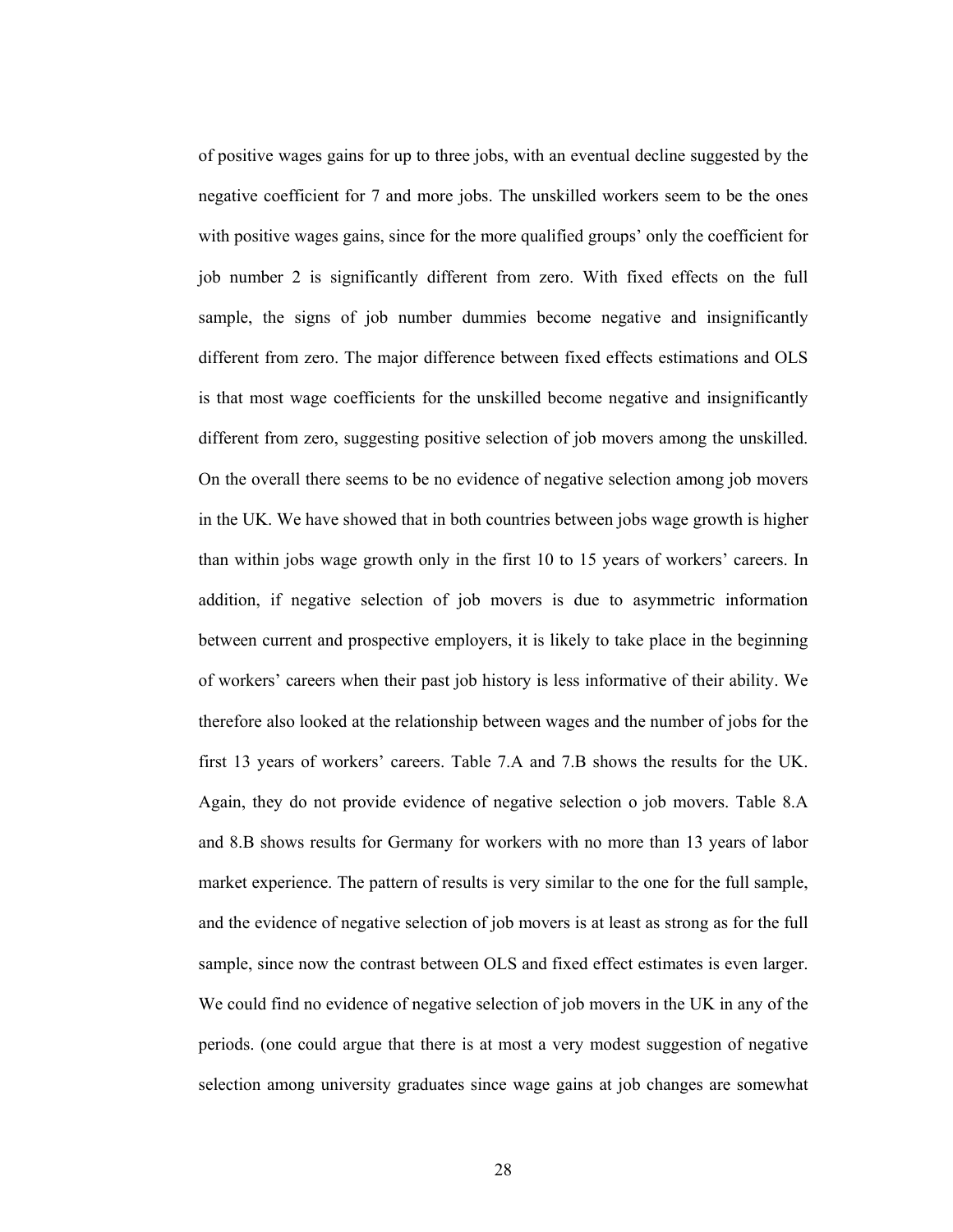higher with fixed effects than with OLS), and if anything, results point to some positive selection among unskilled job movers.

#### **6. Discussion of results**

In this section we discuss the various findings of the preceding section. In terms of returns to tenure, our estimates point to low average returns to tenure in both countries. If these estimates are unbiased, this implies that either the component of workers' skills that is not transferable across employers is unimportant, or that workers do not share the returns to this training in the form of increasing wages. Unfortunately, since our estimates could not correct for the potential upward bias in the experience effect due to its possible positive correlation with accumulation of search capital, our estimates of the tenure effect may still be downward biased.

Average returns to labor market experience are, according to our results, markedly higher in the UK than in Germany. The estimates by skill group suggest that at least some of this difference is likely to be due to higher "entry wages" for workers who have been through apprenticeship training, since this group of workers' returns to experience estimates are substantially lower than the other two. Workers who undergo the apprenticeship training are known to receive general or transferable skills (Acemoglu and Pischke, 1999), and their productivity and corresponding wage may increase less since their first work period after the apprenticeship training, simply because much of the learning is concentrated during the apprenticeship period. In fact, for all other qualification groups in Germany and all qualification groups in the UK, returns to experience have a very steep slope during the first few years. Estimated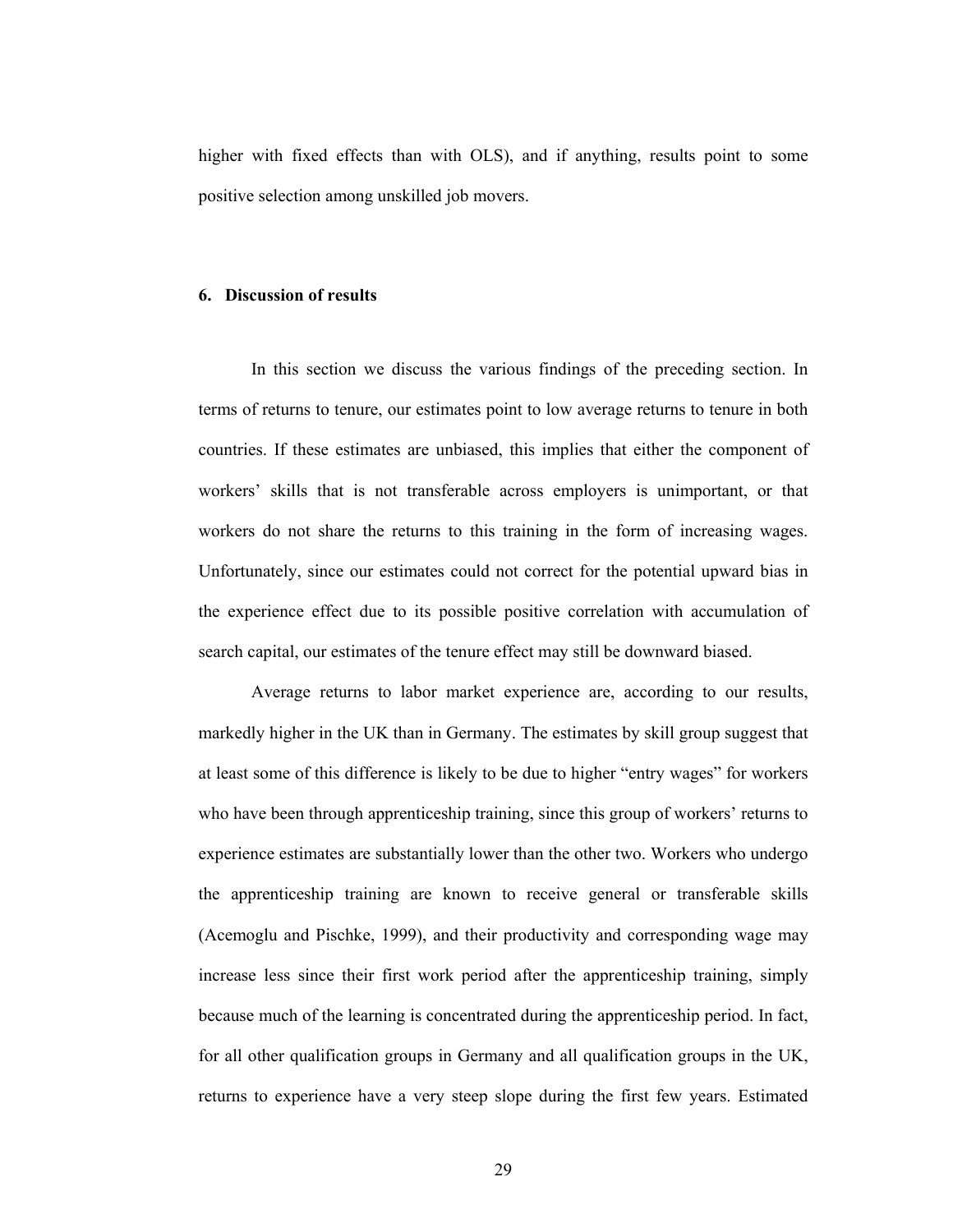returns to experience among unskilled workers are similar in the two countries, but returns to experience among university graduates seem to be somewhat higher in the UK than in Germany.

By exploring the differences between OLS and IV results, we found some evidence consistent with "more able" workers having longer job durations in Germany, but not in the UK. We discuss two models that could explain why "more able" workers experience longer job tenures, or, in other words, why "less able" workers are laid off more often or have more incentives to quit.

A possible source of negative selection of job movers consistent with our wage model is the presence of "sticky wages". In a context of learning with sticky wages, where in a first stage the employer's information about workers' ability is imperfect, sticky wages may imply that the firm is forced to layoff workers' whose productivity turns out to be "too low"15. An assumption behind this model is that both current employers and prospective employers learn about the worker's ability after a job spell.

It is reasonable to accept that individual real wages of German workers may be stickier than those of British workers. Although nominal wage rigidity probably holds in the two countries, British employers may have more discretion with respect to individual wage increases and promotions than German employers who face wage tariffs for different occupations and industries which are often renegotiated on a yearly basis. This model would imply that less able workers would be laid off more often but would not have more incentives to quit.

<sup>&</sup>lt;sup>15</sup> See Dustmann and Schönberg (2002) for a model where the presence of union wages leads firms to lay off workers with productivity below the union wage, once workers' ability is revealed. Their model's main aim is to explain why firms pay for general training within the German Apprenticeship System.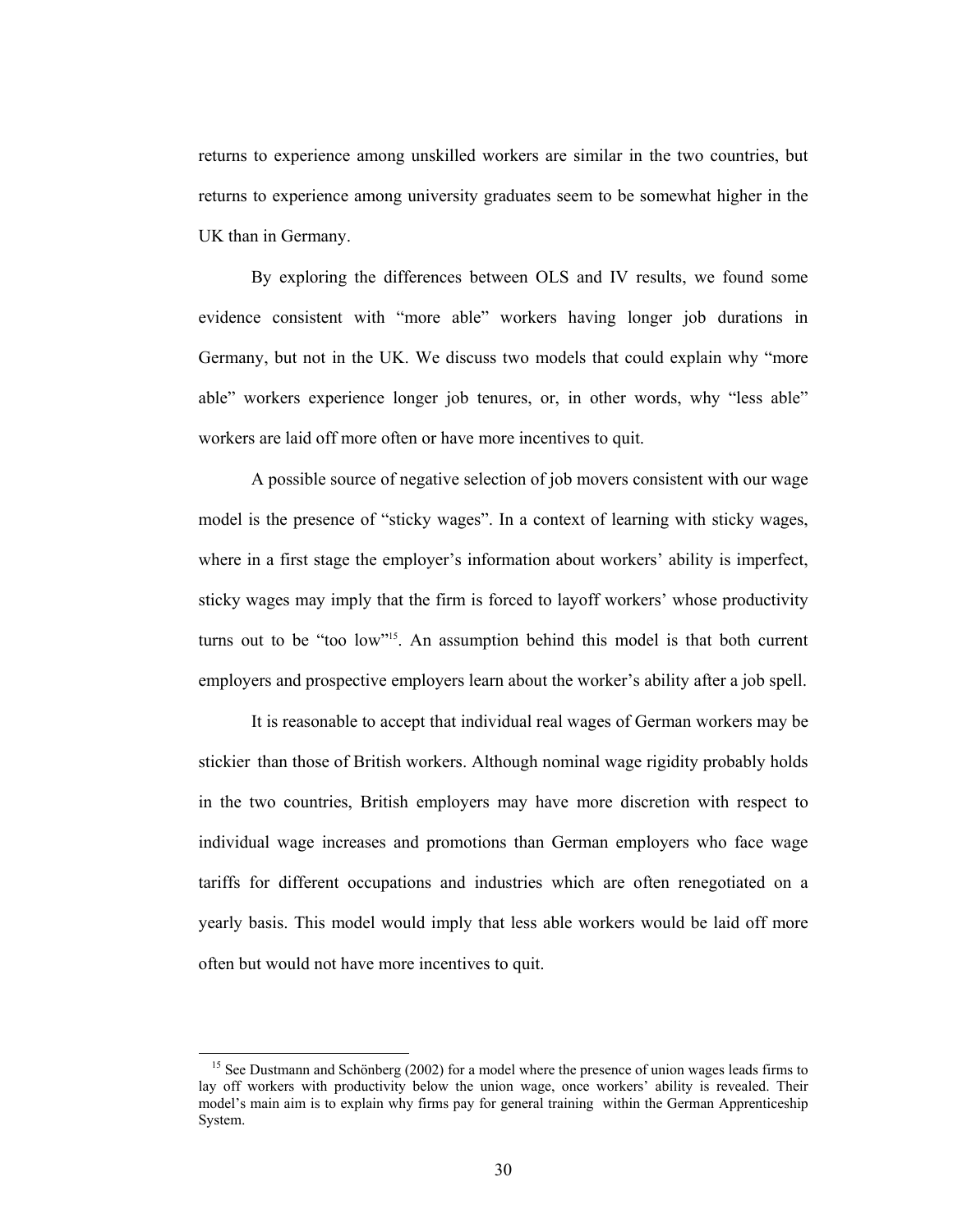An alternative possible source of negative selection of job movers is asymmetric information between the current and prospective employers about workers' ability, as mentioned in section 2.1 (Schönberg (2002) suggests that asymmetric information may result in an ability bias in the estimation of returns to job tenure). In a context of asymmetric information, adverse selection is less important the higher the job mobility (Acemoglu and Pischke, 1998). The higher the job mobility, the lower the expected difference in the average ability of job stayers and job movers. Since job mobility is higher in the UK than in Germany, if negative selection is due to asymmetric information, it should be stronger in Germany than in the UK. In the context of asymmetric information less able workers would be laid off more often and would also face less disincentives to quit.

## **7. Conclusions**

In this study we compare the returns to tenure and experience in the UK and Germany using least squares, instrumental variables estimations and the Topel (1991) 2-stage method. Our results show that returns to tenure are low in both countries. Returns to experience are higher in the UK than in Germany. We estimate that 10 years of job seniority generate a wage return of 6 percent in the UK, and 2 percent in Germany. Returns to 10 years of experience are around 70 percent in the UK and 30 percent in Germany.

We also estimate separate regressions for three different qualification groups. We find that workers who went through the apprenticeship training system in Germany have substantially lower returns to labor market experience than all other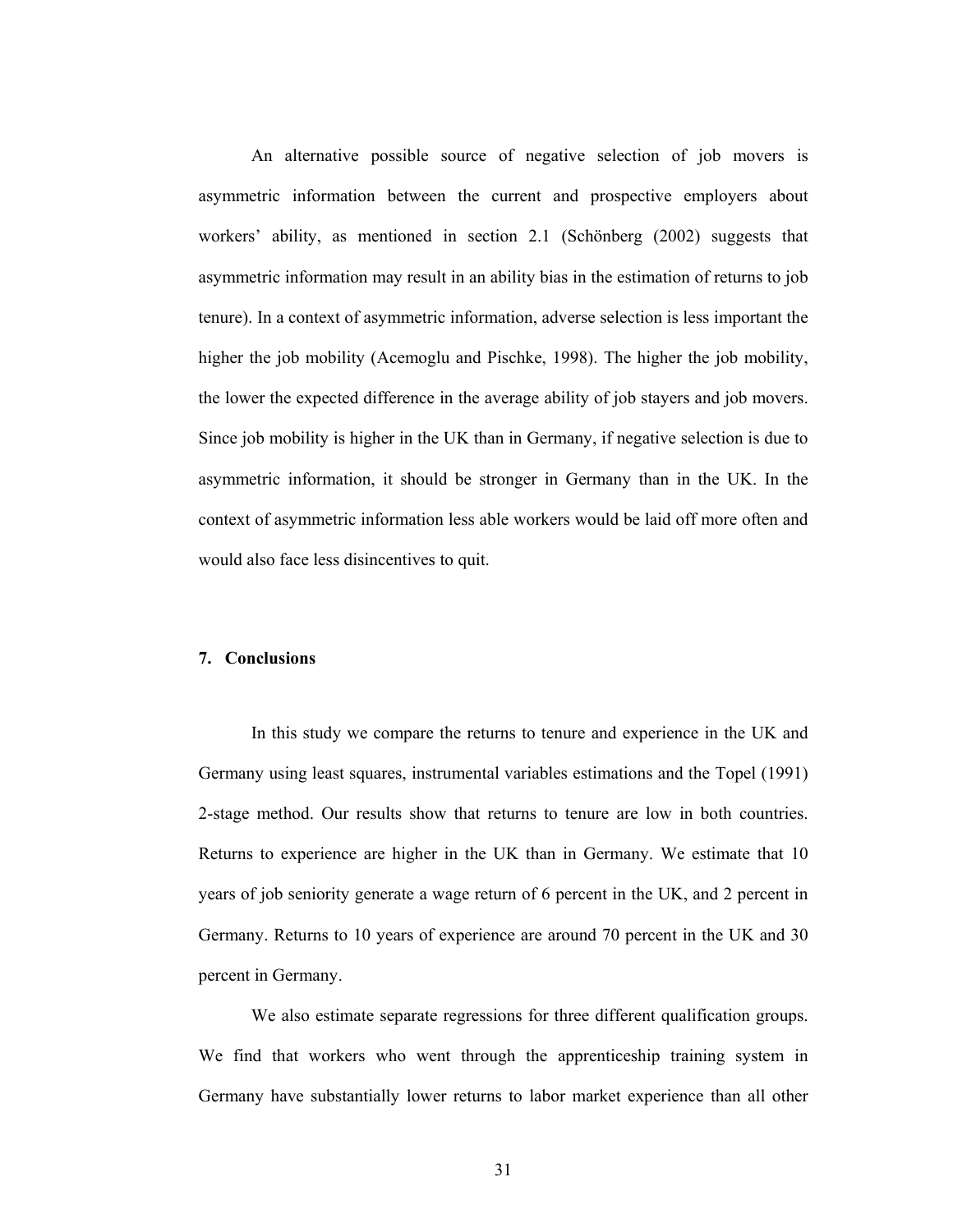groups. This suggests that a large part of difference between the two countries' returns to experience can be attributed to the apprenticeship training. Workers with these qualifications probably receive a relatively high entry wage in their first employment spell after apprenticeship, to reflect the productivity gains associated with the acquisition of skills during the apprenticeship period.

The differences between OLS and IV estimates show some evidence consistent with stronger heterogeneity biases in Germany than in the UK. These are interpreted as being suggestive of negative selection of job movers in terms of unobserved ability in Germany. Finally, we point out that the institutional differences between the two countries may be the source behind the differences in the selection of jobs movers in Germany. It can both be driven by wage tariffs in Germany (in models of imperfect information about the workers' ability with "sticky wages") or by stronger adverse selection of job movers in Germany induced by the lower job mobility in a context of asymmetric information between current and prospective employers about workers' ability.

# **8. References**

Abraham, K. G., and Farber, H.., Job Duration, Seniority and Earnings, The American Economic Review, vol. 77, issue 3 (Jun. 1987), p. 278-279.

Acemoglu, D. and Pischke, J.-S., The Economic Journal 109, 1999 (February), F112- F142.

Acemoglu, D. and Pischke, J.-S., The Structure of Wages and Investment in General Training, Journal of Political Economy, 1999, vol. 107, no. 3, p539-572.

Acemoglu, D. and Pischke, J.-S., Why do Firms Train? Theory and Evidence, Quarterly Journal of Economics, 1998, p.79-119.

Addison, J.T., and P. Portugal (1989): Job Displacement, Relative Wage Changes and Duration of Unemployment, Journal of Labor Economics, 7, pp.281-302.

Altonji, J. and Shakotko, R., Do Wages Rise with Job Seniority?, Review of Economic Studies, 1987, LIV, 437-459.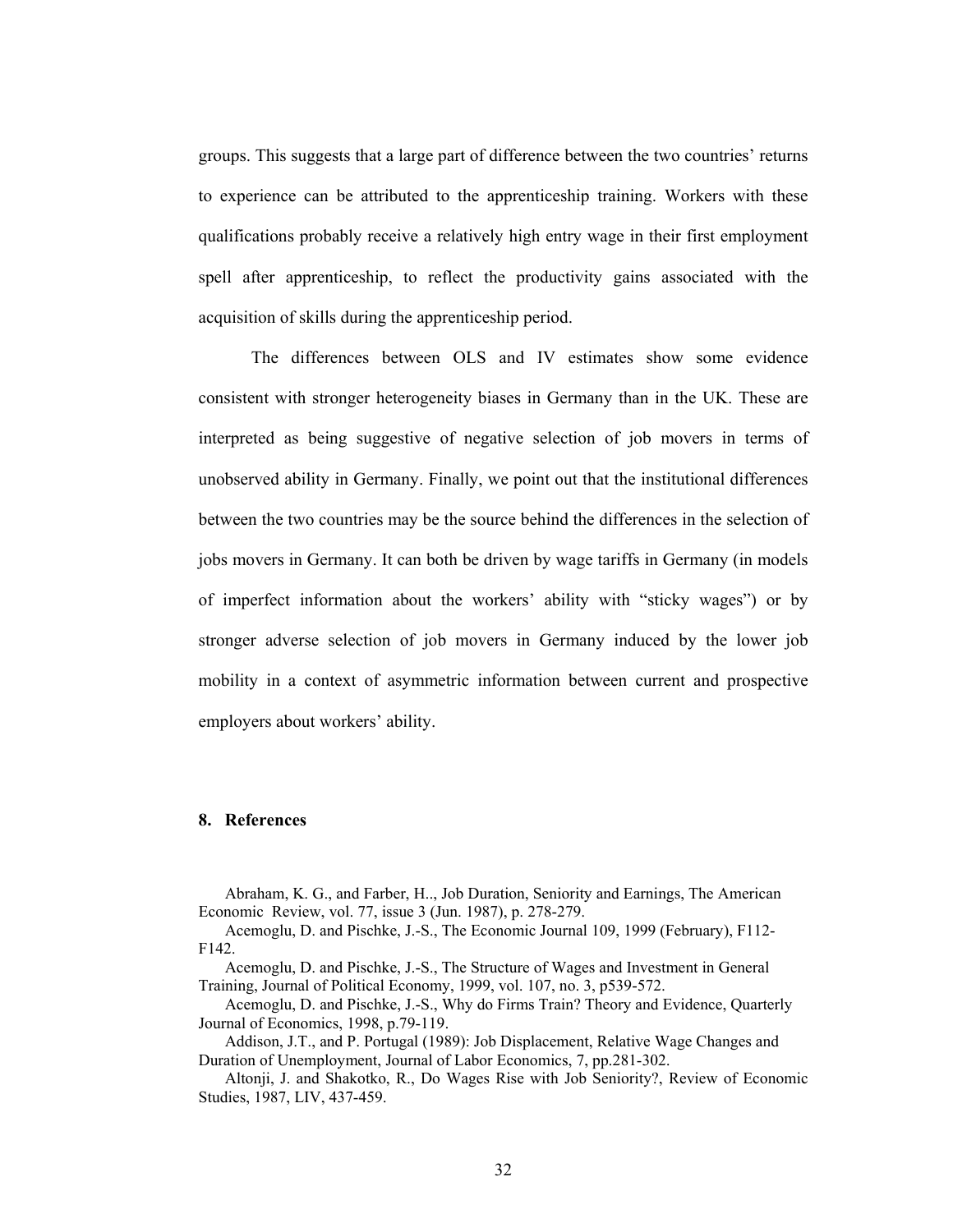Altonji, J. and Williams, N., 1998. The Effects of Labor Market Experience, Job Seniority and Job Mobility on Wage Growth, Research in labor Economics, Vol 17, p.233-276.

Altonji, J. and Williams, N., 2003. Do Wages Rise with Job Seniority? A Reassessment, mimeo. .

Becker, G. S., Human Capital: a Theoretical and Empirical Analysis, with Special Reference to Education, New York: Columbia Univ. Press (for NBER), 1964, 3<sup>rd</sup> ed. Chicago: Univ. Chicago Press (for NBER), 1993.

Bland, Paul, 1999. Trade Union Membership and Recognition 1997-98: an Analysis of Data from the Certification Officer and Labor Force Survey, Labor Market Trends, July, p.343-353.

Booth, A. L., Francesconi, M., Garcia-Serrano, C., Job Tenure: Does History Matter?, [....Seminar....]

Brunello, G. and Ariga, K., Earnings and Seniority in Japan: A Re-appraisal of the Existing Evidence and a Comparison with the U.K., Labor Economics 4, 1997, 47-69.

Buchinsky, M., Fougere, D., Kramarz, F. and R. Tchernis: Interfirm Moility, Wages, and the Returns to Seniority and Experience in the U.S., mimeo, 2001.

Dustmann, C. and C. Meghir (2001): Wages, Experience and Seniority, The Institute for Fiscal Studies, Working Paper 01/01.

Dustmann, C. and Schönberg, U., "Training and Unions", 2002, mimeo.

EMIR database, European Employment and Industrial Relations Glossaries, http://www.eurofound.eu.int/emire/emire.html.

Euwals, R., Wages in the First Job After Apprenticeship: Movers versus Stayers, in Empirical Studies on Individual Labor Market Behaviour, CentER for Economic Research Dissertation, Tilburg University, 1997.

Finnie, Ross. "Tenure, Experience and Men's and Women's Wages: Panel Estimates from the National Longitudinal Survey of Youth". Cahier de recherche 9305. Quebec: Univeristé Laval, Groupe de Recherche en Politique Economique, 1993.

Gibbons, R.. and Katz, L. F., Layoffs and Lemons, Journal of Labor Economics, 1991, vol.9, no. 4, p.351-380.

Neal, D., Industry-Specific Human Capital: Evidence from Displaced Workers, Journal of Labor Economics, 1995, Vol. 13. no. 4.

Marcotte, D. E., The Wage Premium for Job Seniority During the 1980s and Early 1990s, Industrial Relations, 1998, Vol. 37, no. 4.

Metcalf, D., 1999. The Low Pay Commission and the National Minimum Wage, The Economic Journal, 109, February, p. 46-66.

Parent, D., Industry-Specific Capital and the Wage Profile: Evidence from the National Longitudinal Survey of Youth and the Panel Study of Income Dynamics, Journal of Labor Economics, 2000, vol. 18, no.2, p.306-323.

Parent, D., Wages and Mobility: The Impact of Employer-Provided Training, Journal of Labor Economics, 1999, vol. 17, no. 2.

Paull, Gillian, Low Pay and Wage Growth in Britain: The Returns to Experience and Tenure, 1997, IFS, mimeo.

Suits, D., "Dummy Variables: Mechanics vs. Interpretation", Review of Economics and Statistics, 66, 1984, pp. 177-180.

Schönberg, U., "Testing for Asymmetric Employer Learning", 2002, mimeo.

Topel, R.., Specific Capital, Mobility, and Wages: Wages Rise with Job Seniority, Journal of Political economy, 1991, vol.99, no.1.

Topel, R.., and Ward, M. P., Job Mobility and the Careers of Young Men, The Quarterly Journal of Economics, May 1992, p.439-479.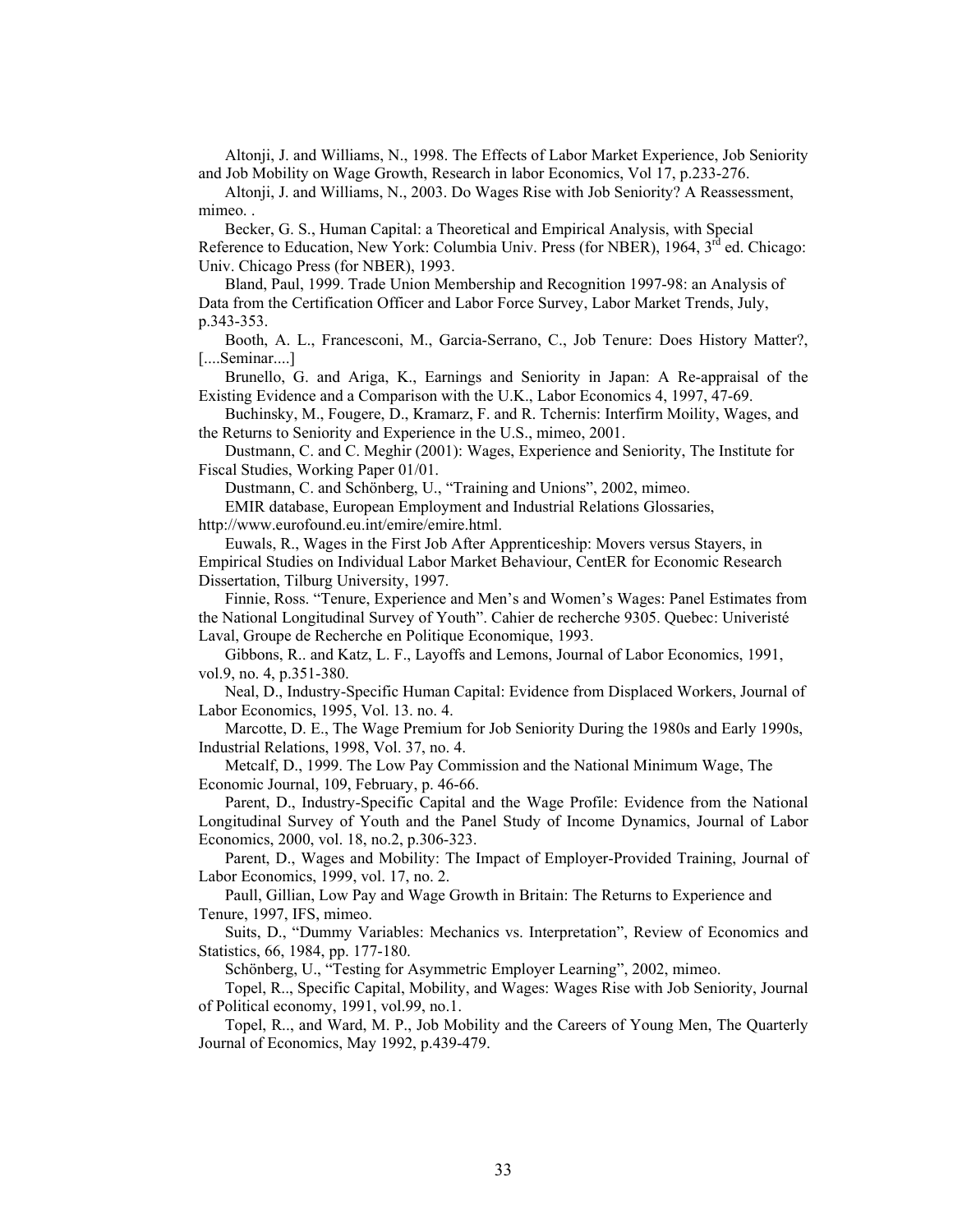

Difference in the log of real hourly wage

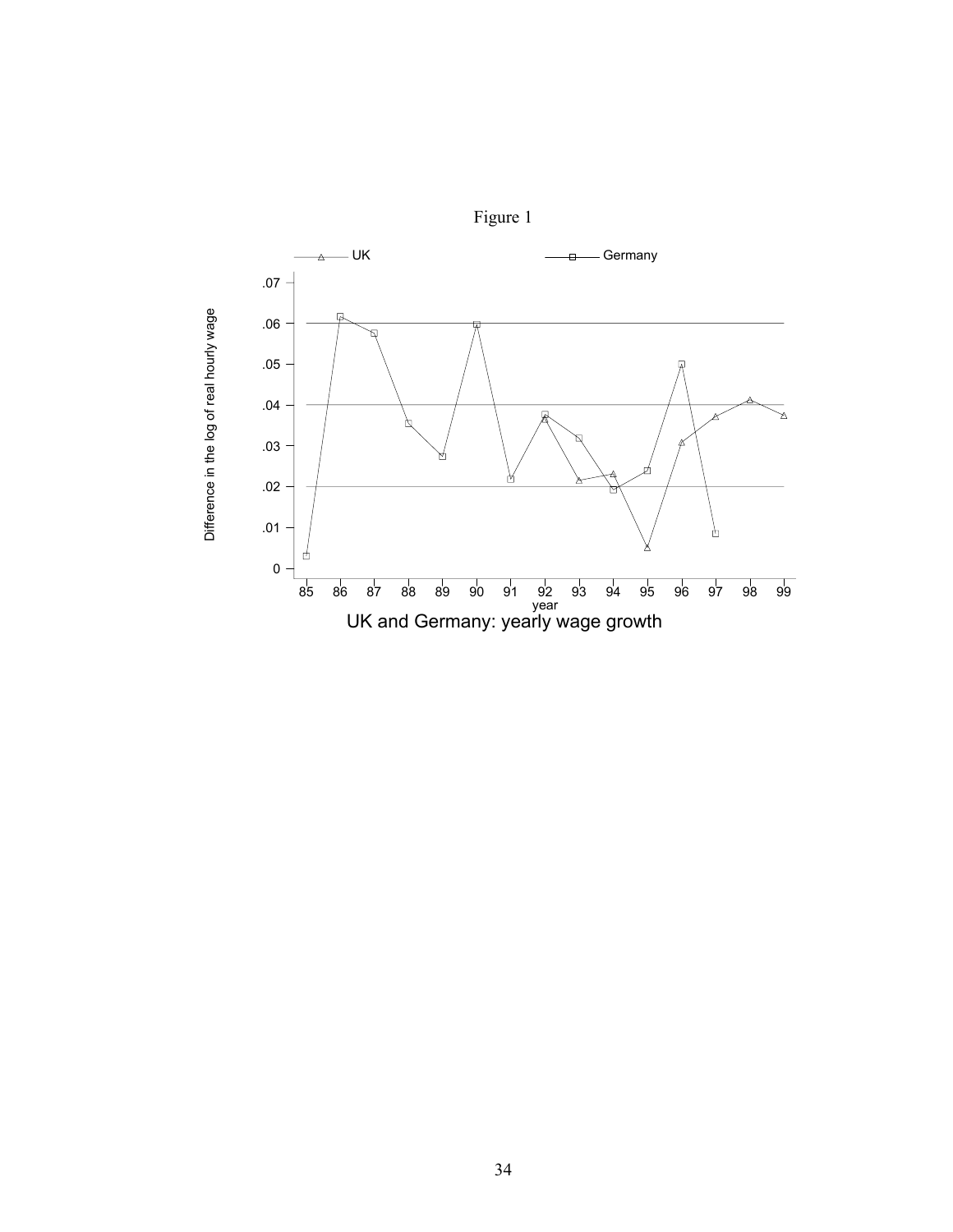



Figure 3

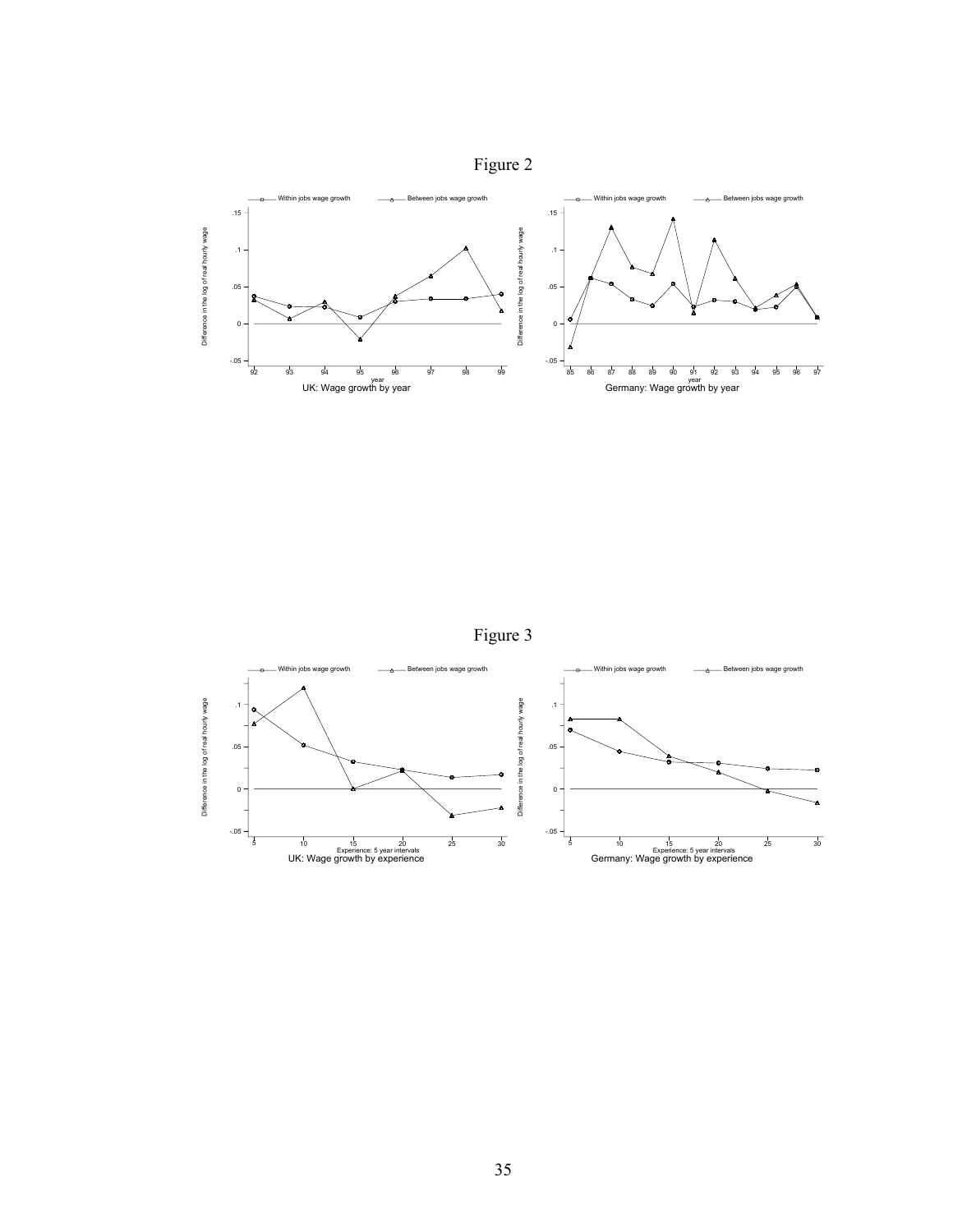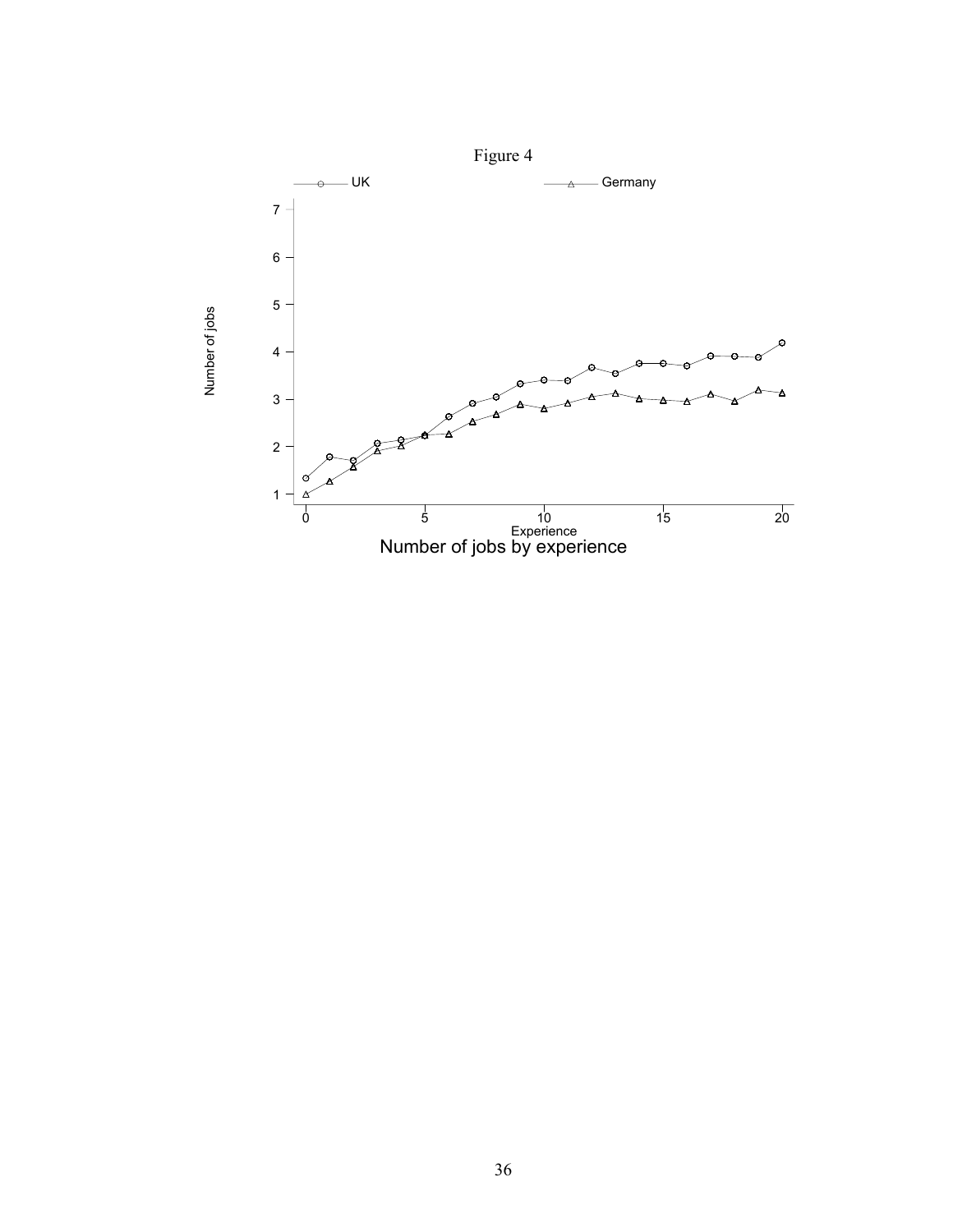

# Figure 5: Type of transition between two waves of employment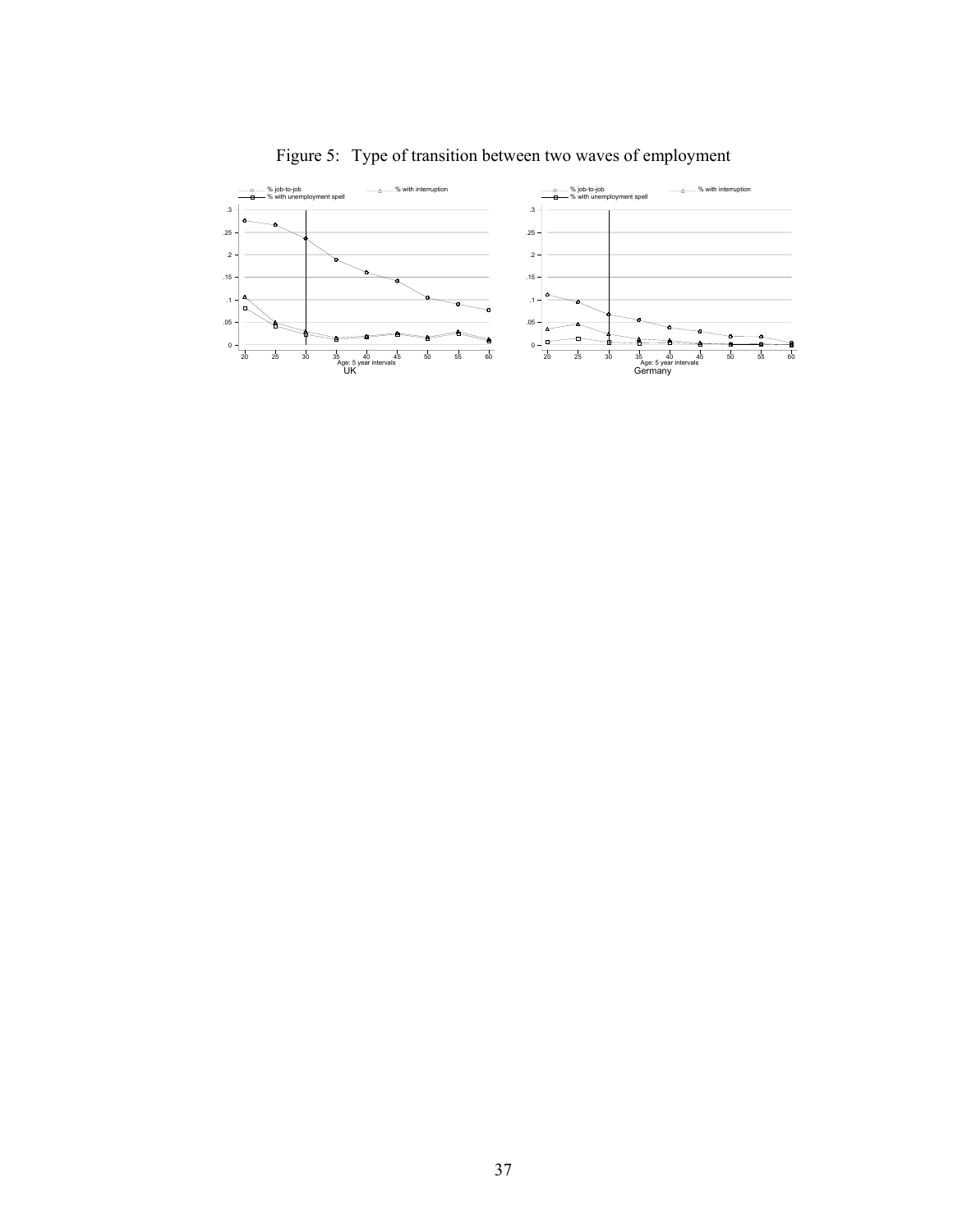# **Appendix 1.B Tables**

| Coefficients<br>A.            |               |               |                |                          |  |               |               |               |               |  |
|-------------------------------|---------------|---------------|----------------|--------------------------|--|---------------|---------------|---------------|---------------|--|
|                               |               |               | UK             |                          |  | Germany       |               |               |               |  |
|                               | <b>OLS</b>    | IVten1        | IVten2         | <b>IVtenexp</b>          |  | <b>OLS</b>    | IVten1        | IVten2        | IVtenexp      |  |
|                               | 1             | $\sqrt{2}$    | $\overline{3}$ | $\overline{\mathcal{A}}$ |  | 5             | 6             | 7             | 8             |  |
| Tenure                        | 0.0116        | 0.0142        | 0.0135         | 0.0150                   |  | 0.0136        | 0.0038        | 0.0061        | $-0.0013$     |  |
|                               | $(0.0053)*$   | (0.0104)      | (0.0083)       | (0.0102)                 |  | $(0.0034)$ ** | (0.0051)      | (0.0045)      | (0.0051)      |  |
| Tenure $2x10$                 | $-0.0040$     | $-0.0129$     | $-0.0083$      | $-0.0164$                |  | $-0.0094$     | $-0.0030$     | $-0.0064$     | $-0.0019$     |  |
|                               | (0.0065)      | (0.0140)      | (0.0120)       | (0.0141)                 |  | $(0.0042)*$   | (0.0062)      | (0.0057)      | (0.0061)      |  |
| Tenure $3x100$                | 0.0014        | 0.0054        | 0.0040         | 0.0066                   |  | 0.0040        | 0.0017        | 0.0028        | 0.0012        |  |
|                               | (0.0028)      | (0.0065)      | (0.0058)       | (0.0065)                 |  | $(0.0018)*$   | (0.0026)      | (0.0025)      | (0.0026)      |  |
| Tenure $4x1000$               | $-0.0002$     | $-0.0007$     | $-0.0006$      | $-0.0008$                |  | $-0.0005$     | $-0.0002$     | $-0.0003$     | $-0.0001$     |  |
|                               | (0.0004)      | (0.006)       | (0.0009)       | (0.006)                  |  | $(0.0003)*$   | (0.0004)      | (0.0003)      | (0.0004)      |  |
|                               |               |               |                |                          |  |               |               |               |               |  |
| Experience                    | 0.0885        | 0.0904        | 0.0886         | 0.0856                   |  | 0.0345        | 0.0369        | 0.0357        | 0.0472        |  |
|                               | $(0.0062)$ ** | $(0.0071)$ ** | $(0.0066)$ **  | $(0.0132)$ **            |  | $(0.0039)$ ** | $(0.0044)$ ** | $(0.0043)$ ** | $(0.0063)$ ** |  |
| Experience <sup>2</sup> $x10$ | $-0.0452$     | $-0.0454$     | $-0.0450$      | $-0.0374$                |  | $-0.0110$     | $-0.0105$     | $-0.0093$     | $-0.0160$     |  |
|                               | $(0.0050)$ ** | $(0.0056)$ ** | $(0.0053)$ **  | $(0.0111)$ **            |  | $(0.0032)$ ** | $(0.0036)$ ** | $(0.0035)$ ** | $(0.0052)$ ** |  |
| Experience <sup>3</sup> x100  | 0.0096        | 0.0097        | 0.0095         | 0.0075                   |  | 0.0005        | 0.0001        | $-0.0001$     | 0.0020        |  |
|                               | $(0.0015)$ ** | $(0.0017)$ ** | $(0.0016)$ **  | $(0.0036)*$              |  | (0.001)       | (0.0011)      | (0.0011)      | (0.0017)      |  |
| Experience $4x1000$           | 0.0008        | $-0.0008$     | $-0.0007$      | $-0.0006$                |  | 0.0001        | 0.0001        | 0.0020        | 0.0001        |  |
|                               | $(0.0002)$ ** | $(0.0002)$ ** | $(0.0002)$ **  | (0.0004)                 |  | (0.0001)      | (0.0001)      | (0.0001)      | (0.0002)      |  |
|                               |               |               |                |                          |  |               |               |               |               |  |
| P-value (tenure)              | 24.85         | 0.83          | 5.70           | 0.71                     |  | 58.44         | 1.53          | 1.96          | 1.14          |  |
| P-value (exp.)                | 143.25        | 89.01         | 111.75         | 23.56                    |  | 104.59        | 73.10         | 86.46         | 46.60         |  |
| N. obsv.                      | 7073          | 7073          | 7073           | 7073                     |  | 12302         | 12302         | 12302         | 12302         |  |
| R <sub>2</sub>                | 0.3012        | 0.2985        | 0.3008         | 0.2880                   |  | 0.4004        | 0.3979        | 0.3966        | 0.3864        |  |

Table 2: Returns to tenure and experience - OLS, IV and 2-Stage method

Note: All regressions include marital status, 2 qualification dummies and year dummies. Standard errors in parenthesis.

\*\*- Significant at 1 percent level; \*- Significant at 5 percent level.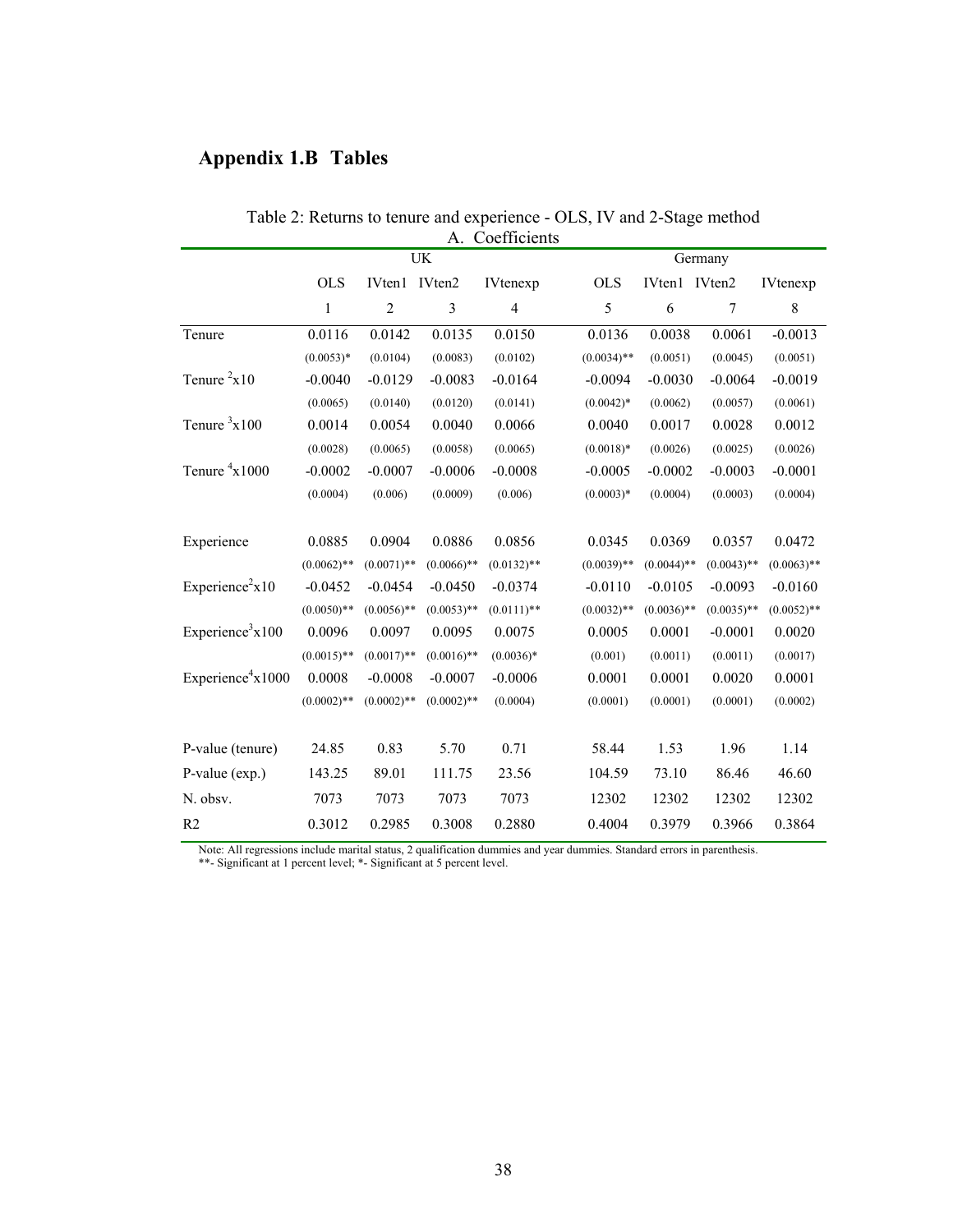|              |               |                    | UK            |                 | Germany    |          |                    |                 |  |
|--------------|---------------|--------------------|---------------|-----------------|------------|----------|--------------------|-----------------|--|
|              | <b>OLS</b>    | IV <sub>ten1</sub> | IVten2        | <b>IVtenexp</b> | <b>OLS</b> | IVten1   | IVten <sub>2</sub> | <b>IVtenexp</b> |  |
|              | $\mathbf{1}$  | $\overline{2}$     | 3             | 4               | 5          | 6        | 7                  | 8               |  |
| 1 year ten   | 0.0113        | 0.0131             | 0.0128        | 0.0135          | 0.0128     | 0.0035   | 0.0055             | $-0.0015$       |  |
|              | (0.0047)      | (0.0093)           | (0.0073)      | (0.0091)        | (0.0031)   | (0.0046) | (0.0041)           | (0.0046)        |  |
| 5 years ten  | 0.0508        | 0.0461             | 0.0525        | 0.0425          | 0.0506     | 0.0134   | 0.0179             | $-0.0097$       |  |
|              | (0.0149)      | (0.0290)           | (0.0217)      | (0.0269)        | (0.0098)   | (0.0157) | (0.0131)           | (0.0149)        |  |
| 10 years ten | 0.0911        | 0.0611             | 0.0888        | 0.0442          | 0.0803     | 0.0224   | 0.0222             | $-0.0211$       |  |
|              | (0.0168)      | (0.0371)           | (0.0252)      | (0.0297)        | (0.0114)   | (0.0228) | (0.0172)           | (0.0196)        |  |
| 15 years ten | 0.1253        | 0.0683             | 0.1244        | 0.0358          | 0.1067     | 0.0352   | 0.0268             | $-0.0280$       |  |
|              | (0.0166)      | (0.0485)           | (0.0301)      | (0.0347)        | (0.0118)   | (0.0311) | (0.0214)           | (0.0239)        |  |
|              |               |                    |               |                 |            |          |                    |                 |  |
| 1 year exp   | 0.0877        | 0.0898             | 0.0879        | 0.0854          | 0.0340     | 0.0366   | 0.0354             | 0.0467          |  |
|              | $(0.0063)$ ** | $(0.0072)$ **      | $(0.0067)$ ** | $(0.0132)$ **   | (0.0038)   | (0.0042) | (0.0041)           | (0.0061)        |  |
| 5 years exp  | 0.4065        | 0.4192             | 0.4079        | 0.4101          | 0.1566     | 0.1721   | 0.1678             | 0.2196          |  |
|              | $(0.0296)$ ** | $(0.0344)$ **      | $(0.0314)$ ** | $(0.0629)$ **   | (0.0152)   | (0.0173) | (0.0167)           | (0.0259)        |  |
| 10 years exp | 0.6856        | 0.7141             | 0.6889        | 0.7353          | 0.2718     | 0.3067   | 0.3022             | 0.3932          |  |
|              | $(0.0473)$ ** | $(0.0571)$ **      | $(0.0505)$ ** | $(0.1076)$ **   | (0.0221)   | (0.0266) | (0.0249)           | (0.0408)        |  |
| 15 years exp | 0.8191        | 0.8623             | 0.8230        | 0.9449          | 0.3374     | 0.3913   | 0.3901             | 0.5107          |  |
|              | $(0.0519)$ ** | $(0.0664)$ **      | $(0.0562)$ ** | $(0.1348)$ **   | (0.0237)   | (0.0317) | (0.0281)           | (0.0484)        |  |
| 20 years exp | 0.8472        | 0.9020             | 0.8496        | 1.0530          | 0.3553     | 0.4238   | 0.4279             | 0.5738          |  |
|              | $(0.0500)$ ** | $(0.0697)$ **      | $(0.0555)$ ** | $(0.1541)$ **   | (0.0230)   | (0.0364) | (0.0298)           | (0.0527)        |  |

B.: Cumulative returns to tenure and experience - OLS, IV and 2-Stage estimations

Note: *Log-wage returns* to *k* years of tenure (experience) with  $k=1,5,10,15,20$  is the cross-product of the row vector of the tenure (experience) polynomial coefficients with a column vector of the form  $(k, k^2, k^3, k^4)$ are obtained by applying an exponential transformation to the log wage returns minus 1. Standard errors are the square root of a 1st order Taylor approximation of the corresponding variance.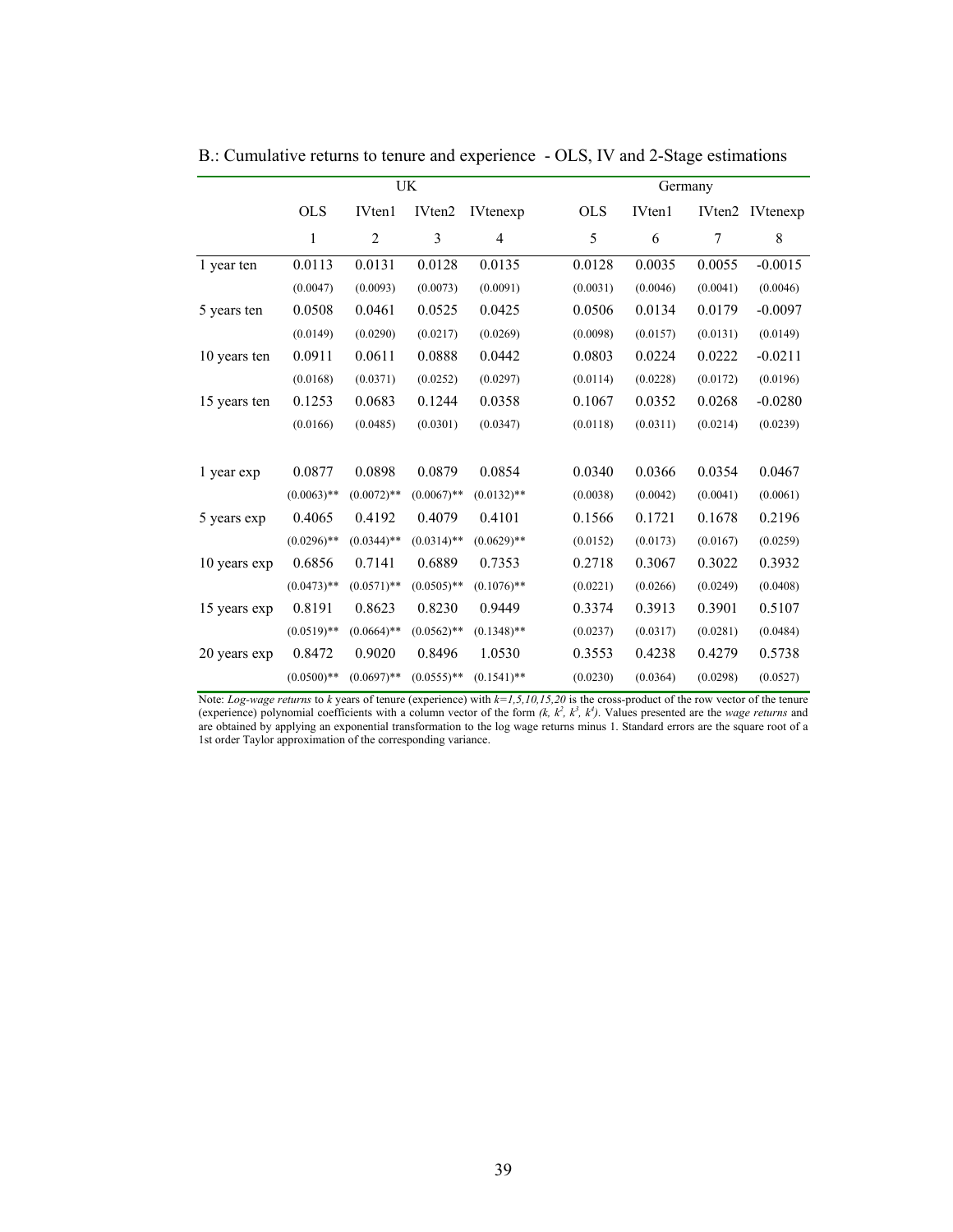|                |               | Unskilled     |                 |               | Medium qualified |                 | University graduates |               |                 |
|----------------|---------------|---------------|-----------------|---------------|------------------|-----------------|----------------------|---------------|-----------------|
|                | <b>OLS</b>    | <b>IVten1</b> | <i>IVtenexp</i> | <b>OLS</b>    | <b>IVten1</b>    | <b>IVtenexp</b> | <b>OLS</b>           | <b>IVten1</b> | <i>IVtenexp</i> |
|                | 1             | 2             | 3               | 4             | 5                | 6               | 7                    | 8             | 9               |
| 1 year ten     | 0.0135        | 0.0212        | 0.0190          | 0.0228        | 0.0076           | 0.0073          | $-0.0054$            | 0.0082        | 0.0107          |
|                | (0.0090)      | (0.0205)      | (0.0186)        | $(0.0083)$ ** | (0.0159)         | (0.0150)        | (0.0084)             | (0.0161)      | (0.0150)        |
| 10 years ten   | 0.0870        | 0.0691        | 0.0398          | 0.0742        | 0.0042           | $-0.0172$       | 0.1055               | 0.0818        | 0.0885          |
|                | $(0.0341)^*$  | (0.0936)      | (0.0621)        | $(0.0268)$ ** | (0.0672)         | (0.0490)        | $(0.0273)$ **        | (0.0655)      | (0.0471)        |
| 15 years ten   | 0.1140        | 0.0438        | $-0.0011$       | 0.0728        | $-0.0043$        | $-0.0480$       | 0.1880               | 0.1114        | 0.1095          |
|                | $(0.0326)$ ** | (0.1181)      | (0.0724)        | $(0.0260)$ ** | (0.0929)         | (0.0596)        | $(0.0283)$ **        | (0.0826)      | (0.0535)        |
|                |               |               |                 |               |                  |                 |                      |               |                 |
| 1 year exp     | 0.0787        | 0.0791        | 0.0775          | 0.0809        | 0.0819           | 0.0679          | 0.1164               | 0.1150        | 0.1068          |
|                | $(0.0167)$ ** | $(0.0193)$ ** | $(0.0336)*$     | $(0.0094)$ ** | $(0.0117)$ **    | $(0.0181)$ **   | $(0.0120)$ **        | $(0.0136)$ ** | $(0.0268)$ **   |
| 10 years exp   | 0.5794        | 0.6133        | 0.6712          | 0.7069        | 0.7419           | 0.6681          | 0.7808               | 0.7951        | 0.7195          |
|                | $(0.1176)$ ** | $(0.1507)$ ** | $(0.2593)*$     | $(0.0701)$ ** | $(0.0948)$ **    | $(0.1381)$ **   | $(0.0832)$ **        | $(0.1000)$ ** | $(0.2077)$ **   |
| 20 years exp   | 0.6964        | 0.7834        | 1.0033          | 1.0283        | 1.1043           | 1.1154          | 0.7702               | 0.8234        | 0.7722          |
|                | $(0.1185)$ ** | $(0.1873)$ ** | $(0.3271)**$    | $(0.0772)$ ** | $(0.1375)$ **    | $(0.2004)$ **   | $(0.0742)$ **        | $(0.1031)$ ** | $(0.2507)$ **   |
| N. obsv.       | 7073          | 7073          | 7073            | 7073          | 7073             | 7073            | 7073                 | 7073          | 7073            |
| R <sub>2</sub> | 0.3136        | 0.2903        | 0.279           | 0.3136        | 0.2903           | 0.279           | 0.3136               | 0.2903        | 0.279           |

Table 3: Cumulative returns to tenure and experience by qualification – UK

Note: *Log-wage returns* to k years of tenure (experience) with  $k=1,5,10,15,20$  is the cross-product of the row vector of the tenure (experience) polynomial coefficients with a column vector of the form  $(k, k^2, k^3, k^4)$ . obtained by applying an exponential transformation to the log wage returns minus 1. Standard errors are the square root of a 1st order Taylor approximation of the corresponding variance.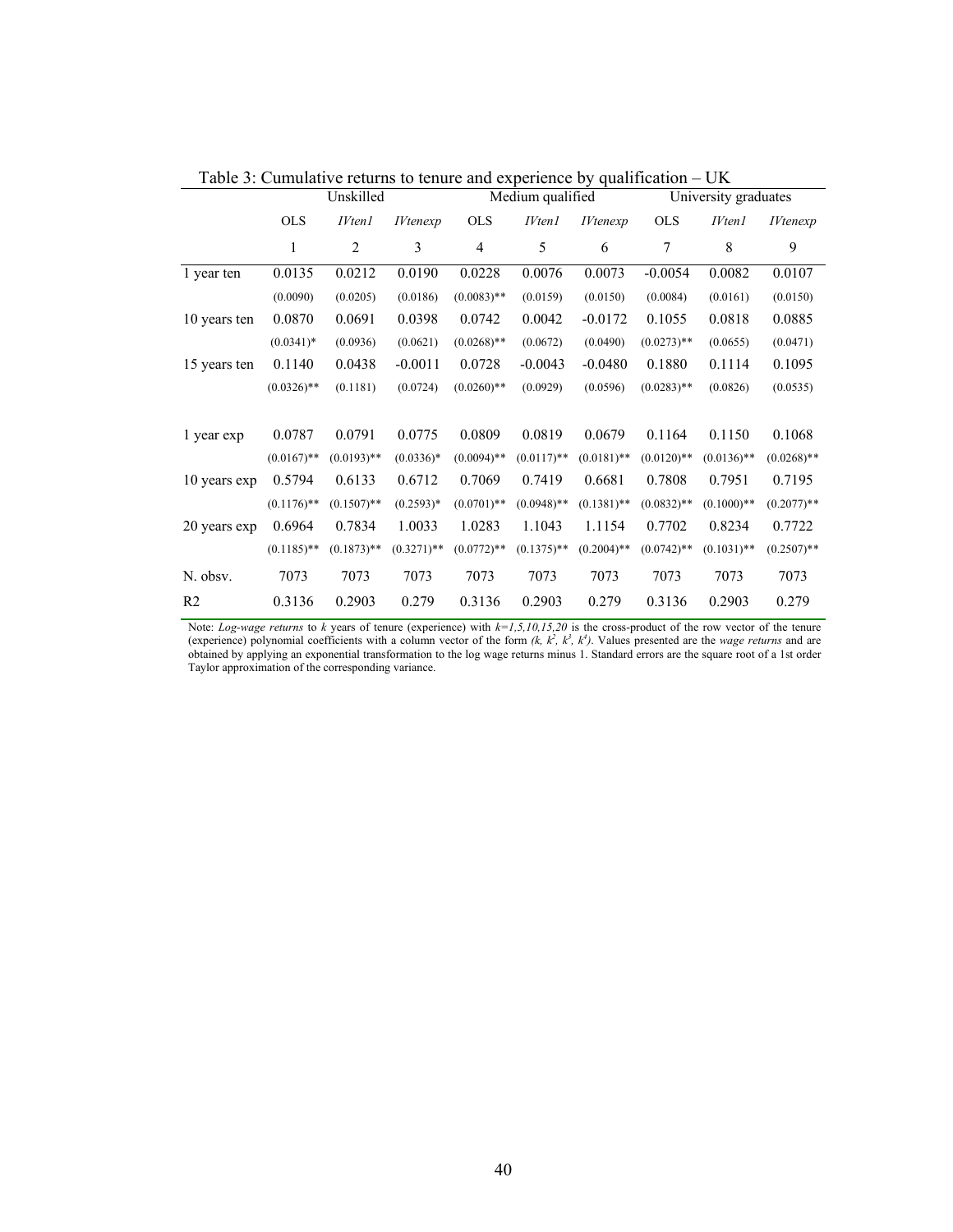|                |               | Unskilled      |                 |                | Apprenticeship training |                 | University graduates |               |                 |
|----------------|---------------|----------------|-----------------|----------------|-------------------------|-----------------|----------------------|---------------|-----------------|
|                | <b>OLS</b>    | <i>IVten1</i>  | <i>IVtenexp</i> | <b>OLS</b>     | <b>IVten1</b>           | <i>IVtenexp</i> | <b>OLS</b>           | <i>IVten1</i> | <i>IVtenexp</i> |
|                | 1             | $\overline{2}$ | 3               | $\overline{4}$ | 5                       | 6               | 7                    | 8             | 9               |
| 1 year ten     | $-0.0107$     | $-0.0204$      | $-0.0247$       | 0.0140         | 0.0088                  | 0.0043          | 0.0211               | $-0.0154$     | $-0.0174$       |
|                | (0.0082)      | (0.0148)       | (0.0137)        | $(0.0036)$ **  | (0.0055)                | (0.0053)        | $(0.0097)*$          | (0.0147)      | (0.0142)        |
| 10 years ten   | $-0.0263$     | $-0.0446$      | $-0.1199$       | 0.0939         | 0.0353                  | $-0.0022$       | 0.1032               | 0.0036        | $-0.0329$       |
|                | (0.0313)      | (0.0828)       | $(0.0548)*$     | $(0.0133)$ **  | (0.0276)                | (0.0227)        | $(0.0320)$ **        | (0.0837)      | (0.0555)        |
| 15 years ten   | 0.0088        | $-0.0090$      | $-0.1279$       | 0.1216         | 0.0423                  | $-0.0108$       | 0.1132               | 0.0465        | $-0.0268$       |
|                | (0.0340)      | (0.1118)       | $(0.0649)*$     | $(0.0135)$ **  | (0.0375)                | (0.0275)        | $(0.0353)$ **        | (0.1465)      | (0.0737)        |
|                |               |                |                 |                |                         |                 |                      |               |                 |
| 1 year exp     | 0.0989        | 0.1030         | 0.0901          | 0.0174         | 0.0190                  | 0.0312          | 0.0586               | 0.0781        | 0.0859          |
|                | $(0.0111)$ ** | $(0.0131)$ **  | $(0.0184)$ **   | $(0.0045)$ **  | $(0.0049)$ **           | $(0.0071)$ **   | $(0.0137)$ **        | $(0.0169)$ ** | $(0.0211)$ **   |
| 10 years exp   | 0.6024        | 0.6281         | 0.6838          | 0.1694         | 0.1978                  | 0.2846          | 0.4557               | 0.5803        | 0.6451          |
|                | $(0.0692)$ ** | $(0.0984)$ **  | $(0.1231)$ **   | $(0.0250)$ **  | $(0.0298)$ **           | $(0.0457)$ **   | $(0.0664)$ **        | $(0.0971)$ ** | $(0.1289)$ **   |
| 20 years exp   | 0.5505        | 0.5870         | 0.8509          | 0.2506         | 0.3121                  | 0.4452          | 0.6228               | 0.7544        | 0.8925          |
|                | $(0.0652)$ ** | $(0.1496)$ **  | $(0.1499)**$    | $(0.0258)$ **  | $(0.0402)$ **           | $(0.0593)$ **   | $(0.0680)$ **        | $(0.2075)$ ** | $(0.1833)$ **   |
|                |               |                |                 |                |                         |                 |                      |               |                 |
| N. obsv.       | 12302         | 12302          | 12302           | 12302          | 12302                   | 12302           | 12302                | 12302         | 12302           |
| R <sub>2</sub> | 0.4063        | 0.4027         | 0.3904          | 0.4063         | 0.4027                  | 0.3904          | 0.4063               | 0.4027        | 0.3904          |

Table 4: Cumulative returns to tenure and experience by qualification – Germany

Note: *Log-wage returns* to *k* years of tenure (experience) with  $k=1,5,10,15,20$  is the cross-product of the row vector of the tenure (experience) polynomial coefficients with a column vector of the form  $(k, k^2, k^3, k^4)$ obtained by applying an exponential transformation to the log wage returns minus 1. Standard errors are the square root of a 1st order Taylor approximation of the corresponding variance.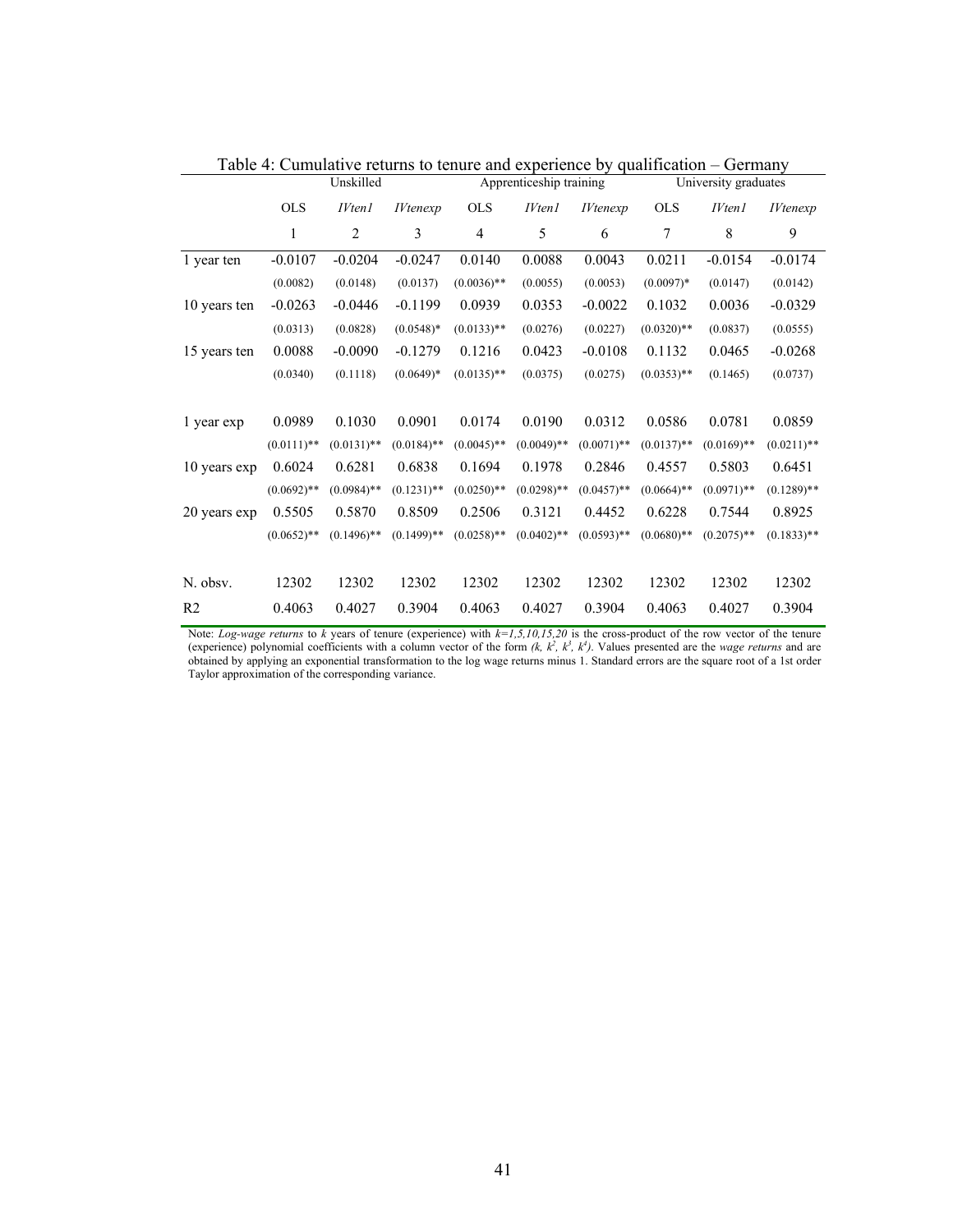| Job Number     | Unskilled |         | Medium   |          | Univ. Graduates |         | Total    |         |
|----------------|-----------|---------|----------|----------|-----------------|---------|----------|---------|
|                |           |         |          | Educated |                 |         |          |         |
|                | Coef.     | t-ratio | Coef.    | t-ratio  | Coef.           | t-ratio | Coef.    | t-ratio |
| $\mathfrak{D}$ | 0.122     | 4.03    | 0.046    | 2.14     | 0.063           | 2.14    | 0.074    | 4.46    |
| 3              | 0.108     | 3.21    | 0.033    | 1.40     | 0.018           | 0.67    | 0.079    | 4.53    |
| 4              | 0.050     | 1.52    | 0.033    | 1.50     | 0.055           | 1.51    | 0.049    | 2.65    |
| 5              | 0.081     | 2.42    | $-0.025$ | $-1.08$  | 0.001           | $-0.27$ | 0.006    | 0.13    |
| 6              | 0.091     | 2.17    | 0.062    | 1.85     | $-0.114$        | $-2.85$ | 0.019    | 1.06    |
| $7+$           | 0.058     | 1.95    | 0.005    | 0.19     | $-0.163$        | $-5.06$ | $-0.043$ | $-2.44$ |
| N. Observ.     | 1818      |         | 2495     |          | 2403            |         | 6716     |         |

A. OLS

Note: Coefficients shown for the regression of log-wages on job number dummies. Separate regressions for each education group. The regression for the total of workers includes medium and high education dummies. All regressions include third order age polynomial and year dummies. Job one dummy and year one dummy are omitted. For comparison with the German data in these regressions we restrict the data to workers who had no more than 10 years of labor market experience at the time of the first wave.

| Job Number     | Unskilled |         | Medium   |               | Univ. Graduates |               | Total    |               |
|----------------|-----------|---------|----------|---------------|-----------------|---------------|----------|---------------|
|                |           |         |          | Educated      |                 |               |          |               |
|                | Coef.     | t-ratio |          | Coef. t-ratio |                 | Coef. t-ratio |          | Coef. t-ratio |
| $\mathfrak{D}$ | $-0.070$  | $-1.73$ | $-0.013$ | $-0.50$       | 0.109           | 3.15          | $-0.008$ | $-0.52$       |
| 3              | $-0.102$  | $-1.93$ | 0.005    | 0.19          | 0.136           | 2.99          | 0.000    | $-0.04$       |
| $\overline{4}$ | $-0.015$  | $-0.21$ | 0.018    | 0.29          | 0.096           | 1.78          | $-0.007$ | $-0.35$       |
| 5              | 0.041     | 0.36    | $-0.011$ | $-0.13$       | 0.019           | 0.13          | $-0.039$ | $-1.43$       |
| 6              | $-0.017$  | $-0.61$ | 0.079    | 1.43          | 0.039           | 0.66          | $-0.024$ | $-0.72$       |
| $7+$           | 0.129     | 1.34    | $-0.038$ | $-0.18$       | 0.103           | 0.33          | $-0.022$ | $-1.20$       |
| N. Observ.     | 1818      |         | 2495     |               | 2403            |               | 6716     |               |

B. Fixed Effects

Note: Coefficients shown for the regression of log-wages on job number dummies. Separate regressions for each education group. The regression for the total of workers includes medium and high education dummies. All regressions include third order age polynomial and year dummies. Job one dummy and year one dummy are omitted. For comparison with the German data in these regressions we restrict the data to workers who had no more than 10 years of labor market experience at the time of the first wave.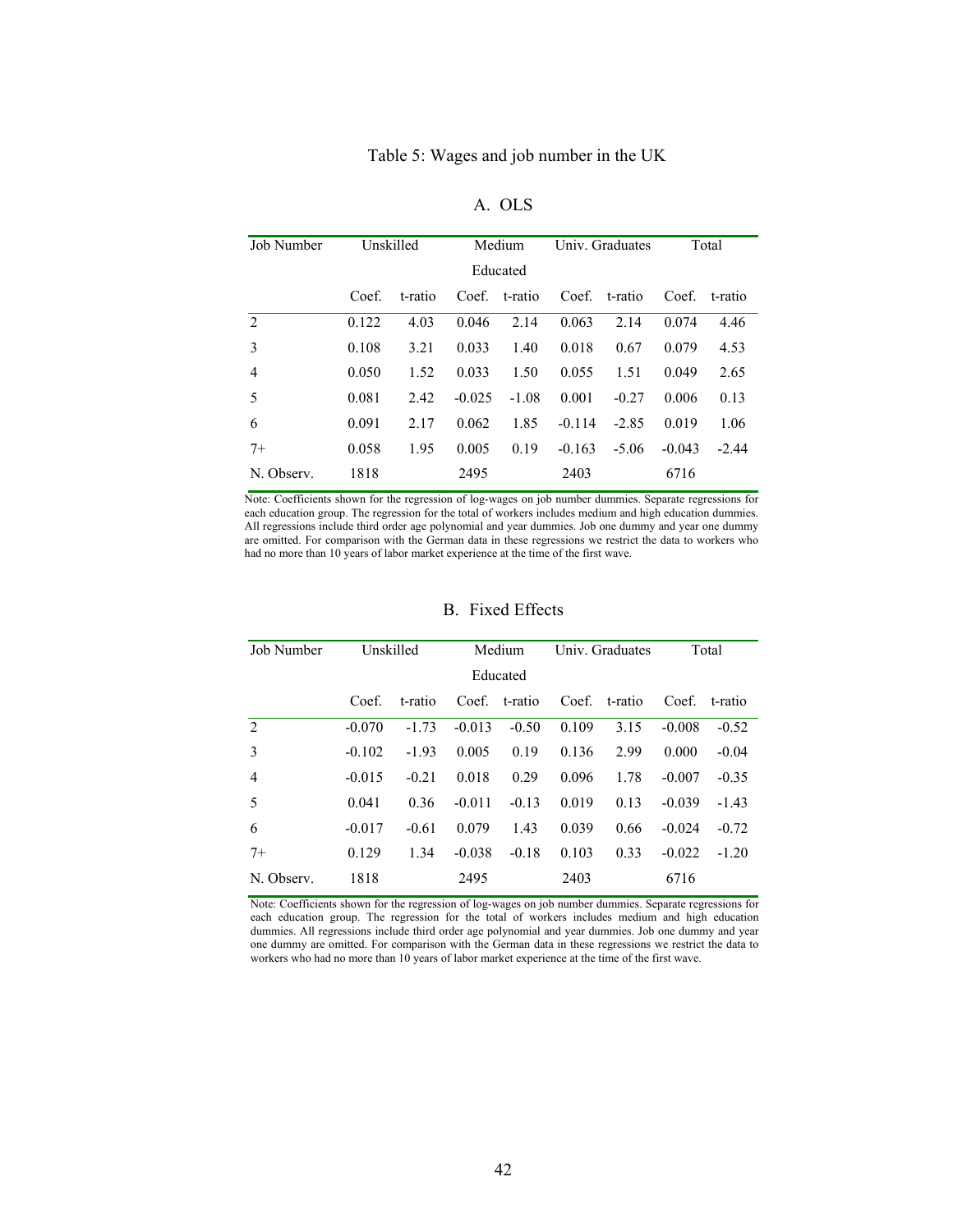Table 6: Wages and job number in Germany

| Job Number     | Low Education |          | Medium Education |          | High education                  |          | Total    |          |
|----------------|---------------|----------|------------------|----------|---------------------------------|----------|----------|----------|
|                | Coefficient   | t-ratio  | Coefficient      | t-ratio  | Coefficient t-ratio Coefficient |          |          | t-ratio  |
| 2              | 0.075         | 2.130    | $-0.037$         | $-2.460$ | $-0.017$                        | $-0.680$ | $-0.031$ | $-2.220$ |
| 3              | 0.138         | 3.350    | $-0.028$         | $-1.620$ | $-0.045$                        | $-1.260$ | $-0.045$ | $-2.710$ |
| $\overline{4}$ | 0.160         | 2.270    | 0.008            | 0.380    | $-0.001$                        | $-0.010$ | $-0.006$ | $-0.280$ |
| -5             | 0.069         | 0.940    | $-0.044$         | $-1.650$ | $-0.012$                        | $-0.280$ | $-0.017$ | $-0.690$ |
| 6              | 0.265         | 1.950    | $-0.038$         | $-1.030$ | 0.299                           | 3.590    | 0.005    | 0.130    |
| 7              | 0.254         | 0.770    | $-0.146$         | $-2.860$ | $-0.034$                        | $-0.380$ | $-0.105$ | $-2.020$ |
| $8+$           | $-0.032$      | $-0.390$ | $-0.170$         | $-4.430$ | 0.028                           | 0.400    | $-0.167$ | $-4.640$ |
| N. Observ.     | 550           |          | 2430             |          | 760                             |          | 3740     |          |

Note: Coefficients shown for the regression of log-wages on job number dummies. Separate regressions for each education group. The regression for the total of workers includes medium and high education dummies. All regressions include third order age polynomial and year dummies. Job one dummy and year one dummy are omitted. The sample used is smaller because number of jobs can only be computed for workers who entered the labor market not more than 10 years before the first wave.

| Job Number     | Low Education |         | Medium Education |         | High education |       | Total               |         |
|----------------|---------------|---------|------------------|---------|----------------|-------|---------------------|---------|
|                | Coefficient   | t-ratio | Coefficient      | t-ratio | Coefficient    |       | t-ratio Coefficient | t-ratio |
| 2              | 0.146         | 3.310   | 0.033            | 1.350   | 0.071          | 2.540 | 0.100               | 5.720   |
| 3              | 0.152         | 2.750   | 0.033            | 1.110   | 0.094          | 2.630 | 0.106               | 4.800   |
| $\overline{4}$ | 0.303         | 3.730   | 0.017            | 0.470   | 0.240          | 5.240 | 0.120               | 4.370   |
| -5             | 0.497         | 4.530   | 0.078            | 1.820   | 0.247          | 4.740 | 0.187               | 5.570   |
| 6              | 0.622         | 3.610   | 0.033            | 0.600   | 0.305          | 3.900 | 0.157               | 3.500   |
| 7              | 0.802         | 2.390   | 0.040            | 0.540   | 0.210          | 2.230 | 0.155               | 2.510   |
| $8+$           | (dropped)     |         | 0.109            | 1.430   | (dropped)      |       | 0.202               | 2.950   |
| N. Observ.     | 550           |         | 2430             |         | 760            |       | 3740                |         |

B. Fixed Effects

Note: Coefficients shown for the regression of log-wages on job number dummies. Separate regressions for each education group. The regression for the total of workers includes medium and high education dummies. All regressions include third order age polynomial and year dummies. Job one dummy and year one dummy are omitted. The sample used is smaller because number of jobs can only be computed for workers who entered the labor market not more than 10 years before the first wave.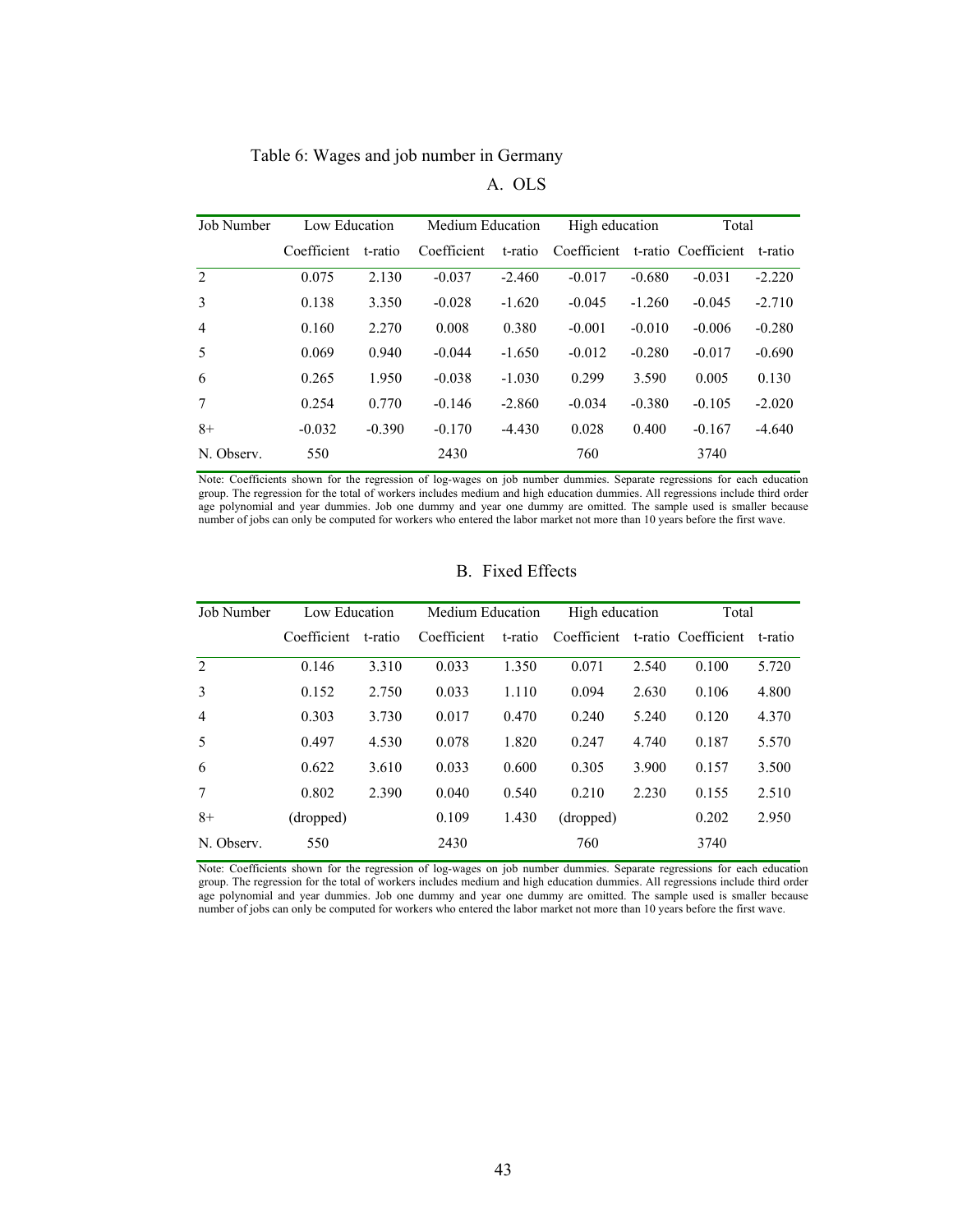Table 7: Wages and job number in the UK during the first 13 years in the labor

 $\overline{A}$   $\overline{O}$ 

| A. ULS     |           |         |          |         |                 |         |          |         |
|------------|-----------|---------|----------|---------|-----------------|---------|----------|---------|
| Job Number | Unskilled |         | Medium   |         | Univ. Graduates |         | Total    |         |
|            |           |         | Educated |         |                 |         |          |         |
|            | Coef.     | t-ratio | Coef.    | t-ratio | Coef.           | t-ratio | Coef.    | t-ratio |
| 2          | $-0.026$  | $-0.59$ | 0.036    | 1.36    | 0.104           | 2.98    | 0.046    | 2.26    |
| 3          | $-0.067$  | $-1.29$ | 0.023    | 0.71    | 0.087           | 2.24    | 0.032    | 1.35    |
| 4          | 0.012     | 0.22    | 0.007    | 0.20    | 0.022           | 0.45    | $-0.025$ | $-0.91$ |
| 5          | $-0.081$  | $-1.39$ | $-0.007$ | $-0.18$ | $-0.023$        | $-0.48$ | $-0.050$ | $-1.77$ |
| 6          | $-0.138$  | $-1.39$ | 0.078    | 1.56    | $-0.020$        | $-0.29$ | 0.000    | 0.01    |
| $7+$       | 0.111     | 1.59    | 0.041    | 0.77    | $-0.047$        | $-0.70$ | $-0.002$ | $-0.06$ |
| N. Observ. | 405       |         | 1054     |         | 891             |         | 2350     |         |

Note: Coefficients shown for the regression of log-wages on job number dummies. Separate regressions for each education group. The regression for the total of workers includes medium and high education dummies. All regressions include third order age polynomial and year dummies. Job one dummy and year one dummy are omitted. For comparison with the German data in these regressions we restrict the data to workers who had no more than 10 years of labor market experience at the time of the first wave.

| Job Number     | Unskilled |         | Medium |          | Univ. Graduates |         | Total |         |
|----------------|-----------|---------|--------|----------|-----------------|---------|-------|---------|
|                |           |         |        | Educated |                 |         |       |         |
|                | Coef.     | t-ratio | Coef   | t-ratio  | Coef.           | t-ratio | Coef. | t-ratio |
| $\overline{2}$ | $-0.056$  | $-1.04$ | 0.012  | 0.39     | 0.108           | 2.65    | 0.011 | 0.49    |
| 3              | $-0.147$  | $-1.89$ | 0.060  | 1.39     | 0.117           | 2.06    | 0.013 | 0.41    |
| 4              | $-0.099$  | $-0.98$ | 0.142  | 2.42     | 0.111           | 1.59    | 0.038 | 0.96    |
| 5              | 0.014     | 0.12    | 0.146  | 2.10     | 0.093           | 1.13    | 0.049 | 1.06    |
| 6              | $-0.109$  | $-0.78$ | 0.256  | 3.28     | 0.124           | 1.25    | 0.089 | 1.62    |
| $7+$           | 0.003     | 0.02    | 0.162  | 1.82     | 0.203           | 1.86    | 0.065 | 1.04    |
| N. Observ.     | 405       |         | 1054   |          | 891             |         | 2350  |         |

# A. Fixed Effects

Note: Coefficients shown for the regression of log-wages on job number dummies. Separate regressions for each education group. The regression for the total of workers includes medium and high education dummies. All regressions include third order age polynomial and year dummies. Job one dummy and year one dummy are omitted. For comparison with the German data in these regressions we restrict the data to workers who had no more than 10 years of labor market experience at the time of the first wave.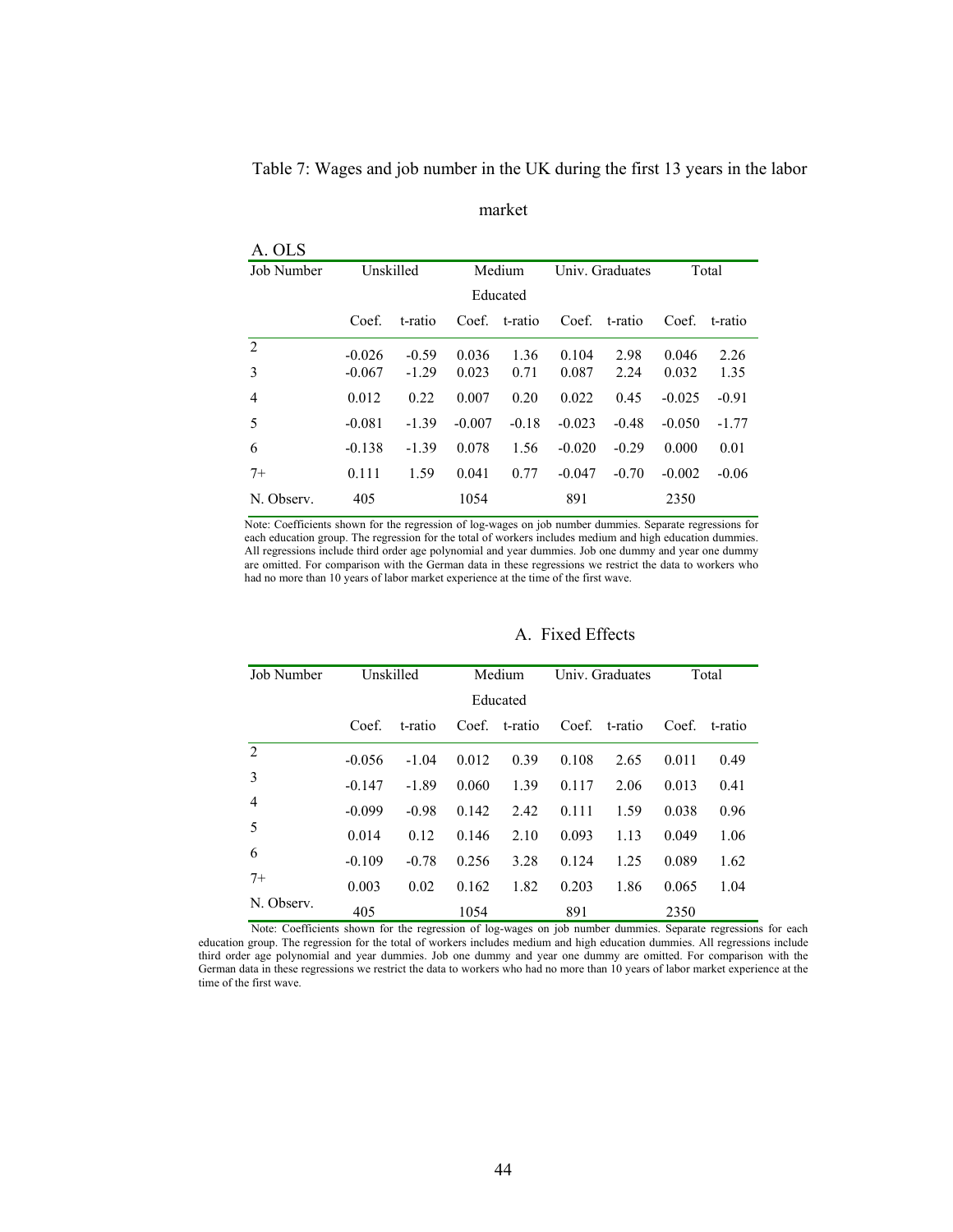| Job Number     | Low Education |          | Medium Education |          | High education |          | Total               |          |
|----------------|---------------|----------|------------------|----------|----------------|----------|---------------------|----------|
|                | Coefficient   | t-ratio  | Coefficient      | t-ratio  | Coefficient    |          | t-ratio Coefficient | t-ratio  |
| 2              | 0.093         | 2.180    | $-0.034$         | $-2.020$ | $-0.037$       | $-1.380$ | $-0.054$            | $-3.610$ |
| 3              | 0.117         | 2.470    | $-0.037$         | $-1.930$ | $-0.078$       | $-2.080$ | $-0.089$            | $-5.030$ |
| $\overline{4}$ | 0.164         | 2.080    | $-0.008$         | $-0.340$ | $-0.034$       | $-0.710$ | $-0.058$            | $-2.610$ |
| 5              | 0.061         | 0.740    | $-0.049$         | $-1.580$ | $-0.083$       | $-1.690$ | $-0.062$            | $-2.180$ |
| 6              | 0.260         | 1.840    | $-0.046$         | $-1.220$ | 0.212          | 2.450    | $-0.048$            | $-1.240$ |
| 7              | 0.232         | 0.680    | $-0.129$         | $-2.200$ | $-0.065$       | $-0.720$ | $-0.105$            | $-1.860$ |
| $8+$           | $-0.046$      | $-0.510$ | $-0.275$         | $-5.860$ | 0.019          | 0.220    | $-0.275$            | $-6.570$ |
| N. Observ.     | 432           |          | 1942             |          | 656            |          | 3030                |          |

Table 8: Wages and job number in Germany during the first 13 years in the labor market A. OLS

Note: Coefficients shown for the regression of log-wages on job number dummies. Separate regressions for each education group. The regression for the total of workers includes medium and high education dummies. All regressions include third order age polynomial and year dummies. Job one dummy and year one dummy are omitted. The sample used is smaller because number of jobs can only be computed for workers who entered the labor market not more than 10 years before the first wave.

| Job Number     | Low Education |         | Medium Education |         | High education |       | Total               |         |
|----------------|---------------|---------|------------------|---------|----------------|-------|---------------------|---------|
|                | Coefficient   | t-ratio | Coefficient      | t-ratio | Coefficient    |       | t-ratio Coefficient | t-ratio |
| $\mathfrak{D}$ | 0.171         | 3.170   | 0.047            | 1.710   | 0.056          | 2.070 | 0.117               | 6.000   |
| 3              | 0.159         | 2.280   | 0.055            | 1.630   | 0.074          | 2.090 | 0.118               | 4.790   |
| $\overline{4}$ | 0.308         | 3.030   | 0.036            | 0.900   | 0.228          | 4.750 | 0.127               | 4.100   |
| 5              | 0.505         | 3.850   | 0.084            | 1.730   | 0.191          | 3.440 | 0.183               | 4.800   |
| 6              | 0.648         | 3.280   | 0.067            | 1.140   | 0.265          | 3.460 | 0.168               | 3.450   |
| 7              | 0.819         | 2.210   | 0.081            | 0.990   | 0.135          | 1.440 | 0.157               | 2.310   |
| $8+$           | (dropped)     |         | 0.194            | 2.080   | (dropped)      |       | 0.239               | 2.770   |
| N. Observ.     | 432           |         | 1942             |         | 656            |       | 3030                |         |

# B. Fixed effects

Note: Coefficients shown for the regression of log-wages on job number dummies. Separate regressions for each education group. The regression for the total of workers includes medium and high education dummies. All regressions include third order age polynomial and year dummies. Job one dummy and year one dummy are omitted. The sample used is smaller because number of jobs can only be computed for workers who entered the labor market not more than 10 years before the first wave.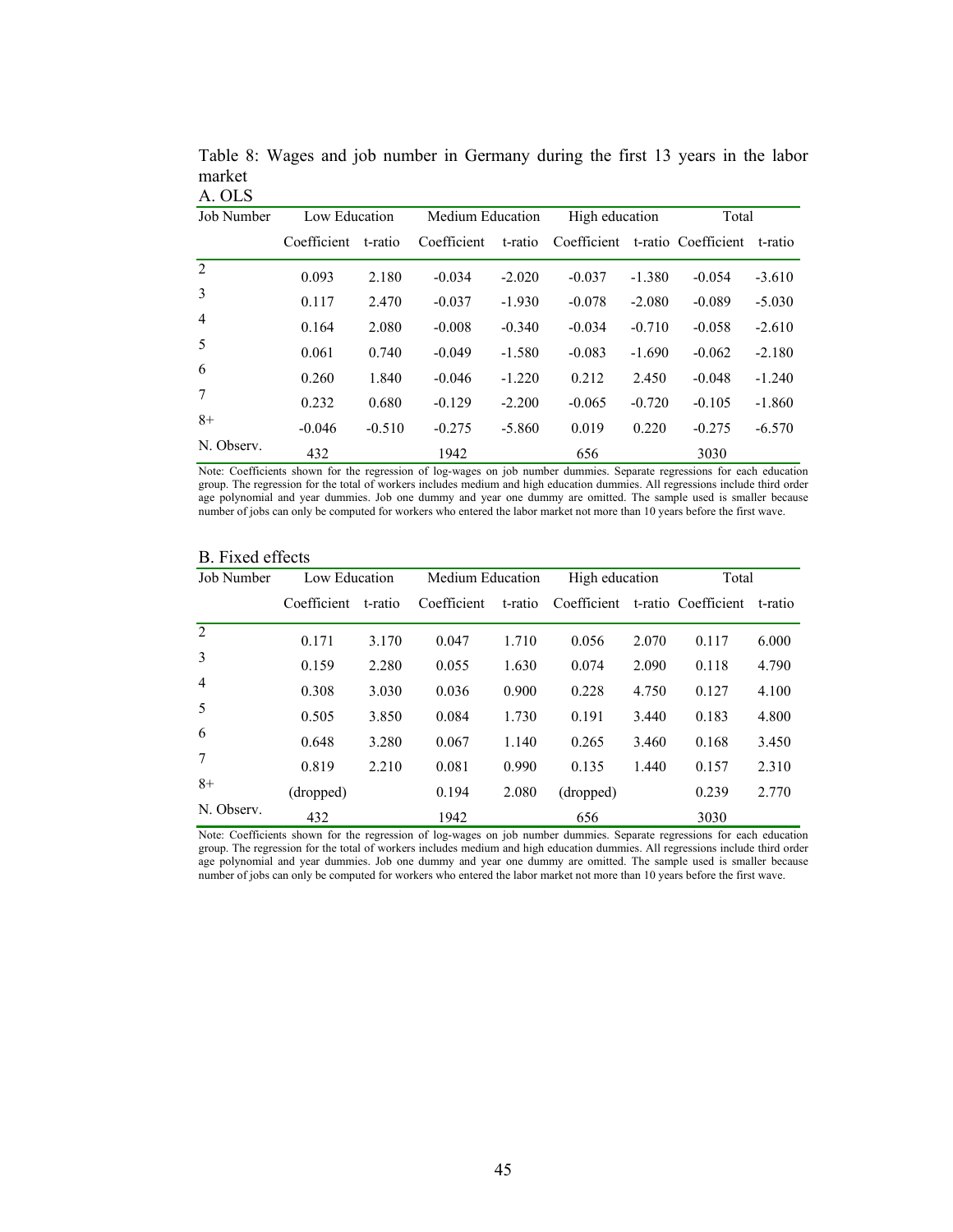# **Appendix 2: Bias in the** *IVten2* **estimator**

In the empirical section we use as an instrumental variable for tenure its deviations from individual means. We call this instrumental variable estimator *IVten2*. If  $\widetilde{T}_{ijt}$  is the predicted value of the first stage, where tenure is regressed on its deviations from the individual mean, then the biases in the returns to tenure and experience are given by the expressions below:

$$
W_{ijt} = \beta_0 \gamma_t + (\beta_1 + b_1^{I V ten2} + c_1^{I V ten2}) X_{ijt} + (\beta_2 + b_2^{I V ten2} + c_2^{I V ten2}) \widetilde{T}_{ijt} + \zeta_{ijt}
$$
 (1)

$$
\beta_1^{IVien2} - \beta_1 = b_1^{IVien2} + c_1^{IVien2}
$$
 (2)

$$
\beta_2^{I V ten 2} - \beta_2 = b_2^{I V ten 2} + c_2^{I V ten 2} \tag{3}
$$

Bias in the returns to tenure:

$$
b_2^{I\text{Yten2}} = \frac{-\gamma_{\chi\tilde{T}}\text{Cov}(X_{ijt}, A_i)}{\text{Var}(\tilde{T}_{ijt})\left[1 - (\text{Corr}(\tilde{T}_{ijt}, X_{ijt}))^2\right]}
$$
(4)

$$
c_2^{I V ten2} = \frac{Cov(\widetilde{T}_{ij}, \theta_{ij}) - \gamma_{\chi \widetilde{T}} Cov(X_{ij}, \theta_{ij})}{Var(\widetilde{T}_{ijt}) \left[1 - (Corr(\widetilde{T}_{ijt}, X_{ijt}))^2\right]}
$$
(5)

Recall that the bias in the returns to tenure from *IVten1* can be written as:

$$
\beta_2^{I V ten1} - \beta_2 = b_2^{I V ten1} + c_2^{I V ten1} \tag{6}
$$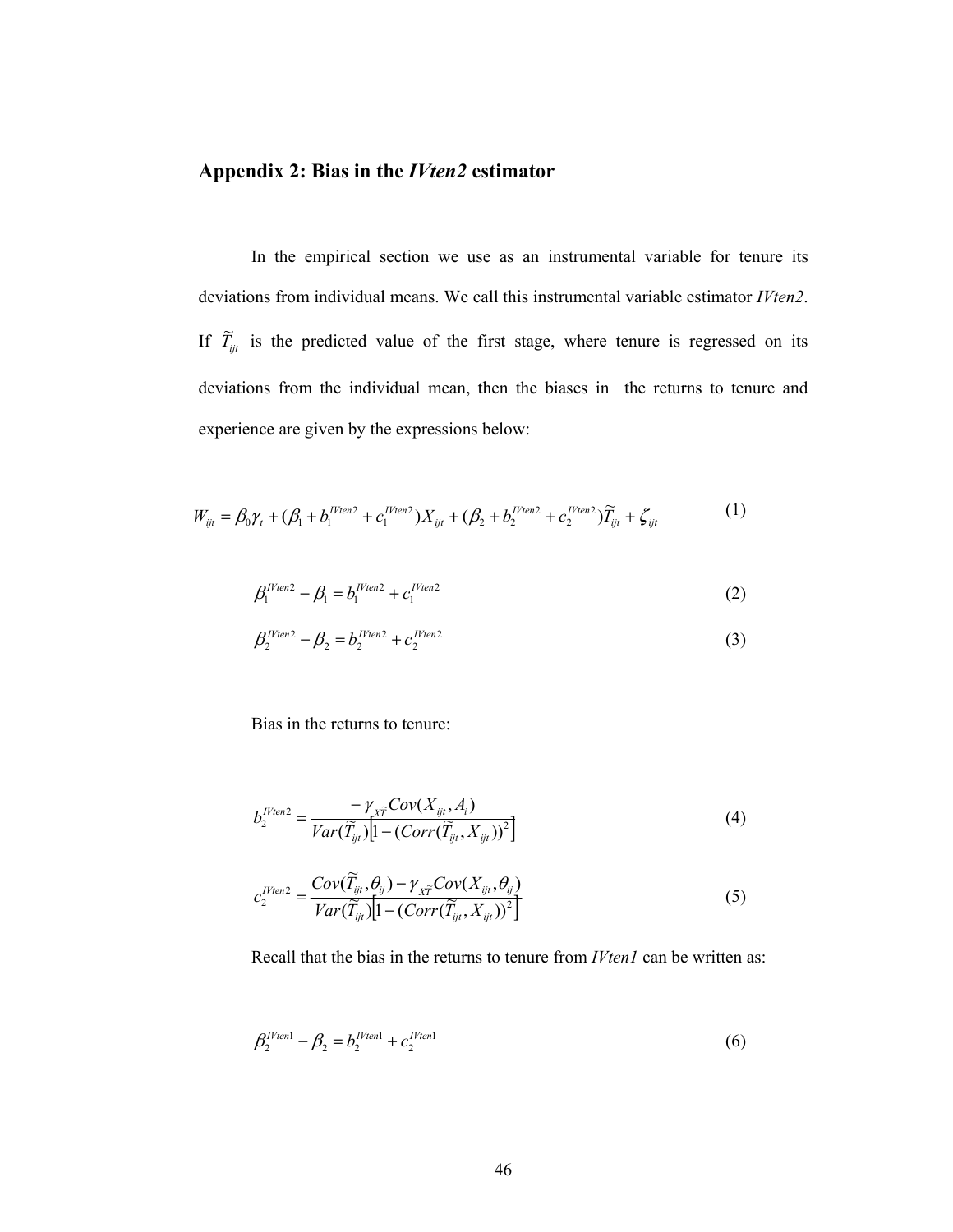$$
b_2^{IVien1} = \frac{-\gamma_{x\hat{r}}Cov(X_{ijt}, A_i)}{Var(\hat{T}_{ijt})[1 - (Corr(\hat{T}_{ijt}, X_{ijt}))^2]}
$$
(7)

$$
c_2^{IVten1} = \frac{-\gamma_{\chi_i^*}Cov(X_{ijt}, \theta_{ij})}{Var(\hat{T}_{ijt})[1 - (Corr(\hat{T}_{ijt}, X_{ijt}))^2]}
$$
(8)

From  $(4)$ ,  $(5)$ ,  $(7)$  and  $(8)$  it is clear that if

$$
\frac{-\gamma_{\hat{x}\hat{T}}}{Var(\hat{T}_{ijt})}\left[1 - (Corr(\hat{T}_{ijt}, X_{ijt}))^2\right] = \frac{-\gamma_{\hat{x}\hat{T}}}{Var(\widetilde{T}_{ijt})}\left[1 - (Corr(\widetilde{T}_{ijt}, X_{ijt}))^2\right] \tag{9}
$$

then 
$$
\beta_2^{IVten2} - \beta_2^{IVten1} = \frac{Cov(\widetilde{T}_{ijt}, \theta_{ij})}{Var(\widetilde{T}_{ijt}) \left[1 - (Corr(\widetilde{T}_{ijt}, X_{ijt}))^2\right]}
$$
(10)

One could therefore assess the importance of the association between match quality and job duration by comparing the estimates given by *IVten1* and *IVten2*. However, without further assumptions we can only state that the larger the association between job match quality and job duration, the higher the probability that  $\beta_2^{IVten2} > \beta_2^{IVten1}$ .

Intuitively, it is true that *IVten1* produces an estimate of returns to tenure free from the bias due to the correlation between tenure and both the individual and job match effects while *IVten2* produces an estimate of returns to tenure only free from the bias due to the correlation between tenure and the individual fixed effect. However returns to tenure are also biased due to the correlation between experience and the individual and the job match components, and the magnitude of this bias depends on the association between experience and  $\tilde{T}_{ijt}$  or  $\hat{T}_{ijt}$ . For this reason one can not establish that the bias in  $\beta_2^{I V ten 2}$  is larger than the bias in  $\beta_2^{I V ten 1}$ .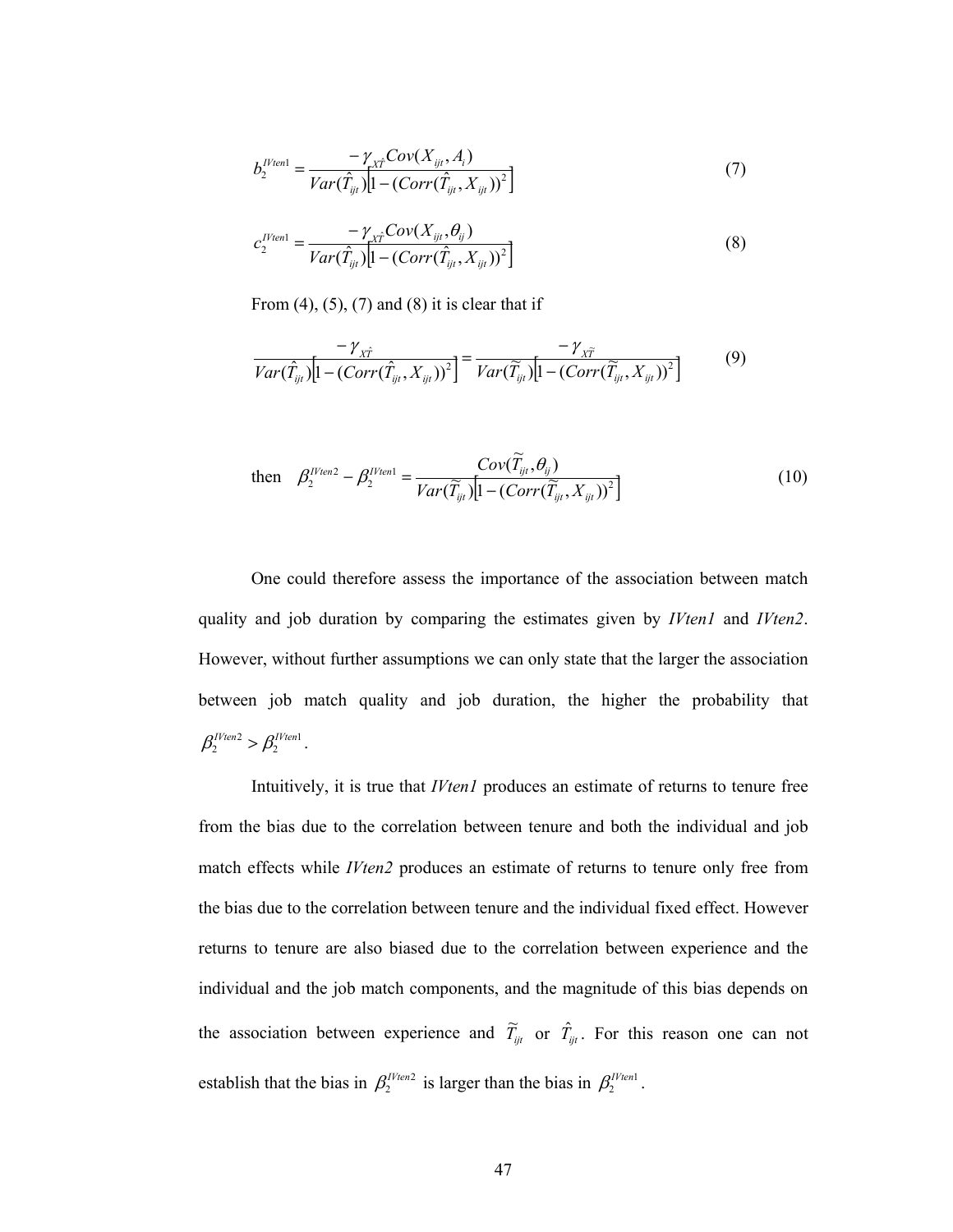# **Appendix 3: The data**

## **British Household Panel Survey**

**Tenure:** is the total number of years in which the individual works for the same employer. It is constructed for all individuals that are in paid employment. It is not constructed for self-employed, since these are excluded from the sample. Individuals are asked to give the starting date of the job spell, and not the spell with employer<sup>16</sup>. For example, if the individual is promoted, the date collected is the date of promotion. In order to track down the starting date with the present employer, we go back as many spells as there are jobs changes with the same employer, which involves using the information of the inter-wave history files and the retrospective data in many instances. We therefore add the time spent in the various spells within the same employer in order to compute tenure with the employer. When linking the job spell information in the various yearly questionnaires and the retrospective data collected in waves 2 and 3 one is confronted with the overlapping of more than one source of information for the same spell, or part of it. Conflicting answers are resolved by giving priority to the information collected closest to the event occurrence. This is because recall error is likely to increase with the time elapsed between

<sup>&</sup>lt;sup>16</sup> Question Text: "What was the date you started working in your present position? If you have been promoted or changed grades, please give me the date of that change. Otherwise please give me the date when you started doing the job you are doing now for your present employer."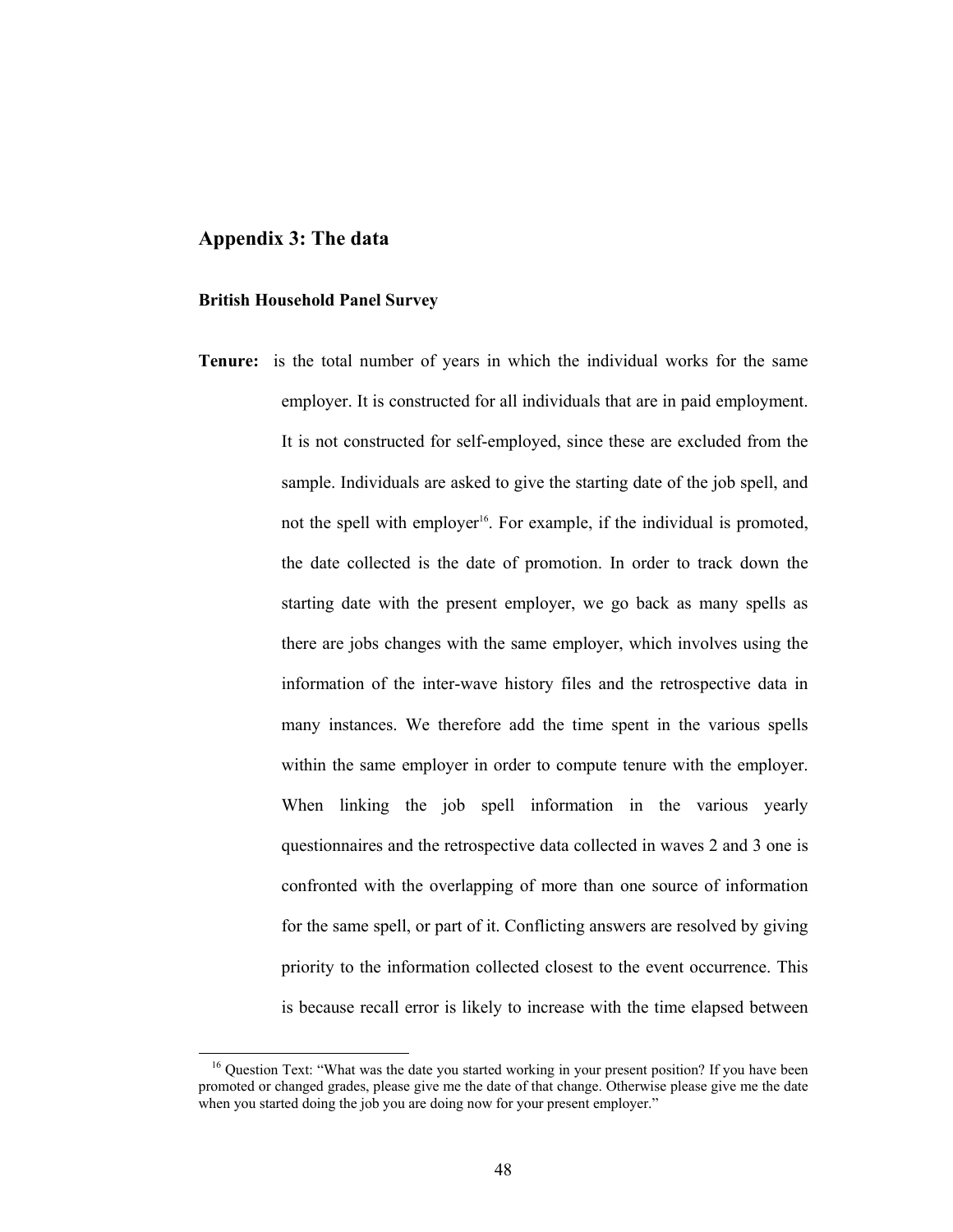an event and the time of interview. In addition, in some cases in two consecutive waves although the job starting date given in the later wave takes place before the previous wave interview, the discrepancy between the two start dates makes it clear that they refer to two different job spells. We therefore also adopted the following rule: if the starting date of a given spell occurs just before the previous wave interview date (i.e., during the previous year) and it is more than 1 year apart from the starting date recorded in the previous interview, then it is assumed that this spell started just after the previous wave interview.

- **Experience:** sums the individual's time spent in paid employment or as a selfemployed since leaving full time education. Similar to the tenure variable, it combines the information from the various yearly questionnaires and the retrospective data collected in waves 2 and 3.
- **Skills:** The skill variable is constructed from the information on the individuals' highest educational qualification. We classified workers into three skill groups as follows. *Unskilled:* No qualifications, other qualifications, apprenticeship, CSE, commercial qualifications, no O levels. *Medium skilled:* O levels or equivalent, nursing qualifications, teaching qualifications, A levels. *University Graduates:* Higher degree, 1<sup>st</sup> Degree, other higher.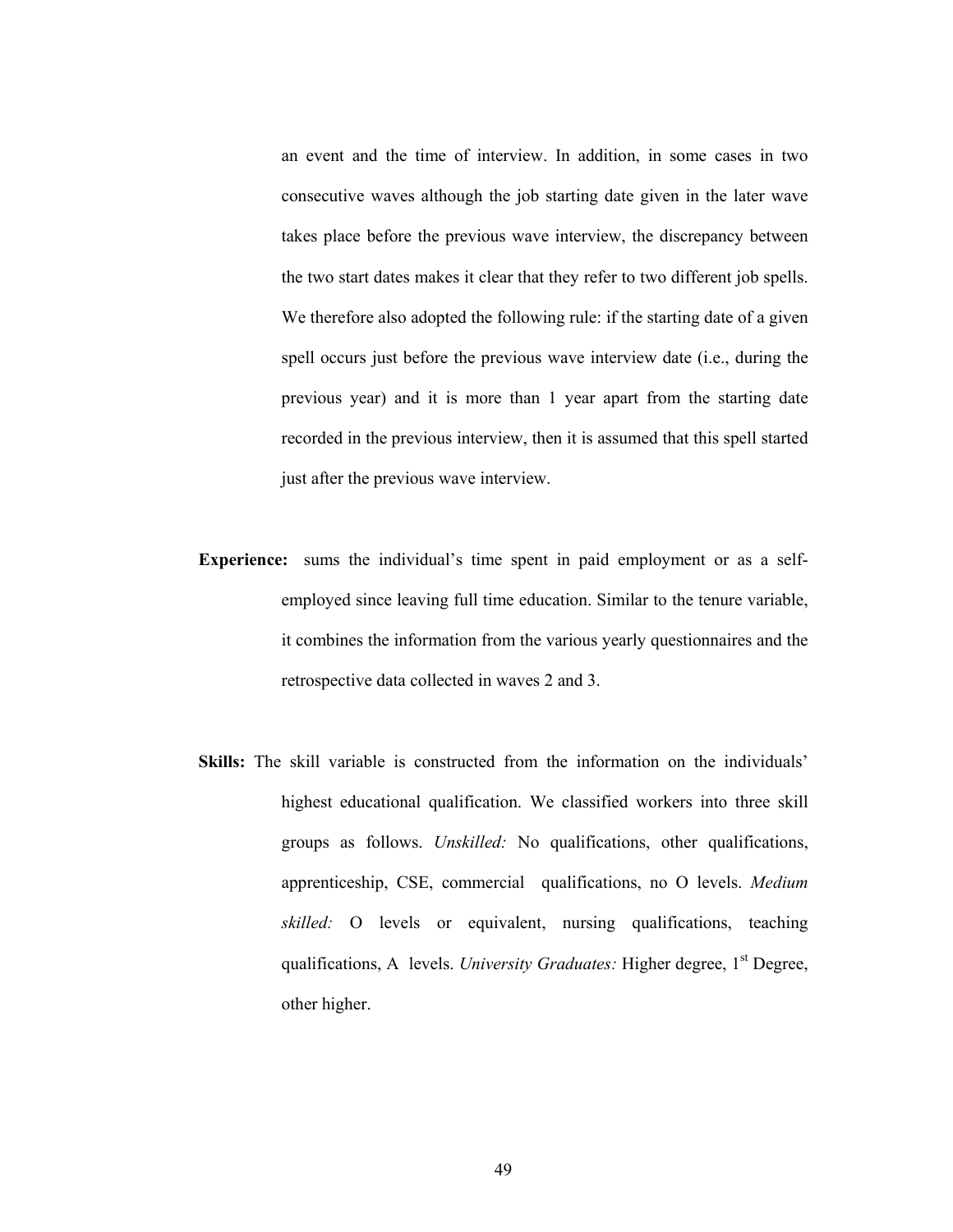**Wage:** Nominal hourly wage is obtained by first dividing the current job usual gross monthly pay by 4.33 to obtain weekly wage and then by weekly hours. Weekly hours are the sum of the number of hours normally worked per week and the number of overtime hours in normal week. The nominal hourly wage is then deflated with the Retail Prices Index<sup>17</sup> to obtain real hourly wages.

## **German Socio-Economic Panel**

- **Tenure:** The variable tenure in the job was constructed using the information about the exact year and month the individual has started current job, up to the time of interview. This variable was rounded to the nearest year.
- **Experience:** The number of years of labor market experience is constructed in two stages. The first stage uses the yearly biographical scheme containing employment information from the age of 16 to the first wave of the panel to construct total experience at the entry of the panel. Both part-time and full-time spells are taken into account. The second stage uses the calendar available for each wave listing all labor market activities for each month in the year preceding the interview. This information is added to the information computed in the first stage to construct experience at each wave. This variable was rounded to the nearest year.

<sup>&</sup>lt;sup>17</sup> Monthly values are averaged for each year with 1991 as base year. Source: Economic Trends, Annual Supplement, 1998, Office for National Statistics.